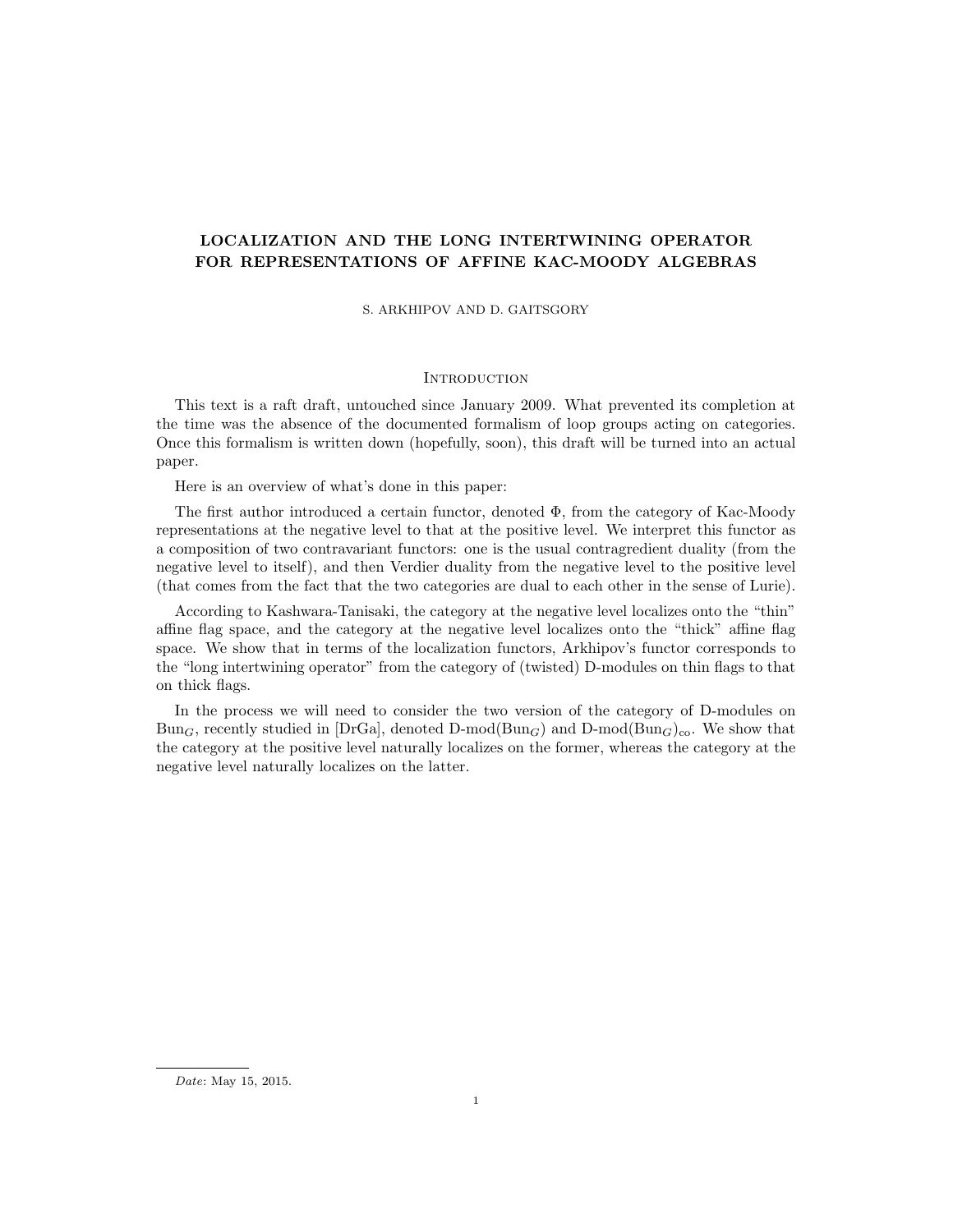#### 2 S. ARKHIPOV AND D. GAITSGORY

### 1. The finite-dimensional case

#### 1.1. The categories.

1.1.1. Let G be an algebraic group and  $\mathfrak g$  its Lie algebra. According to our conventions, we shall denote by  $g$ -mod the canonical object of **DGCat** corresponding to the derived category of  $\mathfrak g$ -modules, and by  $\mathbf H(\mathfrak g\text{-mod})$  its heart, i.e., the abelian category of  $\mathfrak g\text{-modules}$ .

By Sect 10.2.3, the category g-mod identifies with its own dual  $(g\text{-mod})^{\vee}$ , using the antiautomorphism

$$
\tau: U(\mathfrak{g}) \stackrel{x \mapsto -x, x \in \mathfrak{g}}{\longrightarrow} U(\mathfrak{g}).
$$

Namely, the pairing  $\mathfrak{g}\text{-mod} \otimes \mathfrak{g}\text{-mod} \to \text{Vect}$  is given by

(1.1) 
$$
M, N \mapsto \langle M, N \rangle_{\mathfrak{g}} := M \underset{U(\mathfrak{g})}{\otimes} N \simeq H_{\bullet}(\mathfrak{g}, M \otimes N).
$$

Thus, we have an equivalence

$$
\mathrm{Can}_{\mathfrak{g}}: \mathfrak{g}\text{-}\mathrm{mod} \rightarrow (\mathfrak{g}\text{-}\mathrm{mod})^{\vee},
$$

and in particular,

$$
(\mathfrak{g}\text{-}\mathrm{mod})^c \rightarrow ((\mathfrak{g}\text{-}\mathrm{mod})^\vee)^c \simeq (\mathfrak{g}\text{-}\mathrm{mod})^{c,o}.
$$

We shall denote the resulting contravariant functor  $\mathfrak{g}\text{-mod}^c \to \mathfrak{g}\text{-mod}^c$  by  $\mathbb{D}_{\mathfrak{g}}$ . Explicitly, it is given by

$$
\mathbb{D}_{\mathfrak{g}}(M) \simeq \mathrm{Hom}_{\mathfrak{g}\text{-}\mathrm{mod}}(M, U(\mathfrak{g})),
$$

viewed as a right, and via  $\tau$  as a left, g-module.

1.1.2. Let  $\mathcal{Y}$  be a smooth scheme. Let  $\mathfrak{D}_y$ -mod (resp., Let  $\mathfrak{D}_y^{op}$ -mod) be the (canonical object of DGCat corresponding to) the derived category of left (resp., right) D-modules on Y, and let  $H(\mathfrak{D}_y \text{-mod})$  and  $H(\mathfrak{D}_y^{op} \text{-mod})$  denote their respective hearts, the corresponding abelian categories.

By Sect 10.2.4, the categories  $\mathfrak{D}_y$ -mod and  $\mathfrak{D}_y^{op}$ -mod are naturally dual to each other with the pairing given by

(1.2) 
$$
\mathcal{F}_1, \mathcal{F}_2 \mapsto \langle \mathcal{F}_1, \mathcal{F}_2 \rangle_{\mathcal{Y}} := \Gamma_{DR}(\mathcal{Y}, \mathcal{F}_1 \underset{\mathcal{O}_{\mathcal{Y}} \text{ mod }}{\otimes} \mathcal{F}_2) \simeq \Gamma(\mathcal{Y}, \mathcal{F}_1 \underset{\mathcal{D}_{\mathcal{Y}} \text{ mod }}{\otimes} \mathcal{F}_2),
$$

where  $\mathcal{F}_1 \otimes \mathcal{F}_2$  is regarded as a sheaf of k-vector spaces in the Zariski topology.

Thus, we obtain an identification

$$
\mathrm{Can}_{\mathcal{Y}}: (\mathfrak{D}_{\mathcal{Y}}\text{-}\mathrm{mod})^{\vee} \simeq \mathfrak{D}_{\mathcal{Y}}^{op}\text{-}\mathrm{mod},
$$

and in particular

$$
\left(\mathfrak{D}_{\mathcal{Y}}\text{-mod}\right)^c \to \left(\left(\mathfrak{D}_{\mathcal{Y}}^{op}\text{-mod}\right)^{\vee}\right)^c \simeq \left(\mathfrak{D}_{\mathcal{Y}}^{op}\text{-mod}\right)^{c,o}
$$

.

We shall denote the resulting contravariant functor  $(\mathfrak{D}_y\text{-mod})^c \to (\mathfrak{D}_y^{op}\text{-mod})^c$  by  $\mathbb{D}_y$ ; this is the usual Verdier duality functor.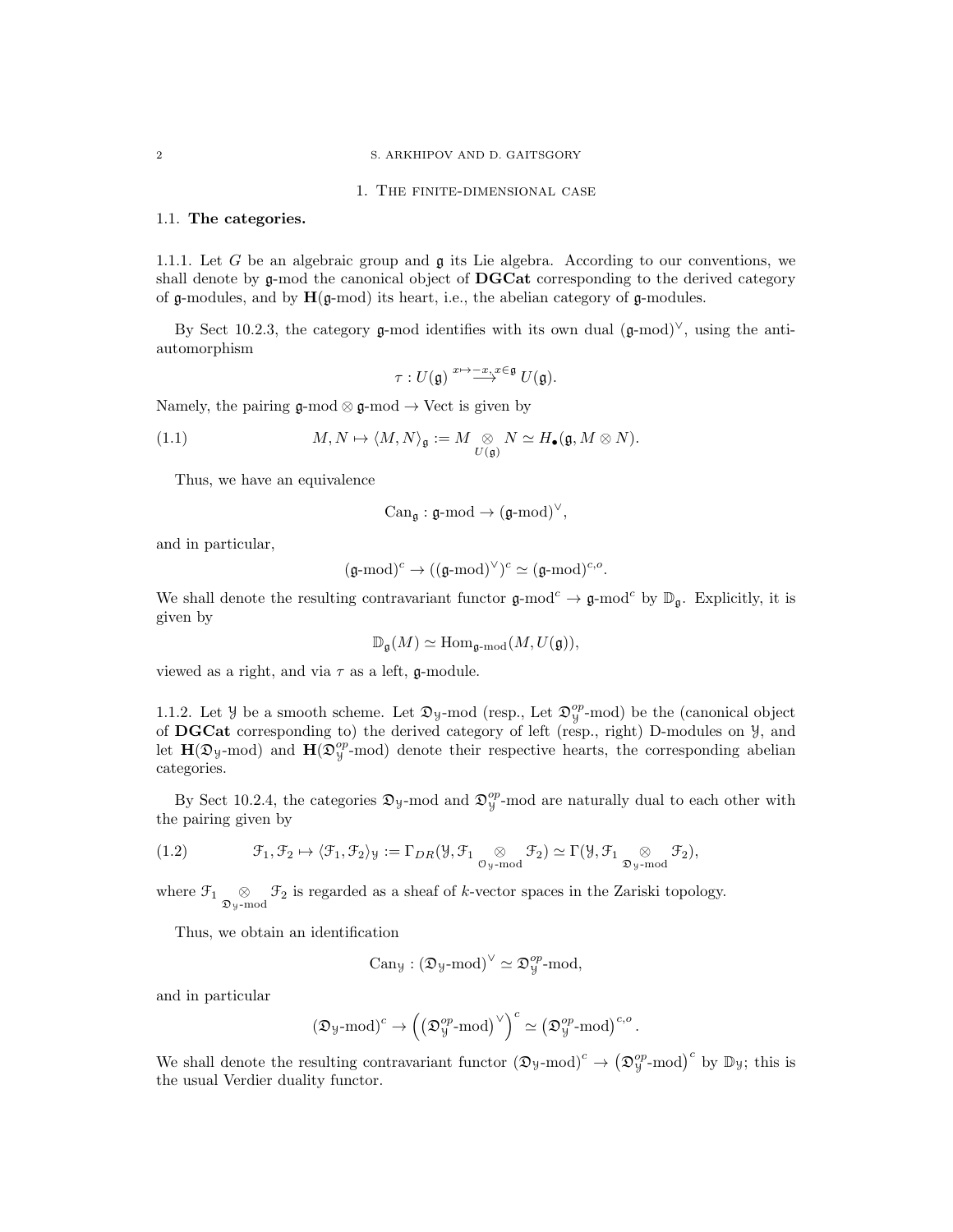1.1.3. Let  $\mathcal Y$  be as above and suppose that it is acted on by G. In this case we have a natural functor

$$
\Gamma(\mathcal{Y}, -)^l : \mathfrak{D}_{\mathcal{Y}}\text{-mod} \to \mathfrak{g}\text{-mod},
$$

and its left adjoint, denoted  $\text{Loc}_{\mathfrak{g}, \mathcal{Y}}$  given by  $M \mapsto \mathfrak{D}_{\mathcal{Y}} \underset{U(\mathfrak{g})}{\otimes} M$ .

In addition, we can consider the functor  $\Gamma(\mathcal{Y}, -)^r : \mathfrak{D}_{\mathcal{Y}}^{op}\text{-mod} \to \mathfrak{g}\text{-mod}.$ 

Proposition 1.1.4. Under the identifications

 $\mathfrak{g}\text{-mod} \simeq (\mathfrak{g}\text{-mod})^\vee$  and  $\mathfrak{D}_\mathfrak{Y}^{\text{op}}\text{-mod} \simeq (\mathfrak{D}_\mathfrak{Y}\text{-mod})^\vee$ ,

the functors  $\Gamma(\mathcal{Y}, -)^r$  and  $\text{Loc}_{\mathfrak{g}, \mathcal{Y}}$  are naturally mutually dual.

Proof. The assertion of the proposition is equivalent to the existence of a canonical isomorphism

 $\langle M, \Gamma(\mathcal{Y}, \mathcal{F}) \rangle_{\mathfrak{a}} \simeq \langle \mathrm{Loc}_{\mathfrak{a},\mathcal{Y}}(M), \mathcal{F} \rangle_{\mathcal{Y}},$ 

which follows from the definitions.  $\Box$ 

From Lemma 10.2.1, we obtain:

**Corollary 1.1.5.** The left adjoint of the functor  $\Gamma(\mathcal{Y}, -)^r$  is the ind-extension of the functor

$$
\mathbb{D} y \circ \mathrm{Loc}_{\mathfrak{g}, \mathcal{Y}} \circ \mathbb{D}_{\mathfrak{g}} : (\mathfrak{g}\text{-}\mathrm{mod})^c \to (\mathfrak{g}\text{-}\mathrm{mod})^c \to (\mathfrak{D} y \text{-}\mathrm{mod})^c \to \big(\mathfrak{D}^{op}_{\mathcal{Y}} \text{-}\mathrm{mod}\big)^c
$$

1.1.6. Assume for a moment that the structure sheaf  $O<sub>y</sub>$  admits a *right* D-module structure, which is moreover, G-equivariant. This defines an identification  $\mathfrak{D}_y$ -mod  $\rightarrow \mathfrak{D}_y^{op}$ -mod, which intertwines the functors  $\Gamma(\mathcal{Y}, -)^l$  and  $\Gamma(\mathcal{Y}, -)^r$ . Under these identifications, the isomorphism of Corollary 1.1.5 can be reformulated as the commutativity of the next diagram

(1.3)  
\n
$$
\begin{array}{ccc}\n(\mathfrak{g}\text{-mod})^c & \xrightarrow{\mathbb{D}_{\mathfrak{g}}} & (\mathfrak{g}\text{-mod})^c \\
\operatorname{Loc}_{\mathfrak{g}, \mathfrak{y}} & & \operatorname{Loc}_{\mathfrak{g}, \mathfrak{y}} \downarrow \\
(\mathfrak{D}_{\mathfrak{y}\text{-mod}})^c & \xrightarrow{\mathbb{D}_{\mathfrak{Y}}} & (\mathfrak{D}_{\mathfrak{y}\text{-mod}})^c.\n\end{array}
$$

1.1.7. A variant. Suppose that in the above situation Y carries an action of another algebraic group, denoted T. In particular, we have a weak action of T on the categories  $\mathfrak{D}_y$ -mod and  $\mathfrak{D}_y^{op}$ -mod. Let  $\mathfrak{D}_y$ -mod<sup>T,w</sup> and  $\mathfrak{D}_y^{op}$ -mod<sup>T,w</sup> denote the corresponding weakly equivariant categories. From Lemma 10.4.2, we obtain:

**Lemma 1.1.8.** The categories  $\mathfrak{D}_y$ -mod<sup>T,w</sup> and  $\mathfrak{D}_y^{op}$ -mod<sup>T,w</sup> are compactly generated.

Hence, by Sect 10.4.1, we obtain that the duality functor  $(1.2)$ , which naturally gives rise to a functor

(1.4) 
$$
\mathfrak{D}_{y}\text{-mod}^{T,w}\otimes \mathfrak{D}_{y}^{op}\text{-mod}^{T,w}\to \text{Vect}^{T,w}=\text{Rep}(T)\stackrel{\text{Inv}^T}{\to}\text{Vect}
$$

(here Inv<sup>T</sup> is the functor of T-invariants) makes the categories  $\mathfrak{D}_y$ -mod<sup>T,w</sup> and  $\mathfrak{D}_y^{op}$ -mod<sup>T,w</sup> mutually dual. We shall denote by

$$
\mathrm{Can}_{\mathcal{Y}}^{T,w}: \mathfrak{D}_{\mathcal{Y}}\text{-}\mathrm{mod}^{T,w} \to \mathfrak{D}_{\mathcal{Y}}^{op}\text{-}\mathrm{mod}^{T,w}
$$

the resulting equivalence, and by  $\mathbb{D}_{y}^{T,w}$  the functor

$$
\left(\mathfrak{D}_{\mathcal{Y}}\text{-}\mathrm{mod}^{T,w}\right)^c \to \left(\mathfrak{D}_{\mathcal{Y}}^{op}\text{-}\mathrm{mod}^{T,w}\right)^c.
$$

These functors commute with Cany and  $\mathbb{D}_y$  via the tautological forgetful functors to  $\mathfrak{D}_y$ -mod and  $\mathfrak{D}_{y}^{op}$ -mod, respectively.

.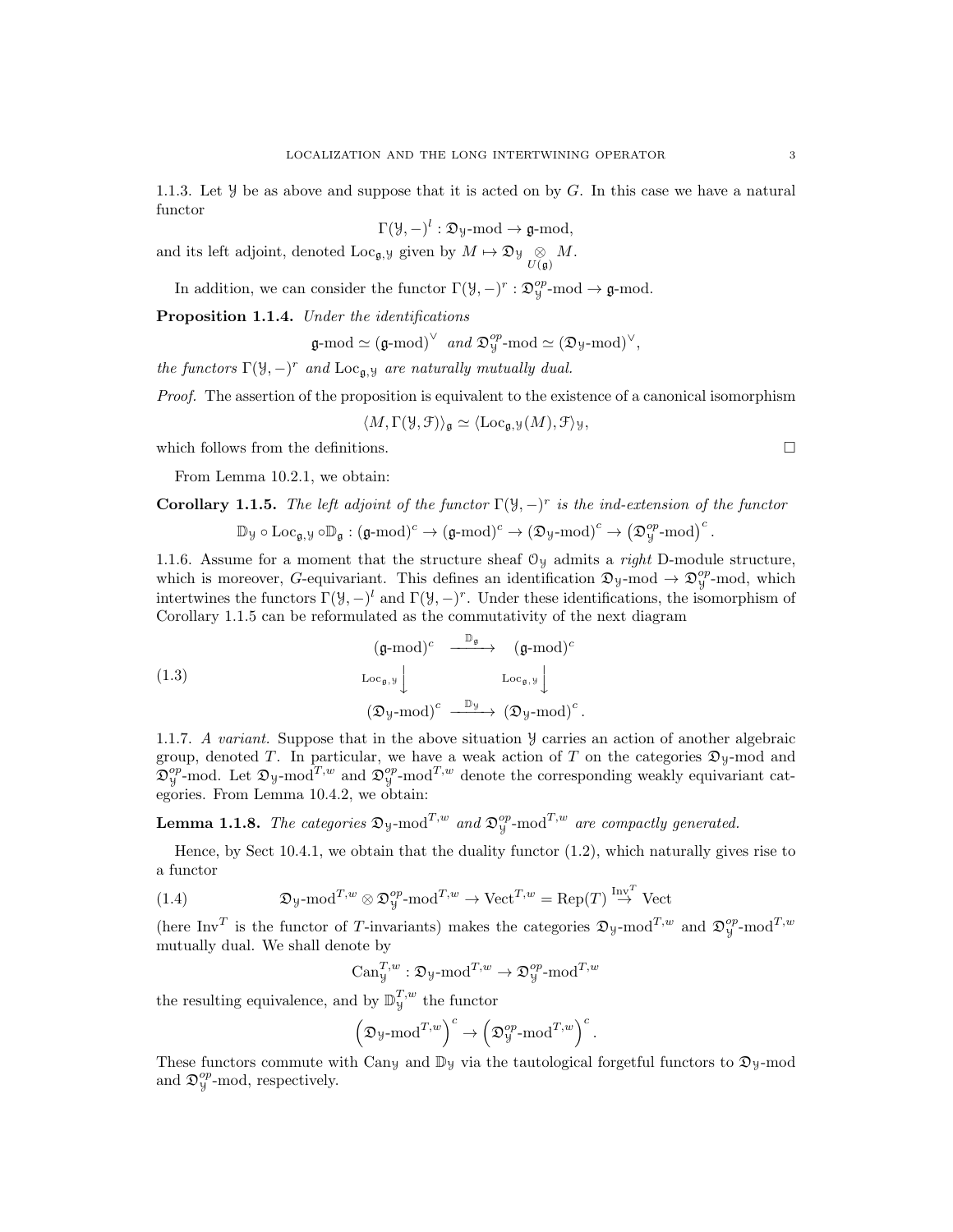By Sect 10.5.2, the t-structures on  $\mathfrak{D}_y$ -mod and  $\mathfrak{D}_y^{op}$ -mod induce t-structures on the categories  $\mathfrak{D}_y$ -mod<sup>T,w</sup> and  $\mathfrak{D}_y^{op}$ -mod<sup>T,w</sup>, whose hearts are the usual categories of weakly Tequivariant D-modules. We have:

**Lemma 1.1.9.** The categories  $\mathfrak{D}_y$ -mod<sup>T,w</sup> and  $\mathfrak{D}_y^{op}$ -mod<sup>T,w</sup> identify with the derived categories of their hearts.

1.1.10. Assume now that the action of T on  $\mathcal Y$  commutes with that of G. In this case the functor  $\Gamma(\mathcal{Y}, -)^l$  naturally lifts to a functor

$$
\mathfrak{D} \mathrm{y}\text{-}\mathrm{mod}^{T,w}\overset{\Gamma(\mathcal{Y},-)}\to \mathfrak{g}\text{-}\mathrm{mod}\otimes \mathrm{Rep}(T),
$$

and we define the functor  $\Gamma^{T,w}(\mathcal{Y}, -)^l : \mathfrak{D}_{\mathcal{Y}}\text{-mod}^{T,w} \to \mathfrak{g}\text{-mod}$  as the composition

$$
\mathfrak{D} \mathrm{y}\text{-}\mathrm{mod}^{T,w}\overset{\Gamma(\mathcal{Y},-)^l}{\rightarrow} \mathfrak{g}\text{-}\mathrm{mod} \otimes \mathrm{Rep}(T) \overset{\mathrm{Inv}^T}{\rightarrow} \mathfrak{g}\text{-}\mathrm{mod}.
$$

The functor Loc<sub>g</sub>, y naturally lifts to a functor  $\mathfrak{g}\text{-mod} \to \mathfrak{D}_y\text{-mod}^{T,w}$  and is the left adjoint of  $\Gamma^{T,w}(\mathcal{Y},-)^l$ .

1.1.11. Let us return to the setting of Sect 1.1.3. The statement and proof of Proposition 1.1.4 extends to the present situation, i.e., under the identifications

$$
(\mathfrak{g}\text{-mod})^{\vee}\simeq \mathfrak{g}\text{-mod} \text{ and }\left(\mathfrak{D}_\mathcal{Y}\text{-mod}^{T,w}\right)^{\vee}\simeq \mathfrak{D}_\mathcal{Y}^{op}\text{-mod}^{T,w},
$$

the functors Loc<sub>g, y</sub> and  $\Gamma^{T,w}(\mathcal{Y}, -)^r$  and mutually dual, and the left adjoint to  $\Gamma^{T,w}(\mathcal{Y}, -)^r$  is the left adjoint of the functor

$$
\mathbb{D}_{\mathcal{Y}} \circ \mathrm{Loc}_{\mathfrak{g}, \mathcal{Y}, T} \circ \mathbb{D}_{\mathfrak{g}} : (\mathfrak{g}\text{-}\mathrm{mod})^c \to \left(\mathfrak{D}_{\mathcal{Y}}^{op}\text{-}\mathrm{mod}^{T,w}\right)^c.
$$

1.2. The equivariant situation. Let  $B \subset G$  be a subgroup. All of the above categories carry a strong action of G, and in particular, of B.

1.2.1. Let  $\mathfrak{g}\text{-mod}^B$  denote the corresponding (strongly) B-equivariant category. By Sect 10.5.3, the category g-mod<sup>B</sup> inherits a t-structure from g-mod, whose heart is the abelian category of Harish-Chandra modules with respect to the pair  $(\mathfrak{a}, B)$ . By Sect 10.5.4, we have:

### Lemma 1.2.2.

(a) The category g-mod<sup>B</sup> identifies with the derived category of its heart, i.e., g-mod<sup>B</sup>  $\simeq$  $(a, B)$ -mod.

(b) The category  $\mathfrak{g}\text{-mod}^B$  is compactly generated, and  $(\mathfrak{g}\text{-mod}^B)^c$  is the preimage of  $\mathfrak{g}\text{-mod}$ under the forgetful functor.

From Sect 10.4.3, we obtain that the pairing (1.1) gives rise to a functor

$$
\mathfrak{g}\text{-mod}^B\otimes\mathfrak{g}\text{-mod}^B\to\text{Vect}^B\overset{H\bullet}{\to}\text{Vect},
$$

(here  $H_B^{\bullet}$  denotes the functor of equivariant cohomology), which identifies  $\mathfrak{g}\text{-mod}^B$  with its own dual, i.e.,

(1.5)  $(\mathfrak{g}\text{-mod}^B)^{\vee} \simeq \mathfrak{g}\text{-mod}^B.$ 

We shall denote by

$$
\operatorname{Can}_{\mathfrak{g}}^{B}:\mathfrak{g}\text{-}\mathrm{mod}^{B}\to (\mathfrak{g}\text{-}\mathrm{mod}^{B})^{\vee},
$$

and by  $\mathbb{D}_{\mathfrak{g}}^B$ :  $(\mathfrak{g}\text{-mod}^B)^c$   $\rightarrow$   $(\mathfrak{g}\text{-mod}^B)^c$  the resulting functors. They commute with  $\text{Can}_{\mathfrak{g}}$  and  $\mathbb{D}_{\mathfrak{q}}$  via the tautological forgetful functor  $\mathfrak{g}\text{-mod}^B\to\mathfrak{g}\text{-mod}$ .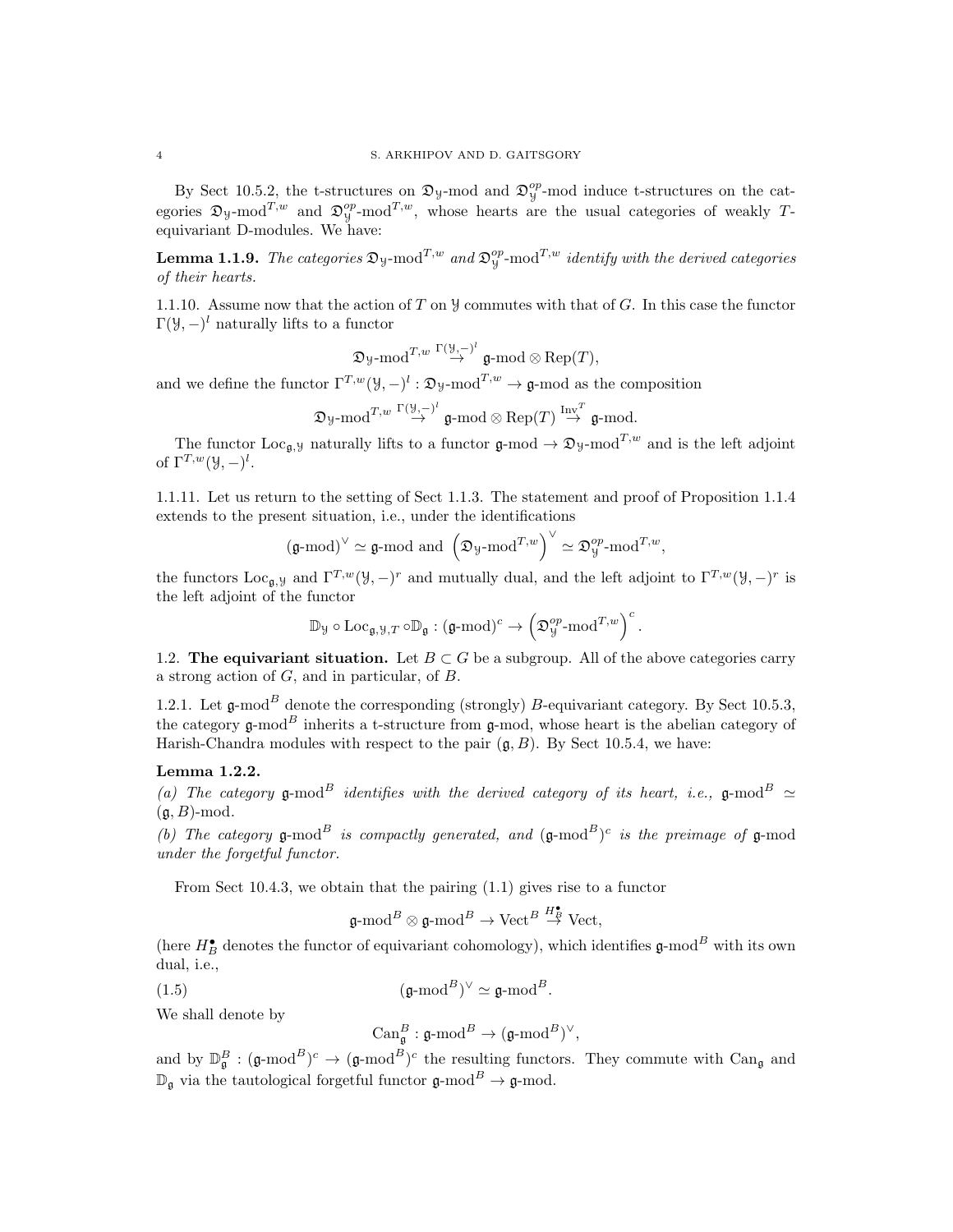1.2.3. The pairing (1.5) can be viewed in terms of the equivalence given by Lemma 1.2.2 as follows: By the above lemma,  $\mathfrak{g}\text{-mod}^B$  identifies with (canonical object of **DGCat** corresponding to) the derived category  $(g, B)$ -mod of Harish-Chandra modules with respect to the pair  $(g, B)$ . Choose a splitting  $B \leftarrow T$ . Then the pairing

$$
(\mathfrak{g}, B)
$$
-mod  $\otimes (\mathfrak{g}, B)$ -mod  $\rightarrow$  Vect,

corresponding to (1.5) is given by

(1.6) 
$$
M, N \mapsto \langle M, N \rangle_{(\mathfrak{g}, B)} := \left( M \underset{\mathfrak{g}, T}{\otimes} N \right) \otimes \det(\mathfrak{t}[1]).
$$

1.2.4. Let  $\mathfrak{D}_y$ -mod<sup>B</sup> and  $\mathfrak{D}_y$ -mod<sup>B;T,w</sup> denote the B-equivariant categories corresponding to  $\mathfrak{D}_y$ -mod and  $\mathfrak{D}_y$ -mod<sup>T,w</sup>, respectively.

**Lemma 1.2.5.** The categories  $\mathfrak{D}_y$ -mod and  $\mathfrak{D}_y$ -mod<sup>T,w</sup> are compactly generated.

By Sect 10.4.3, the pairing (1.2) gives rise to a functor

$$
\mathfrak{D}_y \text{-mod}^B \otimes \mathfrak{D}_y^{op} \text{-mod}^B \to \text{Vect}^B \overset{H^{\bullet}_B}{\to} \text{Vect},
$$

and defines an equivalence

(1.7) 
$$
\text{Can}_{\mathcal{Y}}^B: \left(\mathfrak{D}_{\mathcal{Y}}\text{-mod}^B\right)^{\vee} \simeq \mathfrak{D}_{\mathcal{Y}}^{op}\text{-mod}^B; \mathbb{D}_{\mathcal{Y}}^B: \left(\mathfrak{D}_{\mathcal{Y}}\text{-mod}^B\right)^c \simeq \left(\mathfrak{D}_{\mathcal{Y}}^{op}\text{-mod}^B\right)^c,
$$

and similarly

(1.8) 
$$
\text{Can}_{\mathcal{Y}}^{B;T,w}: \left(\mathfrak{D}_{\mathcal{Y}}\text{-mod}^{B;T,w}\right)^{\vee} \simeq \left(\mathfrak{D}_{\mathcal{Y}}^{op}\text{-mod}^{B;T,w}\right),
$$

(1.9) 
$$
\mathbb{D}_{y}^{B;T,w}: \left(\mathfrak{D}_{y}\text{-mod}^{B;T,w}\right)^{c} \simeq \left(\mathfrak{D}_{y}^{op}\text{-mod}^{B;T,w}\right)^{c}
$$

1.2.6. The functors  $\Gamma(\mathcal{Y}, -)^l$  and  $\text{Loc}_{\mathfrak{g}, \mathcal{Y}}$  are naturally compatible with the strong G-actions, and hence with the  $B$ -actions. By Sect 10.4, we obtain the mutually adjoint functors

 $\operatorname{Loc}_{{\mathfrak g}, {\mathfrak Y}}: {\mathfrak D}_{{\mathfrak Y}}{\operatorname{-mod}}^B \leftrightarrows {\mathfrak g}{\operatorname{-mod}}^B:\Gamma({\mathfrak Y},-)^l,$ 

which are compatible with the dualities in the same sense as in Proposition 1.1.4 and Corollary 1.1.5. If the line bundle  $K<sub>y</sub>$  admits a G-equivariant trivialization, then the isomorphism of (1.3) holds for B-equivariant categories as well. Similarly, the assertions of Sect 1.1.11 carry over to the B-equivariant context.

1.3. The enhanced affine space. From now on, G will be a reductive group,  $B \subset G$  a Borel subgroup,  $\mathcal{Y} = G/N$  and T be the Cartan group acting on  $G/N$  on the right.

1.3.1. Let  $\chi$  be a k-point of  $Spec(Z_{\mathfrak{q}})$ , where  $Z_{\mathfrak{q}} := Z(U(\mathfrak{g}))$ . Let  $\mathfrak{g}\text{-mod}_\chi$  be the full subcategory of g-mod consisting of objects, whose localization of  $\chi$  is 0, i.e.,

$$
\mathfrak{g}\text{-mod}_{\chi} \underset{Z_{\mathfrak{g}} \text{-mod}}{\otimes} Z_{\mathfrak{g}} \text{-mod}_{\chi},
$$

where  $Z_{\mathfrak{g}}$ -mod<sub> $\chi$ </sub> denotes corresponding the full sub-category of  $Z_{\mathfrak{g}}$ -mod. From Sect 10.1.1, we obtain that  $\mathfrak{g}\text{-mod}_{\chi}$  is compactly generated.

By Sect 10.2.2, we obtain that the duality (1.1) restricts to a pairing  $\mathfrak{g}\text{-mod}_{\chi}\otimes\mathfrak{g}\text{-mod}_{\tau(\chi)}$ , which defines an identification

$$
\mathrm{Can}_{\mathfrak{g}, \chi} : (\mathfrak{g}\text{-}\mathrm{mod}_\chi)^\vee \simeq \mathfrak{g}\text{-}\mathrm{mod}_{\tau(\chi)}.
$$

By Sect 10.5.1, the t-structure on g-mod induces a t-structure on g-mod<sub>y</sub>. We have: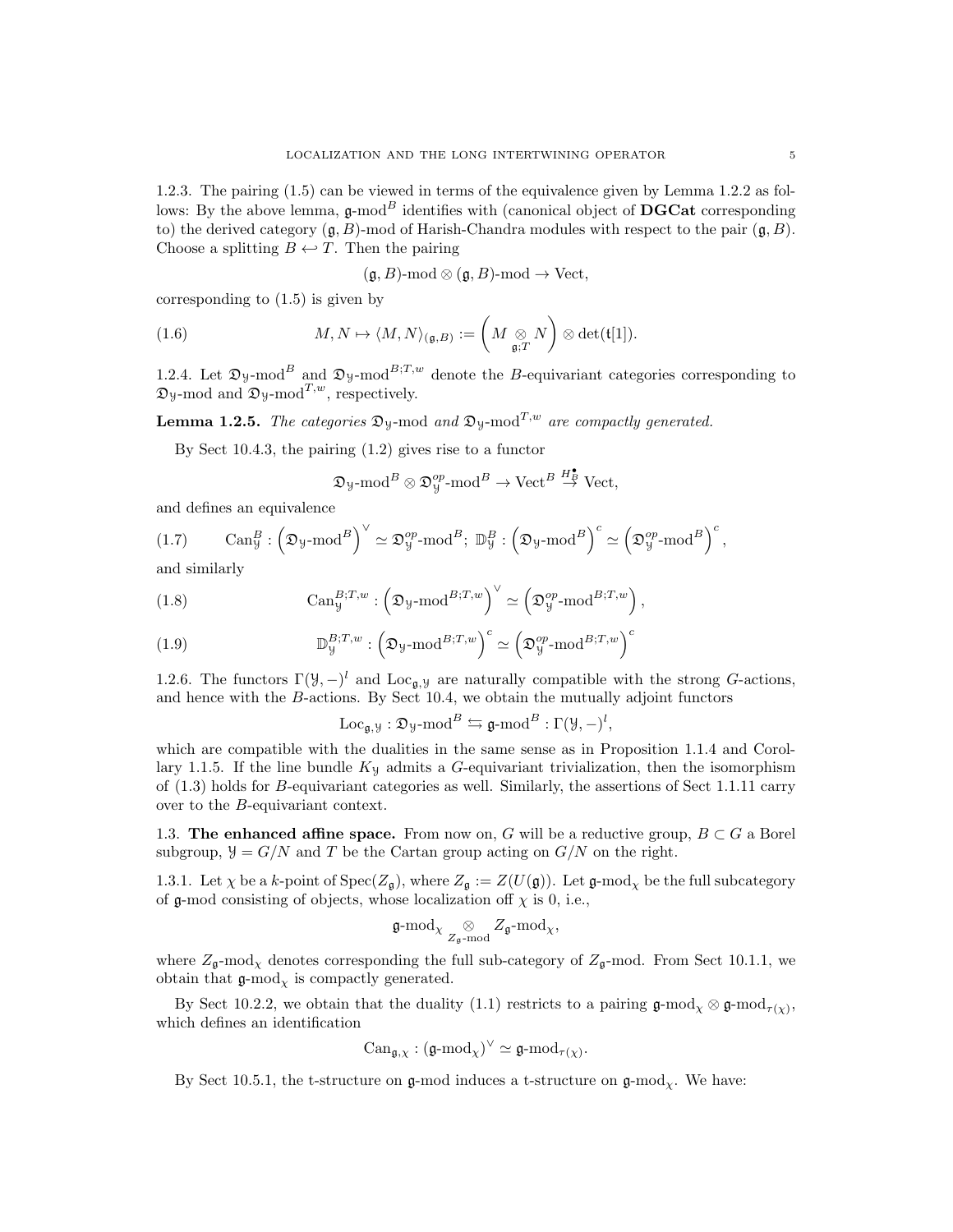**Lemma 1.3.2.** The natural functor makes  $g$ -mod<sub>x</sub> equivalent to the derived category of its heart.

The above lemma implies that  $\mathfrak{g}\text{-mod}_X$  identifies with the (canonical object of **DGCat** corresponding to) derived category of  $\mathfrak g$ -modules, on which  $Z_{\mathfrak g}$  acts with this generalized central character.

1.3.3. The fact that the weak action of T on  $\mathfrak{D}_{G/N}$ -mod canonically extends to a strong one implies, by Sect 10.4.4, that  $\mathfrak{D}_{G/N}$ -mod<sup>T,w</sup> is a category over the scheme  $\mathfrak{t}^*$ . Let  $\lambda \in \mathfrak{t}^*$  be a weight. Let  $\mathfrak{D}_{G/N}$ -mod<sup>T,w,λ</sup> be the full subcategory of  $\mathfrak{D}_{G/N}$ -mod<sup>T,w</sup>, whose localization off  $\lambda$ is zero, i.e.,

$$
\mathfrak{D}_{G/N}\text{-mod}^{T,w,\lambda}:=\mathfrak{D}_{G/N}\text{-mod}^{T,w,\lambda}\underset{\text{Sym}(\mathfrak{t})\text{-mod}}{\otimes}\text{Sym}(\mathfrak{t})\text{-mod}_\chi.
$$

From Sect 10.1.1, we obtain that the category  $\mathfrak{D}_{G/N}$ -mod<sup>T,w, $\lambda$ </sup> is compactly generated.

Note that the canonical line bundle  $K_{G/N}$  admits a canonical trivialization as a G-equivariant line bundle, and the failure of this trivialization to be T-equivariant is given by the character  $-2\rho: T \to \mathbb{G}_m$ .

By Sect 10.2.2 and Sect 1.1.11, we obtain that the restriction of the pairing (1.4) identifies:

$$
\mathrm{Can}_{G/N}^{T,w,\lambda}: \left(\mathfrak{D}_{G/N}\text{-}\mathrm{mod}^{T,w,\lambda}\right)^\vee \simeq \mathfrak{D}_{G/N}\text{-}\mathrm{mod}^{T,w,-\lambda-2\rho}.
$$

We shall denote by  $\mathbb{D}_{G/N}^{T,w,\lambda}$  the resulting contravariant functor

$$
\left(\mathfrak{D}_{G/N}\text{-}\mathrm{mod}^{T,w,\lambda}\right)^c\to \left(\mathfrak{D}_{G/N}\text{-}\mathrm{mod}^{T,w,-\lambda-2\rho}\right)^c.
$$

By Sect 10.5.1, the t-structure on  $\mathfrak{D}_{G/N}$ -mod<sup>T,w</sup> induces a t-structure on  $\mathfrak{D}_{G/N}$ -mod<sup>T,w, $\lambda$ </sup>. We have:

**Lemma 1.3.4.** The category  $\mathfrak{D}_{G/N}$ -mod<sup>T,w,λ</sup> identifies with the derived category of its heart. 1.3.5. Let  $\varpi : \mathfrak{t}^* \to \text{Spec}(Z_{\mathfrak{g}})$  be the Harish-Chandra map. We normalize it so that  $\varpi(\lambda) =$  $\varpi(w(\lambda + \rho) - \rho).$ 

If  $\chi = \varpi(\lambda)$ , it is easy to see that the functor  $\Gamma^{T,w}(G/N, -)^l$  sends  $\mathfrak{D}_{G/N}$ -mod<sup>T,w,λ</sup> to  $\mathfrak{g}\text{-mod}_{\chi}$ , and that the functor  $\text{Loc}_{\mathfrak{g},G/N}$  sends  $\mathfrak{g}\text{-mod}_{\chi}$  to  $\mathfrak{D}_{G/N} \text{-mod}^{T,w,\lambda}$ .

We have the following theorem of [BB]:

**Theorem 1.3.6.** Assume that  $\lambda$  is such that  $\lambda + \rho$  is regular. Then the functors  $\Gamma^{T,w}(G/N, -)^l$ and  $\text{Loc}_{\mathfrak{g},G/N}$  define mutually inverse equivalences:

$$
\mathfrak{D}_{G/N}\text{-mod}^{T,w,\lambda}\leftrightarrows\mathfrak{g}\text{-mod}_{\chi}.
$$

If  $\lambda + \rho$  is, moreover, dominant, then the above functors are exact, i.e., compatible with the t-structures.

Combining Theorem 1.3.6 with Proposition 1.1.11 we obtain:

**Corollary 1.3.7.** The functors  $\Gamma^{T,w}(G/N, -)^l$  and  $\text{Loc}_{\mathfrak{g},G/N}$  intertwine the functors

$$
\mathbb{D}_{G/N}^{T,w,\lambda}:\Big(\mathfrak{D}_{G/N}\text{-}\mathrm{mod}^{T,w,\lambda}\Big)^c\to \Big(\mathfrak{D}_{G/N}\text{-}\mathrm{mod}^{T,w,-\lambda-2\rho}\Big)^c
$$

and

$$
\mathbb{D}_{\mathfrak{g}, \chi} : (\mathfrak{g}\text{-}\mathrm{mod}_\chi)^c \to (\mathfrak{g}\text{-}\mathrm{mod}_{\tau(\chi)})^c.
$$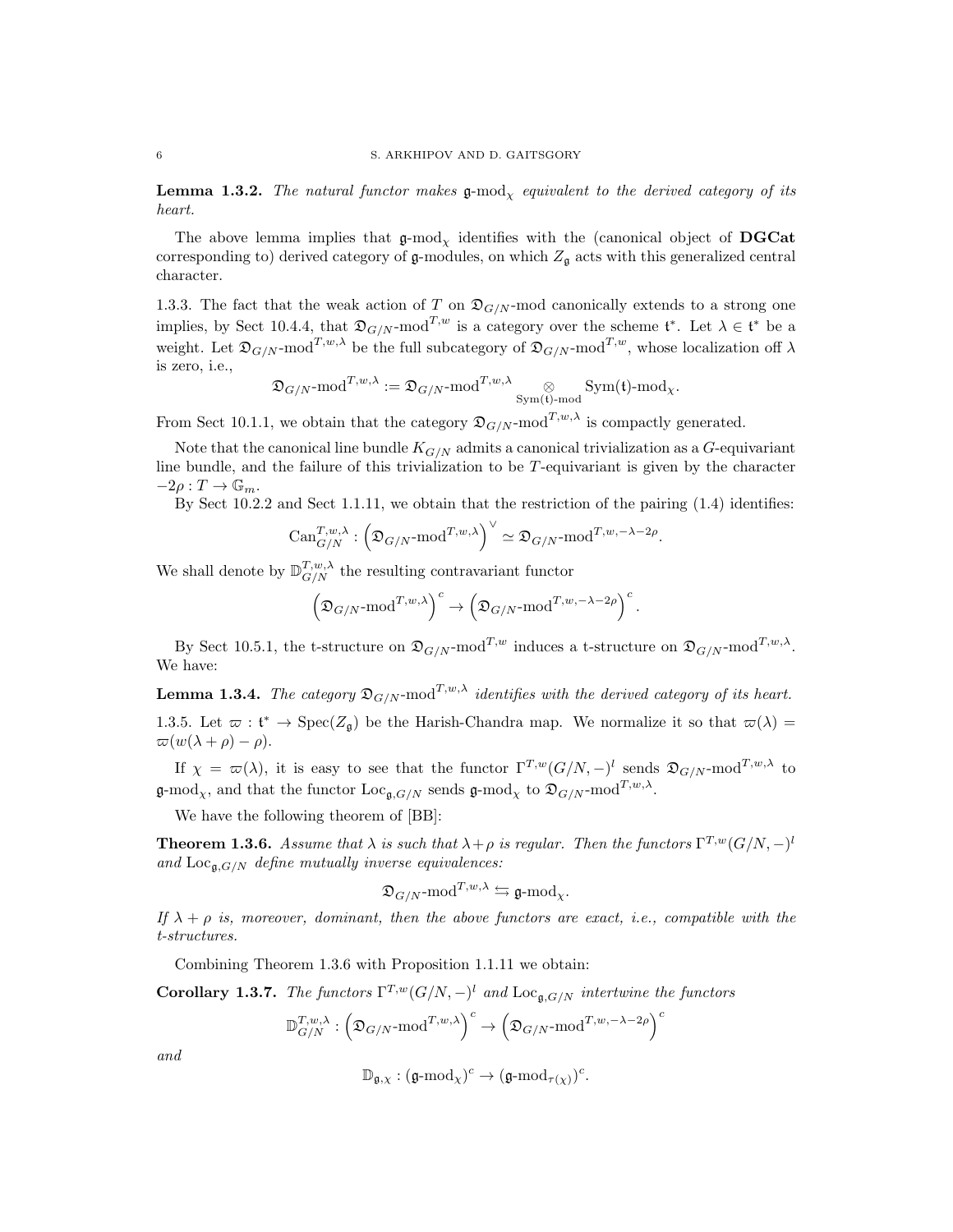1.3.8. Let us now consider the B-equivariant situation. By Sect 10.4.5, the following commutative diagrams of categories are in fact a pull-back squares:



and

$$
\mathfrak{D}_{G/N}\text{-mod}^{B;T,w,\lambda} \longrightarrow \mathfrak{D}_{G/N}\text{-mod}^{B;T,w}
$$
  

$$
\downarrow \qquad \qquad \downarrow
$$
  

$$
\mathfrak{D}_{G/N}\text{-mod}^{T,w,\lambda} \longrightarrow \mathfrak{D}_{G/N}\text{-mod}^{T,w}.
$$

This implies that both  $\mathfrak{g}\text{-mod}_{\chi}^B$  and  $\mathfrak{D}_{G/N}$ -mod<sup>B;T,w, $\lambda$ </sup> are compactly generated, and we have:

(1.10) 
$$
\text{Can}_{\mathfrak{g},\chi}^B: \left(\mathfrak{g}\text{-mod}_{\chi}^B\right)^{\vee}\simeq \mathfrak{g}\text{-mod}_{\tau(\chi)}^B
$$

and

(1.11) 
$$
\text{Can}_{G/N}^{B;T,w,\lambda}: \left(\mathfrak{D}_{G/N}\text{-mod}^{B;T,w,\lambda}\right)^{\vee} \simeq \mathfrak{D}_{G/N}\text{-mod}^{B;T,w,-\lambda-2\rho}.
$$

By Sect 10.5.3, the category  $\mathfrak{g}\text{-mod}_{\chi}^B$  inherits t-structures from  $\mathfrak{g}\text{-mod}_{\chi}$ . By Sect 10.5.4, we have:

**Lemma 1.3.9.** The category  $\mathfrak{g}\text{-mod}_{\chi}^B$  identifies with the derived category of its heart.

Similarly, the category  $\mathfrak{D}_{G/N}$ -mod<sup>B;T,w, $\lambda$ </sup> inherits a t-structure from  $\mathfrak{D}_{G/N}$ -mod<sup>B;T,w</sup>. By Sect 10.5.5, we have:

**Lemma 1.3.10.** The category  $\mathfrak{D}_{G/N}$ -mod<sup>B;T,w, $\lambda$ </sup> identifies with the derived category of its heart.

1.3.11. Finally, from Theorem 1.3.6 we obtain that the functors  $\Gamma^{T,w}(G/N, -)^l$  and  $\text{Loc}_{\mathfrak{g},G/N}$ define mutually inverse equivalences:

$$
\mathfrak{D}_{G/N}\text{-}\mathrm{mod}^{B;T,w,\lambda}\leftrightarrows\mathfrak{g}\text{-}\mathrm{mod}^B_\chi,
$$

and

(1.12) 
$$
\mathbb{D}_{G/N}^{B;T,w,\lambda} \circ \mathrm{Loc}_{\mathfrak{g},G/N} \simeq \mathrm{Loc}_{\mathfrak{g},G/N} \circ \mathbb{D}_{\mathfrak{g},\chi}^{B}
$$

as functors

$$
\left(\mathfrak{g}\text{-mod}^B\right)^c \to \left(\mathfrak{D}_{G/N}\text{-mod}^{B;T,w}\right)^c\text{ and }\left(\mathfrak{g}\text{-mod}^B_{\chi}\right)^c \to \left(\mathfrak{D}_{G/N}\text{-mod}^{B;T,w,-\lambda-2\rho}\right)^c
$$

and

(1.13) 
$$
\mathbb{D}_{\mathfrak{g},\chi}^{B} \circ \Gamma^{T,w}(G/N,-)^{l} \simeq \Gamma^{T,w}(G/N,-)^{l} \circ \mathbb{D}_{G/N}^{B;T,w,\lambda}
$$

as functors

$$
\left(\mathfrak{D}_{G/N}\text{-}\mathrm{mod}^{B;T,w,\lambda}\right)^c\to \left(\mathfrak{g}\text{-}\mathrm{mod}^B_{\tau(\chi)}\right)^c.
$$

1.4. Contragredient duality and Arkhipov's functor. Let  $G$  be a reductive group and  $B\subset G$  be the Borel subgroup.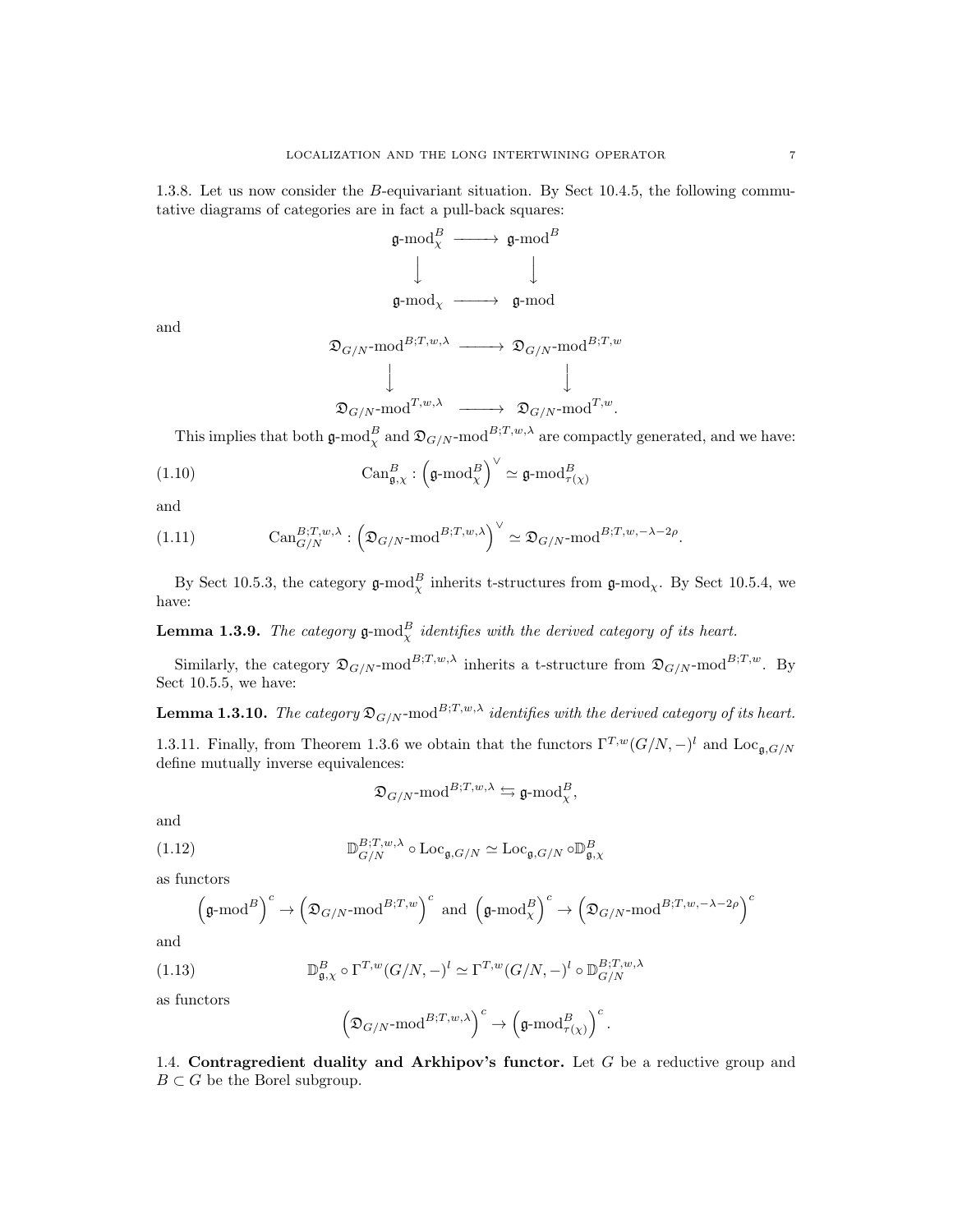1.4.1. Consider the category  $\mathfrak{g}\text{-mod}^B$ . Let us recall the definition of the contragredient duality functor Contr<sub>g</sub> :  $(\mathfrak{g}\text{-mod}^B) \simeq (\mathfrak{g}\text{-mod}^B)^{\vee}$ . It will correspond to a contravariant functor

(1.14) 
$$
M \mapsto M^* : (\mathfrak{g}\text{-mod}^B)^c \to (\mathfrak{g}\text{-mod}^B)^c.
$$

We shall use the description of  $\mathfrak{g}\text{-mod}^B$  as  $(\mathfrak{g}, B)$ -mod given by Lemma 1.2.2. So, it is sufficient to define the functor  $(1.14)$  as an exact contravariant self-equivalence on the category of finitely generated  $(\mathfrak{g}, B)$ -modules.

The latter is defined as follows. Let us choose a splitting  $B \leftarrow T$ . For  $M \in H((\mathfrak{g}, B)$ -mod), let  $M \simeq \bigoplus M(\nu)$  be the decomposition into weight spaces with respect to T. Since M is assumed finitely generated, all  $M(\nu)$  are finite-dimensional. Set  $M^* := \bigoplus_{\nu} M(\nu)^*$ , where  $M(\nu)^*$ denotes the linear dual of  $M(\nu)$ . We define an action of  $\mathfrak g$  on  $M^*$  by conjugating the natural action by (a choice of the representative of) the element  $w_0 \in W$ . It is clear, however, that the construction of the functor  $M \mapsto M^*$  does not depend, up to a canonical isomorphism, on either the choice of T or that of a representative of  $w_0$ .

It is clear also that for  $M = \Delta_{\lambda}$ –the Verma module with h.w.  $\lambda$ , we have

$$
(\Delta_{\lambda})^* = \nabla_{-w_0(\lambda)},
$$

where for a weight  $\mu$ , we denote by  $\nabla_{\mu}$  the dual Verma module with h.w.  $\mu$ .

This implies that the functor (1.14) sends finitely generated Harish-Chandra modules to finitely generated ones. The fact that  $(M^*)^* \simeq M$  implies that an (anti)-self-equivalence.

1.4.2. We define the functor  $\Phi : \mathfrak{g}\text{-mod}^B \to \mathfrak{g}\text{-mod}^B$  as the composition

$$
\Phi = \mathrm{Can}_{\mathfrak{g}}^B \circ \mathrm{Contr}_{\mathfrak{g}}.
$$

We define the functor  $\Psi$  as the inverse of  $\Phi$ , i.e., as the composition in the other order Contr<sub>g</sub>  $\circ$  Can<sub>g</sub><sup>B</sup>. Our goal to describe this functor explicitly.

Recall that for any category C acted on by G and any  $\mathcal{F} \in \mathfrak{D}_G$ -mod<sup>B,B</sup> there exists a canonical functor  $M \mapsto \mathcal{F} \star M : \mathcal{C}^B \to \mathcal{C}^B$ . Let  $j_{w_0,1}, j_{w_0,*}$  denote the standard and co-standard objects of  $\mathfrak{D}_G$ -mod<sup>B,B</sup>, corresponding to the element  $w_0$  of the Weyl group.

The main theorem in the finite-dimensional case reads as follows:

## Theorem 1.4.3.

$$
\Phi \otimes \det(\mathfrak{b}[1]) \simeq j_{w_0,1} \circ - \quad and \quad \Psi \otimes \det(\mathfrak{b}^*[-1]) \simeq j_{w_0,*}.
$$

Note that since  $j_{w_0,1} \circ j_{w_0,*} \simeq \delta_B \simeq j_{w_0,*} \circ j_{w_0,1}$ , and hence the functors of convolution with  $j_{w_0,1}$  and  $j_{w_0,*}$  are mutually inverse, the two assertions in the theorem are equivalent to each other.

1.4.4. Let us give two tautological reformulations of Theorem 1.4.3. We remark that in the infinite-dimensional case, Theorem 1.4.3 will not admit a direct analogue, whereas these reformulations will.

Consider  $j_{w_0,1}$  and  $j_{w_0,*}$  as  $B \times B$ -equivariant D-modules on G. We will not distinguish between left and right D-modules on G due to the existence of a  $G \times G$ -equivariant trivialization of the line bundle  $K_G$ . Consider the objects

$$
\Gamma(G,j_{w_0,!}), \Gamma(G,j_{w_0,*}) \in (\mathfrak{g} \oplus \mathfrak{g})\text{-}\mathrm{mod}^{B \times B} \simeq \mathfrak{g}\text{-}\mathrm{mod}^B \otimes \mathfrak{g}\text{-}\mathrm{mod}^B \simeq (\mathfrak{g}\text{-}\mathrm{mod}^B)^\vee \otimes \mathfrak{g}\text{-}\mathrm{mod}^B.
$$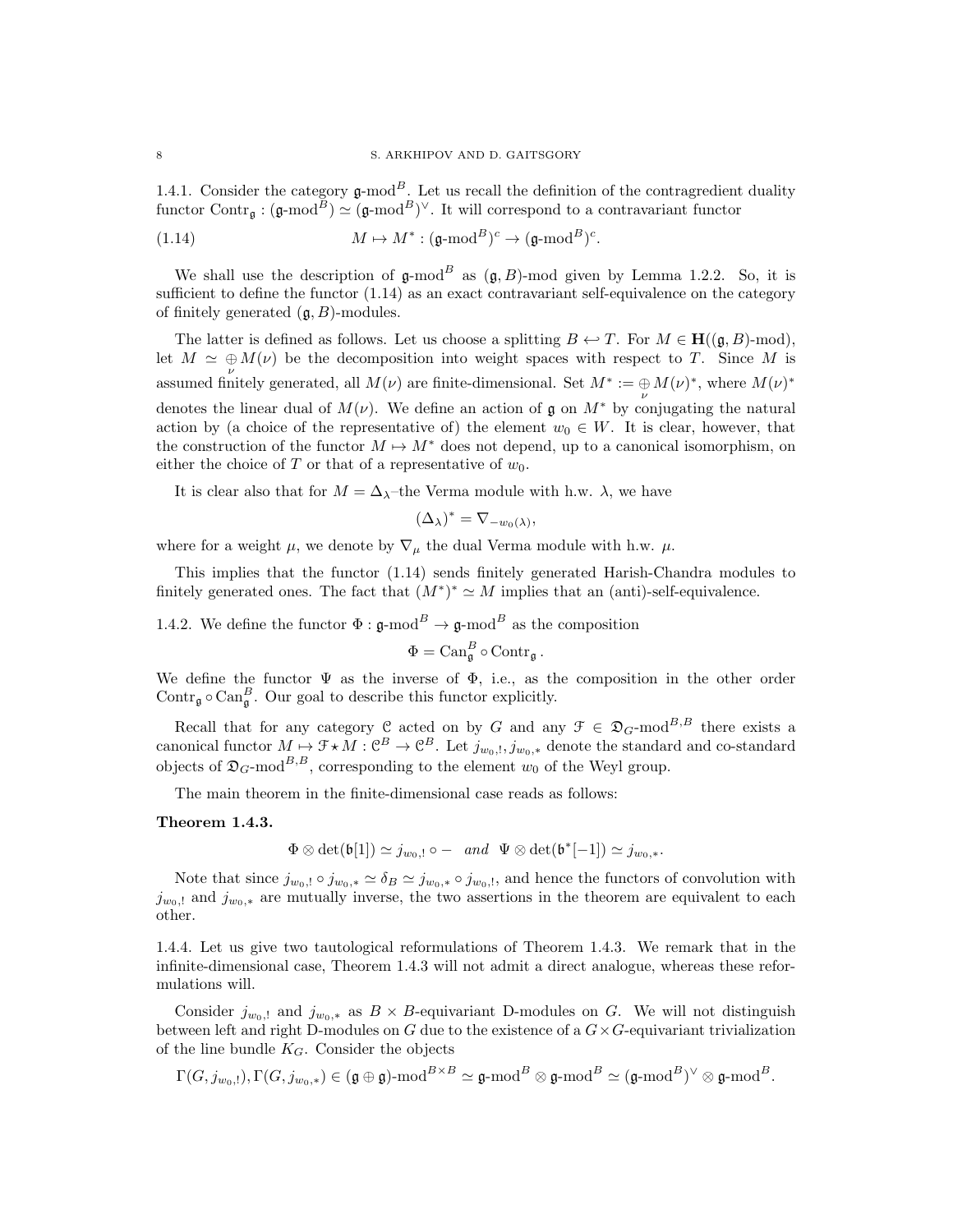Corollary 1.4.5. The functor  $\Phi$  is given by the kernel

 $\Gamma(G,j_{w_0,!})\otimes\det(\mathfrak{b}^*[-1])^{\otimes 2}\in(\mathfrak{g}\text{-}\mathrm{mod}^B)^\vee\otimes\mathfrak{g}\text{-}\mathrm{mod}^B$ 

and the functor  $\Psi$  is given by the kernel

 $\Gamma(G,j_{w_0,*})\in(\mathfrak{g}\text{-}\mathrm{mod}^B)^\vee\otimes\mathfrak{g}\text{-}\mathrm{mod}^B.$ 

Corollary 1.4.6. The diagrams

$$
\begin{array}{ccc} \mathfrak{D}_{G/N}\text{-mod}^{B;T,w} & \xrightarrow{j_{w_0,\mathbf{1}\star\cdots\star}} & \mathfrak{D}_{G/N}\text{-mod}^{B;T,w} \\ & & \downarrow \Gamma^{T,w}(G/N,-)^{\mathbf{1}} \Big\downarrow & & \downarrow \Gamma^{T,w}(G/N,-)^{\mathbf{1}} \\ & \mathfrak{g}\text{-mod}^{B} & \xrightarrow{\Phi\otimes\det(\mathfrak{b}[1])} & \mathfrak{g}\text{-mod}^{B} \\ & & \mathfrak{D}_{G/N}\text{-mod}^{B;T,w} & \xrightarrow{j_{w_0,\ast}\star\cdots\star} & \mathfrak{D}_{G/N}\text{-mod}^{B;T,w} \\ & & \Gamma^{T,w}(G/N,-)^{\mathbf{1}} \Big\downarrow & & \downarrow \Gamma^{T,w}(G/N,-)^{\mathbf{1}} \\ & & \mathfrak{g}\text{-mod}^{B} & \xrightarrow{\Psi\otimes\det(\mathfrak{b}^*[-1])} & \mathfrak{g}\text{-mod}^{B} \end{array}
$$

commute.

and

1.5. Proof of Theorem 1.4.3. As a first step, we give the following reformulation of the functor  $Contr_{\alpha}$ .

Proposition 1.5.1. For  $M, N \in (\mathfrak{g}\text{-mod}^B)^c$ ,

 $\text{Hom}_{\mathfrak{g}\text{-}\mathrm{mod}^B}(M,N^*)\simeq \text{Hom}_{\mathfrak{D}_G\text{-}\mathrm{mod}^{B\times B}}\left(\text{Loc}_{\mathfrak{g}\oplus\mathfrak{g},G}(M\otimes N),j_{w_0,*}\right).$ 

Note that this proposition provides a more comprehensible definition of the contragredient duality functor.

*Proof.* It is enough it establish the isomorphism at the level of complexes, where both  $M$  and  $N$ admit Verma flags. We claim that in this case both sides are acyclic off cohomological degree 0, and it would be enough to establish a canonical isomorphism between their 0-th cohomologies. Note that acyclicity for the LHS is evident: there are no higher Exts from a Verma module to a dual Verma module.

Let us make the choices  $B \leftrightarrow T$  and  $w_0$  as in the definition of the functor Contr<sub>g</sub>. By definition, the LHS is given by the relative Lie algebra cohomology of g, relative to t with coefficients in Hom<sub>k</sub> $(M \otimes N, k)$ , where the action of g on N is twisted by  $w_0$  (we shall denote the resulting module by  $N^{w_0}$ ). Thus, the LHS calculates to

(1.15) 
$$
\text{Hom}_{(\mathfrak{g},T)\text{-mod}}(M\otimes N^{w_0},k)\simeq \text{Hom}_k(H_{\bullet}(\mathfrak{g};T,M\otimes N^{w_0}),k).
$$

Since  $j_{w_0,*}$  is obtained by averaging with respect to  $B \times B$  of the the D-module  $\delta_{w_0}$ , which is equivariant with respect to T embedded via  $t \mapsto (t, w_0(t))$ , the RHS is isomorphic to

(1.16) 
$$
\text{Hom}_{\text{Vect}^T}((\text{Loc}_{\mathfrak{g}\oplus\mathfrak{g},G}(M\otimes N))_{w_0},k),
$$

where  $(Loc_{\mathfrak{g}\oplus\mathfrak{g},G}(M\otimes N))_{w_0}$  is the fiber of  $Loc_{\mathfrak{g}\oplus\mathfrak{g},G}(M\otimes N)$  regarded as an object of  $Vect^T$ . We have:

$$
(\mathrm{Loc}_{\mathfrak{g}\oplus\mathfrak{g},G}(M\otimes N))_{w_0}\simeq U(\mathfrak{g})\underset{U(\mathfrak{g})\otimes U(\mathfrak{g})}{\otimes}(M\otimes N^{w_0})\simeq M\underset{\mathfrak{g}}{\otimes}N^{w_0}.
$$

and we obtain that the RHS in  $(1.15)$  is canonically isomorphic to  $(1.16)$ .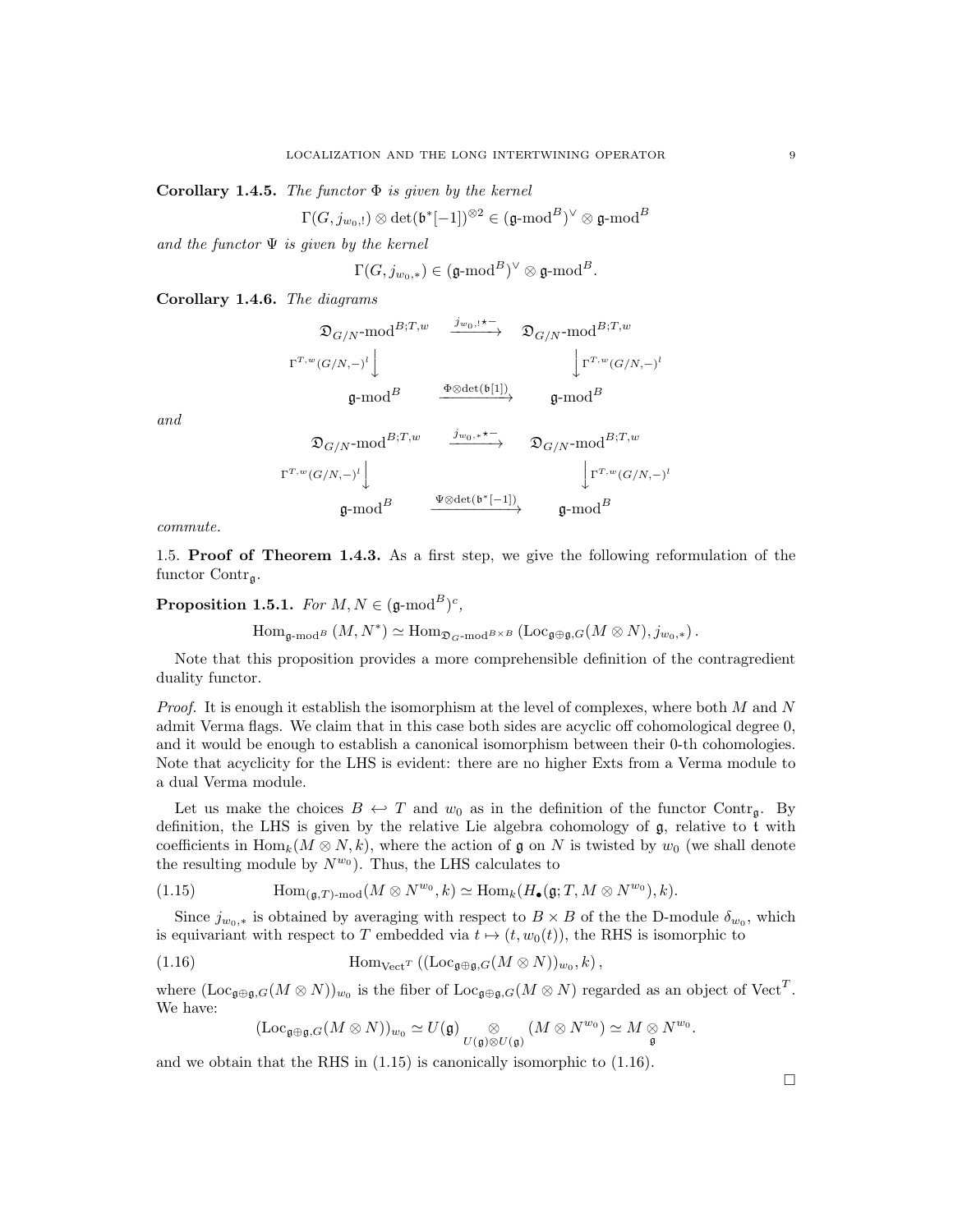As a corollary, we obtain that for  $M, N \in (\mathfrak{g}\text{-mod}^B)^c$ ,

$$
\mathrm{Hom}_{\mathfrak{g}\text{-}\mathrm{mod}^B}\left(M,j_{w_0,!}\star\mathrm{Contr}_\mathfrak{g}(N)\right)\simeq \mathrm{Hom}_{\mathfrak{D}_{G}\text{-}\mathrm{mod}^{B\times B}}\left(\mathrm{Loc}_{\mathfrak{g}\oplus\mathfrak{g},G}(M\otimes N),\delta_B\right).
$$

I.e., to prove the theorem, it is sufficient to prove the following:

**Proposition 1.5.2.** For  $M, N \in (\mathfrak{g}\text{-mod}^B)^c$  there exists a canonical isomorphism

 $\text{Hom}_{\mathfrak{g}\text{-}\text{mod}^B}\left(M,\mathbb{D}_{\mathfrak{g}}^B(N)\right)\otimes\text{det}(\mathfrak{b}^*[-1])\simeq \text{Hom}_{\mathfrak{D}_G\text{-}\text{mod}^{B\times B}}\left(\text{Loc}_{\mathfrak{g}\oplus\mathfrak{g},G}(M\otimes N),\delta_B\right)$ 

*Proof.* Denote  $\mathbb{D}_{\mathfrak{g}}^B(M) =: M_1$  and  $\mathbb{D}_{\mathfrak{g}}^B(N) =: N_1$ . The LHS is then  $\langle M_1, N_1 \rangle_{(\mathfrak{g},B)} \otimes \det(\mathfrak{b}^*[-1])$ and the RHS, by  $(1.3)$ , is isomorphic to

$$
\mathrm{Hom}_{\mathfrak{D}_{G}\text{-}\mathrm{mod}^{B\times B}}\left(\delta_{B}[-\dim(G)],\mathrm{Loc}_{\mathfrak{g}\oplus\mathfrak{g},G}(M_{1}\otimes N_{1})\right),
$$

which can be rewritten as

$$
\mathrm{Hom}_{\mathrm{Vect}^B}(k,M_1\underset{\mathfrak{g}}{\otimes}N_1)\simeq \mathrm{Hom}_{(\mathfrak{g},B)\text{-}\mathrm{mod}}(k,M_1\otimes N_1),
$$

and we are done by  $(1.6)$ .

#### 2. Representations of the Kac-Moody algebra

#### 2.1. The category of modules.

2.1.1. We fix a level  $\kappa : \mathfrak{g} \otimes \mathfrak{g} \to k$  and consider the Kac-Moody extension  $\hat{\mathfrak{g}}_{\kappa}$ . The object of **DGCat**, denoted  $\hat{\mathbf{g}}_{\kappa}$ -mod, has been introduced in [FG2]. We remind that, by definition,  $\hat{\mathbf{g}}_{\kappa}$ -mod is generated by compact objects of the form  $\text{Ind}_{\mathsf{k}}^{\widehat{\mathfrak{g}}_{\kappa}}(k)$ , where  $\mathsf{k} \subset \mathfrak{g}[\![t]\!]$  is a lattice subalgebra.

2.1.2. The category  $\hat{\mathfrak{g}}_{\kappa}$ -mod is acted on strongly by the group ind-scheme  $G(\ell)$ ) at level  $\kappa$ . In particular, if K is a pro-unipotent open-compact subgroup of  $G[[t]]$  we have a full subcategory  $\widehat{\mathfrak{g}}_{\kappa}$ -mod<sup>K</sup> ⊂  $\widehat{\mathfrak{g}}_{\kappa}$ -mod of K-equivariant objects.

**Lemma 2.1.3.** Each of the categories  $\hat{\mathfrak{g}}_{\kappa}$ -mod<sup>K</sup> is compactly generated;

$$
(\widehat{\mathfrak{g}}_{\kappa}\text{-mod}^K)^c = \widehat{\mathfrak{g}}_{\kappa}\text{-mod}^K \cap (\widehat{\mathfrak{g}}_{\kappa}\text{-mod})^c.
$$

2.1.4. For two open compact subgroups  $K_1 \subset K_2$ , let  $\mathbf{e}_{K_2,K_1}$  denote the tautological inclusion functor  $\hat{\mathfrak{g}}_{\kappa}$ -mod<sup>K<sub>2</sub></sup>  $\rightarrow \hat{\mathfrak{g}}_{\kappa}$ -mod<sup>K<sub>1</sub></sup>, and let  $\text{Av}_{K_2, K_1}$  be its right adjoint.<br>By the seneral formalism of actoration acted on by  $C^{(l+1)}$ 

By the general formalism of categories acted on by  $G(\ell)$ ,

(2.1) 
$$
\widehat{\mathfrak{g}}_{\kappa} \text{-mod } \simeq \lim_{K} \widehat{\mathfrak{g}}_{\kappa} \text{-mod}^{K},
$$

where the colimit is taken with respect to the functors **e**, and also

(2.2) 
$$
\widehat{\mathfrak{g}}_{\kappa} \text{-mod} \simeq \lim_{\substack{\longleftarrow \\ K}} \widehat{\mathfrak{g}}_{\kappa} \text{-mod}^K,
$$

where the limit is taken with respect to the functors Av.

2.2. Duality in the Kac-Moody case. Let  $\kappa'$  be the opposite level, i.e.,  $\kappa' = -\kappa - \kappa_{Kil}$ . Our current goal is to construct a pairing

(2.3) 
$$
\langle -, - \rangle_{\widehat{\mathfrak{g}}} : \widehat{\mathfrak{g}}_{\kappa} \text{-mod} \otimes \widehat{\mathfrak{g}}_{\kappa'} \text{-mod} \to \text{Vect},
$$

which would identify  $(\widehat{\mathfrak{g}}_{\kappa}$ -mod)<sup>∨</sup> with  $\widehat{\mathfrak{g}}_{\kappa'}$ -mod.

The construction of the pairing (2.3) depends on an additional choice of trivializing a certain gerbe. This choice can be made by fixing an open-compact subgroup  $K_0$ .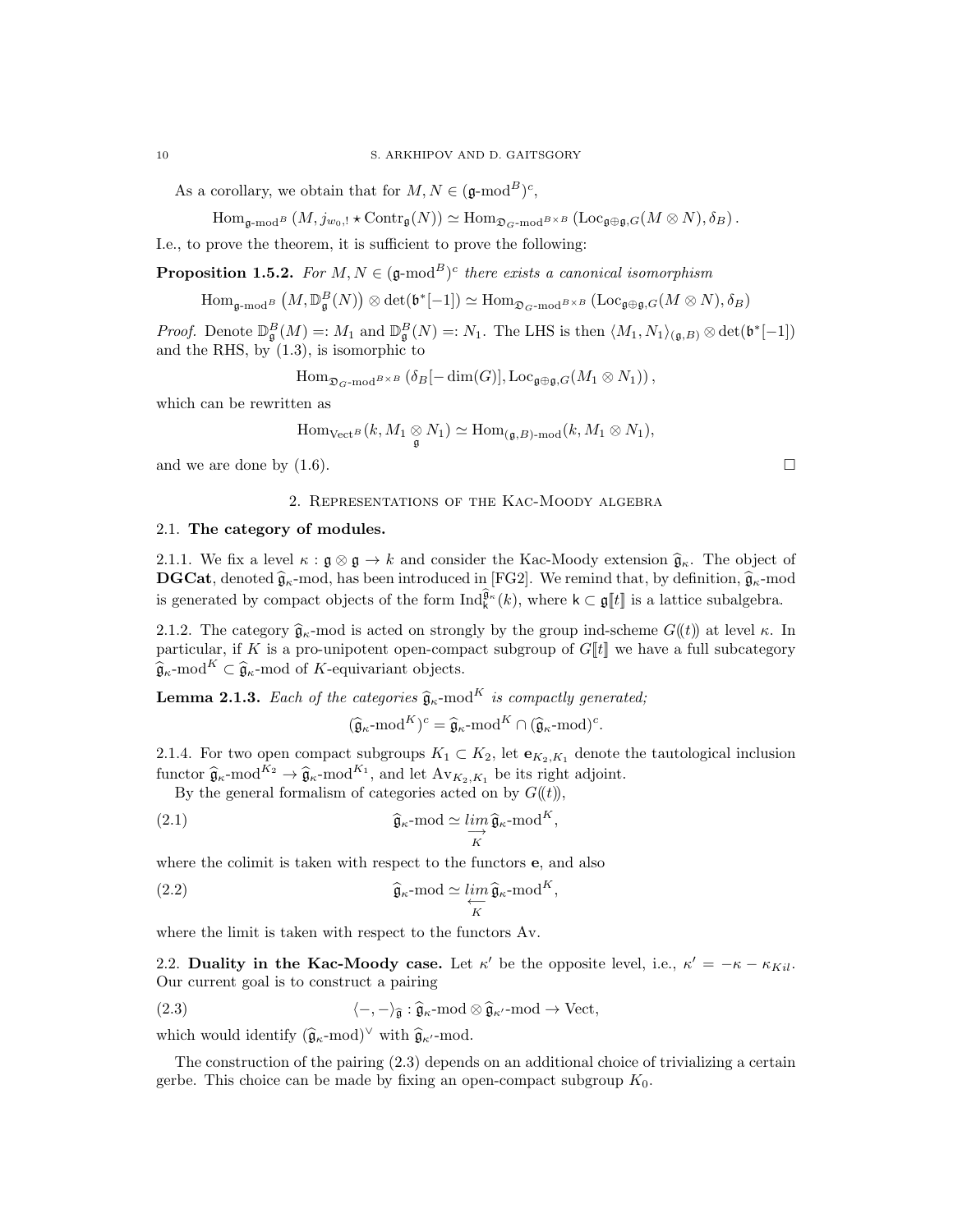2.2.1. The pairing (2.3) is defined as follows. We consider DG pairing

$$
\mathbf{C}^+(\widehat{\mathfrak{g}}_{\kappa}\text{-mod})\otimes \mathbf{C}^+(\widehat{\mathfrak{g}}_{\kappa'}\text{-mod})\to \mathbf{C}(\text{Vect})
$$

given by

(2.4) 
$$
M, N \mapsto \mathfrak{C}^{\frac{\infty}{2}}(\widehat{\mathfrak{g}}, \mathsf{k}_0, M \otimes N),
$$

where  $\mathfrak{C}^{\frac{\infty}{2}}$  is the semi-infinite Chevalley complex taken with respect to the lattice  $k_0 :=$ Lie( $K_0$ ) ⊂  $\widehat{\mathfrak{a}}$ .

It is easy to see that if either M or N is acyclic, then so is  $\mathfrak{C}^{\frac{\infty}{2}}(\widehat{\mathfrak{g}}, k_0, M \otimes N)$ .

Since  $(\hat{\mathfrak{g}}_{\kappa} \text{-mod})^c$  (resp.,  $(\hat{\mathfrak{g}}_{\kappa'} \text{-mod})^c$ ) is a obtained as a quotient category of a subcategory of  $(\hat{\mathfrak{g}}_{\kappa} \text{-mod})$  (resp.,  $\mathbf{G}^+(\hat{\mathfrak{g}}_{\kappa'} \text{-mod})$ ) by its intersection with the subcategory  $C^+(\hat{\mathfrak{g}}_{\kappa} \text{-mod})$  (resp.,  $C^+(\hat{\mathfrak{g}}_{\kappa'} \text{-mod})$ ) by its intersection with the subcategory of acyclic complexes, we obtain that (2.4) gives rise to a pairing

$$
(\widehat{\mathfrak{g}}_{\kappa}\text{-mod})^c \otimes (\widehat{\mathfrak{g}}_{\kappa'}\text{-mod})^c \to \text{Vect},
$$

which we then ind-extend to obtain the pairing (2.3).

**Theorem 2.2.2.** The pairing (2.3) defines a perfect duality between  $\hat{\mathfrak{g}}_{\kappa}$ -mod and  $\hat{\mathfrak{g}}_{\kappa'}$ -mod.

2.2.3. Let  $K_1 \subset K_2$  be two open-compact subgroups. We observe:

**Lemma 2.2.4.** For  $M_1 \in \hat{\mathfrak{g}}_{\kappa}$ -mod<sup>K<sub>1</sub></sup>,  $M_2 \in \hat{\mathfrak{g}}_{\kappa}$ -mod<sup>K<sub>2</sub></sup>,

$$
\langle \mathbf{e}_{K_2,K_1}(M_2), M_1 \rangle_{\widehat{\mathfrak{g}}} \simeq \langle M_2, \mathrm{Av}_{K_2,K_1}(M_1) \rangle_{\widehat{\mathfrak{g}}}.
$$

Therefore, to prove Theorem 2.2.2, it suffices to show that the pairing  $(2.3)$  restricts to a perfect pairing

(2.5) 
$$
\widehat{\mathfrak{g}}_{\kappa}\text{-mod}^K \otimes \widehat{\mathfrak{g}}_{\kappa'}\text{-mod}^K \to \text{Vect}
$$

for a fixed open-compact subgroup  $K$ .

2.2.5. We are now going to construct an object

(2.6) 
$$
\mathbb{R}_{\kappa,\kappa'}^{K,G(\ell t)} \in \widehat{\mathfrak{g}}_{\kappa}\text{-mod}^K \otimes \widehat{\mathfrak{g}}_{\kappa'}\text{-mod}^K,
$$

with the property that for  $M \in \hat{\mathfrak{g}}_{\kappa}$ -mod<sup>K</sup>

(2.7) 
$$
\langle \mathbb{R}_{\kappa,\kappa'}^{K,G(\ell t)}, M \rangle_{\widehat{\mathfrak{g}}} \simeq M \otimes \det \det (\mathsf{k}, \mathsf{k}_0) \in \widehat{\mathfrak{g}}_{\kappa} \text{-mod}^K,
$$

and for  $N \in \widehat{\mathfrak{g}}_{\kappa}$ -mod<sup>K</sup>

(2.8) 
$$
\langle N, \mathbb{R}^{K, G(\mathfrak{(t)})}_{\kappa, \kappa'} \rangle_{\widehat{\mathfrak{g}}} \simeq N \otimes \det \det (\mathfrak{k}, \mathsf{k}_0) \in \widehat{\mathfrak{g}}_{\kappa'} \text{-mod}^K.
$$

The existence of such  $\mathbb{R}_{\kappa,\kappa'}^{K,G(t)}$  will imply the duality assertion.

2.2.6. Recall that  $\mathfrak{D}_{G(\ell)}^{\kappa,\kappa'}$ -mod denotes the category of twisted D-modules on  $G(\ell)$ ). It has a natural forgetful functor  $\Gamma(G((t))$ ,  $-$ ) to  $\hat{\mathfrak{g}}_{\kappa}$ -mod. The category  $\mathfrak{D}_{G((t))}^{\kappa,\kappa'}$ -mod is acted on strongly by the group  $G(\mathfrak{t}) \times G(\mathfrak{t})$  at the level  $(\kappa, \kappa')$  and the above forgetul functor is compatible with the action. In particular, we obtain a functor

$$
\Gamma(G(\mathbf{k})), -): \mathfrak{D}^{\kappa,\kappa'}_{G(\mathbf{k})}
$$
-mod<sup>*K*,*K*</sup>  $\rightarrow \widehat{\mathfrak{g}}_{\kappa}$ -mod<sup>*K*</sup>  $\otimes \widehat{\mathfrak{g}}_{\kappa'}$ -mod<sup>*K*</sup>.

Let  $\delta_{G(t),K}^{\kappa,\kappa'}$  be the canonical object in  $\mathfrak{D}_{G(t)}^{\kappa,\kappa'}$ -mod $^{K,K}$ , corresponding to distributions on K inside  $G((t))$ . We set

$$
\mathbb{R}^{K,G(\!(t)\!)}_{\kappa,\kappa'}:=\Gamma(G(\!(t)\!),\delta^{\kappa,\kappa'}_{G(\!(t)\!),K}).
$$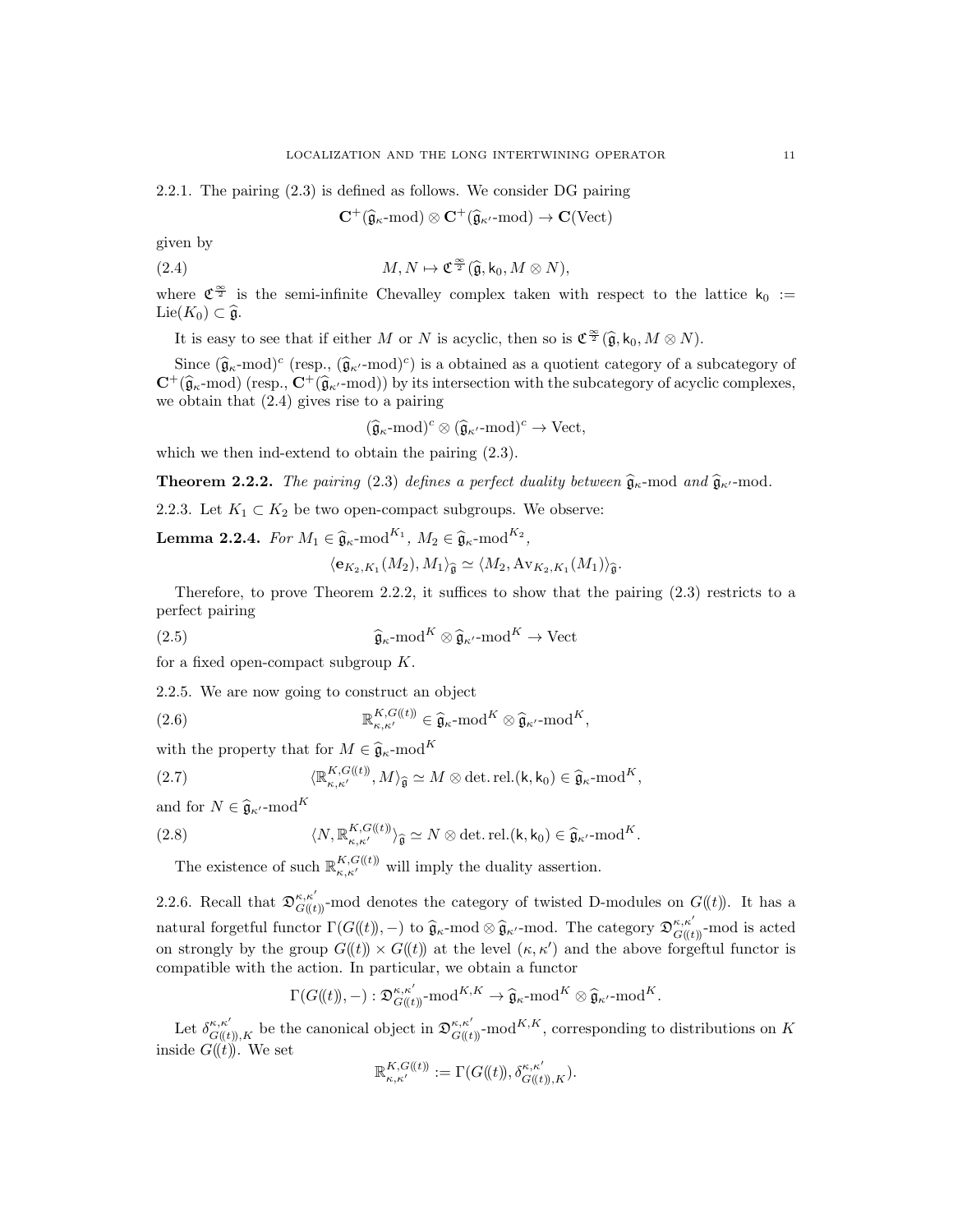**Proposition 2.2.7.** The object  $\mathbb{R}_{\kappa,\kappa'}^{K,G(\ell)}$  satisfies (2.7) and (2.8).

*Proof.* We shall prove (2.7), since (2.8) is similar. It is enough to consider the case  $M \in$  $(\widehat{\mathfrak{g}}_{\kappa} \text{-mod}^K)^c$ . By definition, it is enough to construct a functorial quasi-isomorphism of complexes

$$
\mathfrak{C}^{\frac{\infty}{2}}(\widehat{\mathfrak{g}},k_0,M\otimes \mathbb{R}^{K,G(\mathfrak{k})}_{\kappa,\kappa'} )\simeq M\otimes \det.\operatorname{rel.}( \mathsf{k}, \mathsf{k}_0).
$$

However, the latter has been carried out in [FG1].

2.2.8. Let Can<sub> $\hat{a}$ </sub> denote the resulting equivalence

$$
(\widehat{\mathfrak{g}}_{\kappa}\text{-mod})^{\vee}\simeq \widehat{\mathfrak{g}}_{\kappa'}\text{-mod},
$$

and let us denote by

$$
\mathbb{D}_{\widehat{\mathfrak{g}}} : (\widehat{\mathfrak{g}}_{\kappa}\text{-}\mathrm{mod})^c \rightarrow (\widehat{\mathfrak{g}}_{\kappa'}\text{-}\mathrm{mod})^c
$$

the corresponding contravariant equivalence.

Here is an example of a calculation of this functor. Let  $M = \text{Ind}_{k}^{\hat{\mathfrak{g}}_{\kappa}}(k)$ . We claim that  $\mathbb{D}(M) \simeq \text{Ind}_{\mathsf{k}}^{\widehat{\mathfrak{g}}_{\kappa'}}(k) \otimes \det.\text{rel.}(\mathsf{k}, \mathsf{k}_0).$  Indeed, we have

$$
\begin{aligned} \mathrm{Hom}_{\widehat{\mathfrak{g}}_{\kappa'}\text{-}\mathrm{mod}}({\mathbb D}(M),N)&\simeq \langle M,N\rangle_{\widehat{\mathfrak{g}}}\simeq H^\bullet(\mathsf{k},N)\otimes\det.\mathrm{rel.}(\mathsf{k},\mathsf{k}_0)\simeq\\ &\simeq \mathrm{Hom}_{\widehat{\mathfrak{g}}_{\kappa'}\text{-}\mathrm{mod}}(\mathrm{Ind}_{\mathsf{k}}^{\widehat{\mathfrak{g}}_{\kappa'}}(k),N)\otimes\det.\mathrm{rel.}(\mathsf{k},\mathsf{k}_0).\end{aligned}
$$

2.2.9. From now on we shall fix  $K_0$  to be the Iwahori subgroup **I**.

Consider now the category  $\hat{\mathfrak{g}}_{\kappa}$ -mod<sup>I</sup>, which can be identified with  $(\hat{\mathfrak{g}}_{\kappa}$ -mod<sup>K</sup>)<sup>I/K</sup> for any K which is a normal subgroup of  $I$ . We have:

**Lemma 2.2.10.** The category  $\hat{\mathfrak{g}}_{\kappa}$ -mod<sup>I</sup> is compactly generated. Its compact objects are those which become compact under the forgetful functor to  $\hat{\mathfrak{g}}_{\kappa}$ -mod.

The pairing  $(2.3)$ , being  $G((t))$ -invariant gives rise to a pairing

$$
\widehat{\mathfrak{g}}_{\kappa}\text{-mod}^I \otimes \widehat{\mathfrak{g}}_{\kappa'}\text{-mod}^I \to \text{Vect}^I,
$$

which, when composed with  $H_I: \text{Vect}^I \to \text{Vect}$  defines a pairing

(2.9)  $\widehat{\mathfrak{g}}_{\kappa} \text{-mod}^I \otimes \widehat{\mathfrak{g}}_{\kappa'} \text{-mod}^I \to \text{Vect}.$ 

By Sect 10.4.3, the pairing (2.9) is also perfect. We shall denote by  $\text{Can}_{\widehat{\mathfrak{g}}}^I$  the resulting equivalence

$$
(\widehat{\mathfrak{g}}_{\kappa}\text{-}\mathrm{mod}^I)^{\vee} \simeq (\widehat{\mathfrak{g}}_{\kappa'}\text{-}\mathrm{mod}^I),
$$

and by  $\mathbb{D}^I_{\widehat{\mathfrak{g}}}$  the corresponding contravariant functor

$$
(\widehat{\mathfrak{g}}_{\kappa}\text{-mod}^I)^c \simeq (\widehat{\mathfrak{g}}_{\kappa'}\text{-mod}^I)^c;
$$

these functors are compatible with  $\text{Can}_{\widehat{\mathfrak{g}}}$  and  $\mathbb{D}_{\widehat{\mathfrak{g}}}$  via the natural forgetful functors to  $(\widehat{\mathfrak{g}}_{\kappa}\text{-mod})^c$ and  $(\widehat{\mathfrak{g}}_{\kappa'}\text{-mod})^{c,o}$ , respectively.

We remark that the canonical object in  $\hat{\mathfrak{g}}_{\kappa}$ -mod<sup>I</sup>  $\otimes \hat{\mathfrak{g}}_{\kappa'}$ -mod<sup>I</sup> that defines Can<sub> $\hat{\mathfrak{g}}$ </sub> is

(2.10) 
$$
\mathbb{R}_{\kappa,\kappa'}^{I,G(t)} := \Gamma(G(\mathbf{t}),\delta_I)^{\kappa,\kappa'}.
$$

For example, for  $M = \Delta_{\kappa,\mu}$ -the Verma module with h.w.  $\mu$ , we have  $\mathbb{D}^I_{\widehat{\mathfrak{g}}}(M) \simeq \Delta_{\kappa',-\mu}$ .

## 2.3. Affine contragredient duality and affine Arkhipov's functor.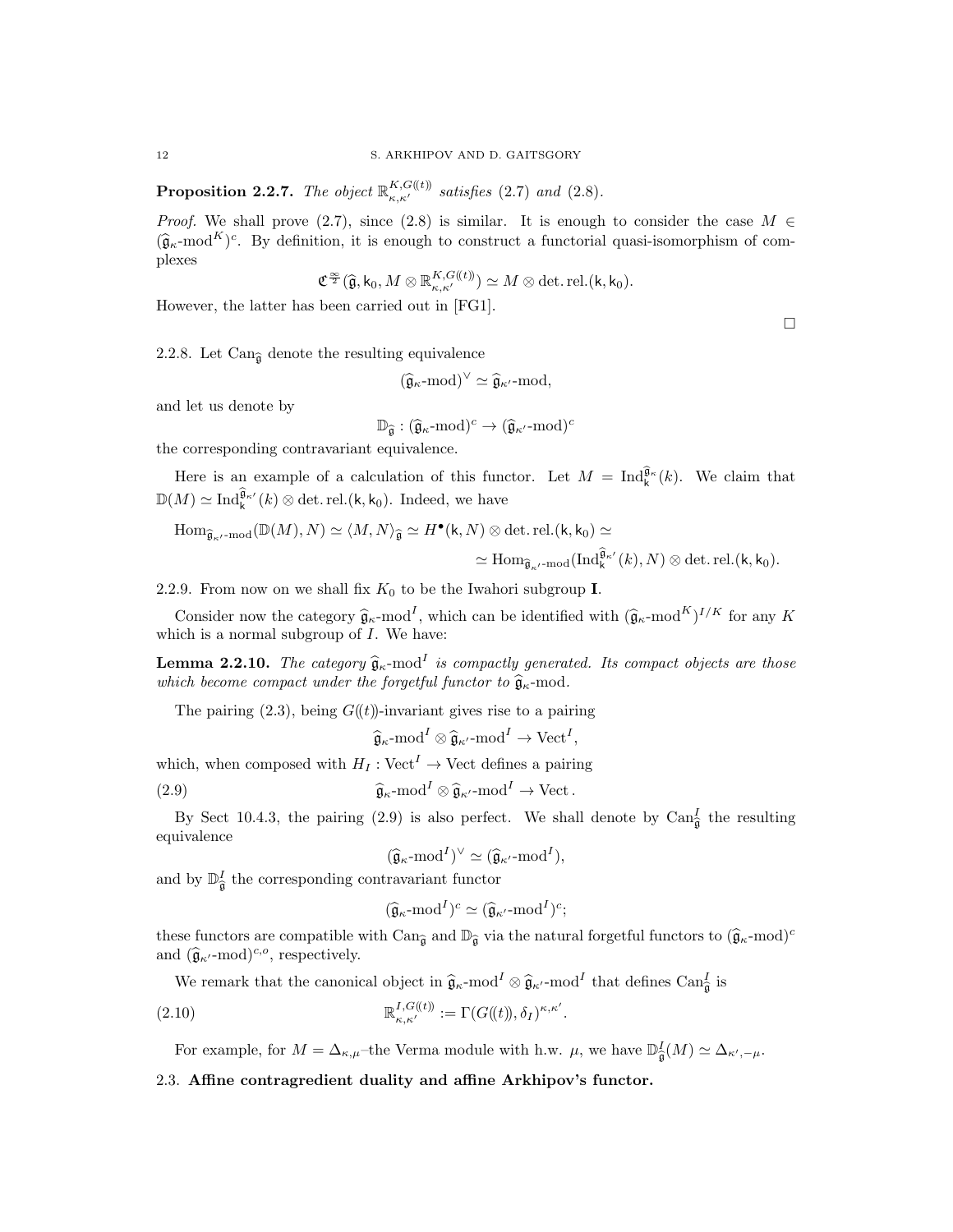2.3.1. The affine algebra  $\hat{\mathfrak{g}}_{\kappa}$  we have been dealing with was the extension of the loop algebra  $\mathfrak{g}(\!(t)\!)$ . In what follows, we shall sometimes add a subscript  $\widehat{\mathfrak{g}}_{\kappa,0}$ , where  $0 \in \mathbb{P}^1$  with t being a subscription global coordinate on  $\mathbb{P}^1$ .

We shall also consider the affine algebra  $\hat{\mathfrak{g}}_{\kappa,0}$ , which is the central extension of the loop algebra  $\mathfrak{g}(\!(t^{-1})\!)$ . Of course, one could identify  $\widehat{\mathfrak{g}}_{\kappa,0} \simeq \widehat{\mathfrak{g}}_{\kappa,\infty}$ , but we prefer not to do that.

2.3.2. From now on, we shall make a distinction positive and negative levels. We shall say that the level  $\kappa$  is negative if (on every simple factor of  $\mathfrak{g}$ ),  $\kappa + \frac{\kappa_{Kil}}{2} = c \cdot \kappa_{Kil}$ , with  $c \notin \mathbb{Q}^{\geq 0}$ . We shall say that  $\kappa$  is positive if  $\kappa + \frac{\kappa_{Kil}}{2} = c \cdot \kappa_{Kil}$ , with  $c \notin \mathbb{Q}^{\leq 0}$ . Evidently,  $\kappa$  is negative if and only if  $\kappa'$  is positive. We shall say that  $\kappa$  is irrational if  $c \notin \mathbb{Q}$  (i.e., irrational=positive  $\cap$ negative). We shall say that  $\kappa$  is critical if  $c = 0$  (i.e.,  $\kappa_{crit} = -\frac{\kappa_{Kil}}{2}$ ).

2.3.3. Let  $\kappa$  be negative. We shall now define the contragredient duality functor

(2.11) 
$$
\text{Contr}_{\kappa \to \kappa'}^{0 \to \infty} : \widehat{\mathfrak{g}}_{\kappa,0} \text{-mod}^{\mathbf{I}_0} \simeq (\widehat{\mathfrak{g}}_{\kappa,\infty} \text{-mod}^{\mathbf{I}_{\infty}})^{\vee}.
$$

This will be based on the following:

Lemma 2.3.4. Let  $\kappa$  be negative.

- (1) The category  $\mathbf{H}(\widehat{\mathfrak{g}}_{\kappa}\text{-mod}^I)$  is Artinian, i.e., every finitely generated object is of finite length.
- (2) The triangulated category  $(\widehat{\mathfrak{g}}_{\kappa} \text{-mod}^I)^c$  is equivalent to  $D^b(\mathbf{H}(\widehat{\mathfrak{g}}_{\kappa} \text{-mod}^I)_{f.g.})$ .

As in Sect 1.4.1, it suffices to define the corresponding exact contravariant

(2.12) 
$$
M \mapsto M^* : \mathbf{H}(\widehat{\mathfrak{g}}_{\kappa,0} \text{-mod}^{\mathbf{I}_0})_{f.g.} \simeq \mathbf{H}(\widehat{\mathfrak{g}}_{\kappa,\infty} \text{-mod}^{\mathbf{I}_{\infty}})_{f.g.}.
$$

For  $M \in \mathbf{H}(\widehat{\mathfrak{g}}_{\kappa,0} \text{-mod}^{\mathbf{I}_0})_{f.g.}$ , write  $M \simeq \bigoplus_{\mu,n} M(\mu,n)$ , where  $\mu$  refers to the grading by means of  $T \subset B \subset I$ , and  $n \in k$  is the degree with respect of the Sugawara  $L_0$  operator. Since M is finitely generated, and  $\kappa$  is negative, each  $M(\mu, n)$  is finite-dimensional. We set the vector space underlying  $M^*$  to be  $\bigoplus_{\mu,n} M(\mu,n)^*$ . The action of the affine algebra  $\widehat{\mathfrak{g}}_{\kappa,\infty}$  is defined as follows: an element  $x \otimes t^n$  acts as  $\mathrm{Ad}_{w_0}(x) \otimes t^n$ ; the fact that this action extends continuously to power series follows from the definitions.

It is clear that  $(\Delta_{\kappa,\mu,0})^* \simeq \nabla_{\kappa,-w_0(\mu),\infty}$ , where the latter denotes the dual affine Verma module, which is known to be finitely generated. This implies that (2.12) constructed above has the required properties, and in particular, gives rise to a functor  $(2.11)$ , as required.

2.3.5. Let us again assume that  $\kappa$  is negative. We define the functor

$$
\Phi_{\kappa \to \kappa'}^{0 \to \infty} : \widehat{\mathfrak{g}}_{\kappa,0} \text{-mod}^{\mathbf{I}_0} \simeq \widehat{\mathfrak{g}}_{\kappa',\infty} \text{-mod}^{\mathbf{I}_{\infty}}
$$

to be the composition

$$
(2.13) \qquad \qquad \widehat{\mathfrak{g}}_{\kappa,0}\text{-mod}^{\mathrm{\mathbf{I}}_0} \stackrel{\text{Contr}_{\kappa\to\kappa'}^{0\to\infty}}{\longrightarrow} (\widehat{\mathfrak{g}}_{\kappa,\infty}\text{-mod}^{\mathrm{\mathbf{I}}_{\infty}})^\vee \stackrel{\text{Can}_{\widehat{\mathfrak{g}}}}{\longrightarrow} \widehat{\mathfrak{g}}_{\kappa',\infty}\text{-mod}^{\mathrm{\mathbf{I}}_{\infty}}.
$$

We define the functor

$$
\Psi_{\kappa'\to\kappa}^{\infty\to 0}:\widehat{\mathfrak{g}}_{\kappa'}\text{-mod}^{\mathbf{I}_{\infty}}\simeq\widehat{\mathfrak{g}}_{\kappa,0}\text{-mod}^{\mathbf{I}_{0}}
$$

to be the inverse of  $\Phi_{\kappa \to \kappa'}^{0 \to \infty}$ .

The goal of the rest of this paper is describe explicitly the kernels

$$
\mathbb{S}^{0\to\infty}_{\kappa',\kappa'}\in\widehat{\mathfrak{g}}_{\kappa',0}\text{-mod}^{I_0}\otimes \widehat{\mathfrak{g}}_{\kappa',\infty}\text{-mod}^{I_\infty}~\text{and}~\mathbb{S}^{\infty\to0}_{\kappa,\kappa}\in\widehat{\mathfrak{g}}_{\kappa,0}\text{-mod}^{I_0}\otimes \widehat{\mathfrak{g}}_{\kappa,\infty}\text{-mod}^{I_\infty}
$$

that give rise to the functors  $\Phi_{\kappa \to \kappa'}^{0 \to \infty}$  and  $\Psi_{\kappa' \to \kappa}^{\infty \to 0}$  via the pairing  $\langle -, - \rangle_{\widehat{\mathfrak{g}}}$ . In addition, we will show how the functors  $\Phi_{\kappa \to \kappa'}^{0 \to \infty}$  and  $\Psi_{\kappa' \to \kappa}^{\infty \to 0}$  are co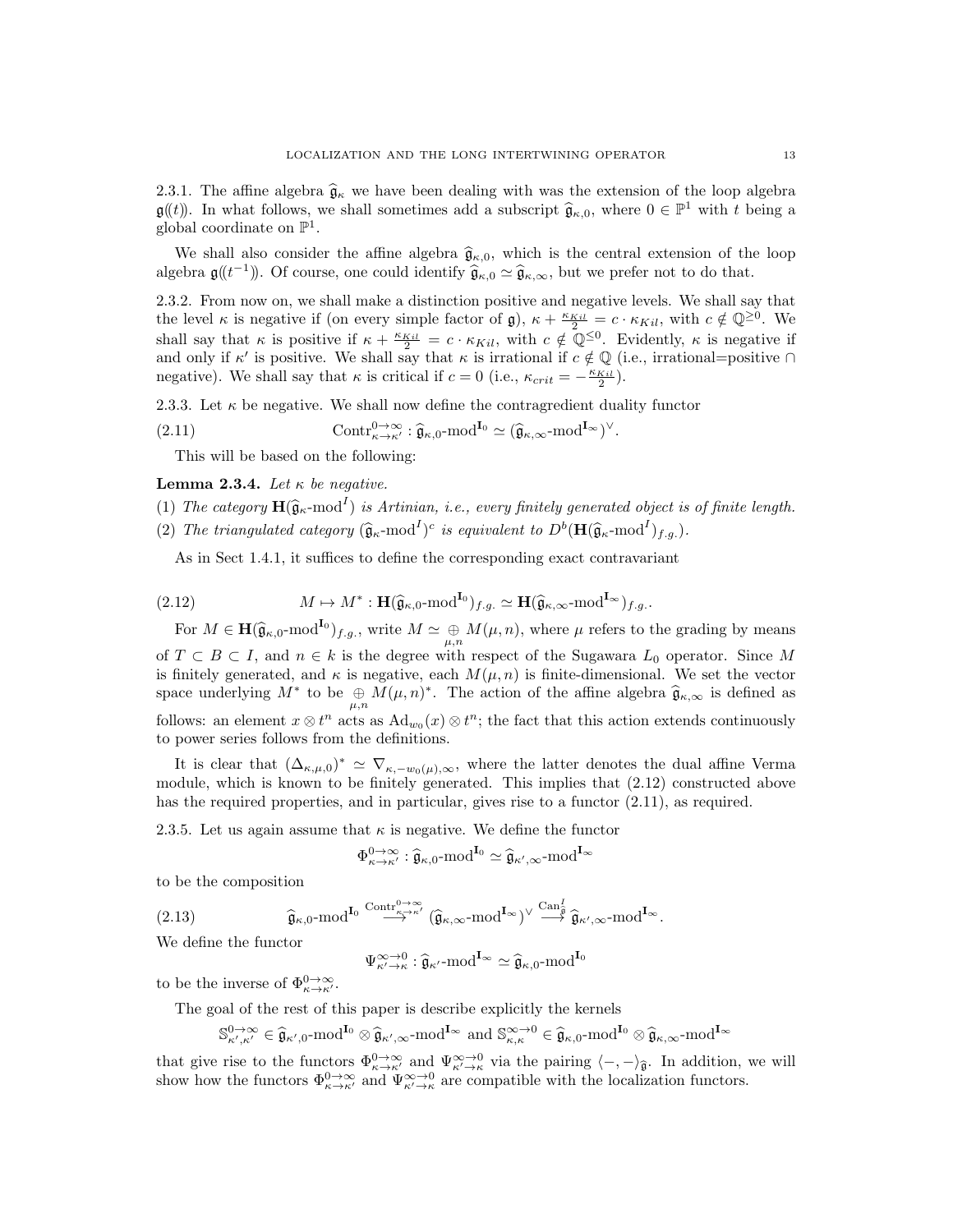2.3.6. Tautologically, we have the following descriptions:

$$
(2.14) \tS^0_{\kappa',\kappa'} = (\mathrm{Id} \otimes \Phi) \left( \mathbb{R}^{I_0, G(\mathbf{t})}_{\kappa',\kappa} \right) \text{ and } \mathbb{S}^{\infty \to 0}_{\kappa,\kappa} = (\Psi \otimes \mathrm{Id}) \left( \mathbb{R}^{I_{\infty}, G(\mathbf{t}^{-1})}_{\kappa',\kappa} \right).
$$

**Proposition 2.3.7.** The objects  $\mathbb{S}^{0\to\infty}_{\kappa',\kappa'}$  and  $\mathbb{S}^{\infty\to0}_{\kappa,\kappa}$  belong to the hearts of the corresponding t-structures.

Proof. We have:

(2.15)  $\Phi_{\kappa \to \kappa'}^{0 \to \infty} (\nabla_{\kappa,\mu,0}) = \Delta_{\kappa',w_0(\mu),\infty}$ 

and, correspondingly,

(2.16) 
$$
\Psi_{\kappa' \to \kappa}^{\infty \to 0}(\Delta_{\kappa',w_0(\mu),\infty}) \simeq \nabla_{\kappa,\mu,0},
$$

to prove the proposition, it suffices to observe that  $\mathbb{R}^{I_0, G(\ell)}_{\kappa',\kappa}$ , regarded merely as an object of  $\mathbf{H}(\hat{\mathfrak{g}}_{\kappa,0} \text{-mod}^{\mathbf{I}_0})$ , has a filtration with subquotients isomorphic to dual Verma modules, and that  $\mathbb{R}^{I_{\infty}, G(\ell^{-1})}_{\kappa',\kappa}$ , regarded merely as an object of  $\mathbf{H}(\widehat{\mathfrak{g}}_{\kappa',\infty}\text{-mod}^{I_{\infty}})$  has a filtration with subquotients isomorphic to Verma modules.

 $\Box$ 

#### 3. D-MODULES ON  $Bun_G$

#### 3.1. The spherical case.

3.1.1. Let X be a smooth complete curve. Let  $Bun_G(X)$  denote the moduli stack of principal G-bundles on X. In this section we shall establish some basic facts about the category of D-modules on X.

By definition, the category of (left) D-modules, denoted  $\mathfrak{D}_{Bun_G(X)}$ -mod on  $Bun_G(X)$  is  $\lim_{n \to \infty} \mathfrak{D}_U$ -mod, where the limit is taken over the partially ordered set of open substacks of finite U

type  $U \subset \text{Bun}_G(X)$  and the functors  $\mathfrak{D}_{U_2}$ -mod  $\to \mathfrak{D}_{U_1}$ -mod for  $j_{1,2} : U_1 \hookrightarrow U_2$  are  $j_{1,2}^* \simeq j_{1,2}^!$ .

More generally, a choice of a level  $\kappa$ , defines a TDO  $\mathfrak{D}^{\kappa}_{\text{Bun}_G(X)}$  on  $\text{Bun}_G(X)$ , and we set

$$
\mathfrak{D}^\kappa_{\mathrm{Bun}_G(X)}\text{-mod}_! := \varprojlim_U \mathfrak{D}^\kappa_U \text{-mod}.
$$

In the sequel we will establish the following result:

**Theorem 3.1.2.** The category  $\mathfrak{D}^{\kappa}_{\text{Bun}_G(X)}$ -mode is compactly generated.

From the definitions (and independent of Theorem 3.1.2) we have the following description of compact objects of  $\mathfrak{D}^{\kappa}_{\text{Bun}_G(X)}$ -mod<sub>!</sub>:

**Lemma 3.1.3.** An object  $\mathfrak{F} \in \mathfrak{D}^{\kappa}_{\text{Bun}_G(X)}$ -mod<sub>l</sub> is compact if and only if there exists an open  $sub\text{-}stack~U \subset \text{Bun}_G(X)$  of finite type and  $\mathfrak{F}_U \in (\mathfrak{D}_U^{\kappa}\text{-}\mathrm{mod})^c$ , such that  $\mathfrak{F}|_U = \mathfrak{F}_U$  and such that the following equivalent conditions hold:

- For any  $\mathfrak{F}_1 \in \mathfrak{D}^{\kappa}_{\text{Bun}_G(X)}$ -mod!, supported on  $\text{Bun}_G(X) U$ , we have  $\text{Hom}(\mathfrak{F}, \mathfrak{F}_1) = 0$ .
- For any  $U \stackrel{j}{\hookrightarrow} U_1$ , we have:

$$
\mathcal{F}|_{U_1}\simeq j_!(\mathcal{F}_U),
$$

in particular, the object  $j_!({\mathfrak F}_U)$  is defined.

We remark that the proof of Theorem 3.1.2 will provide an even more explicit description of compact objects in  $\mathfrak{D}^{\kappa}_{\text{Bun}_G(X)}$ -mod<sub>!</sub>.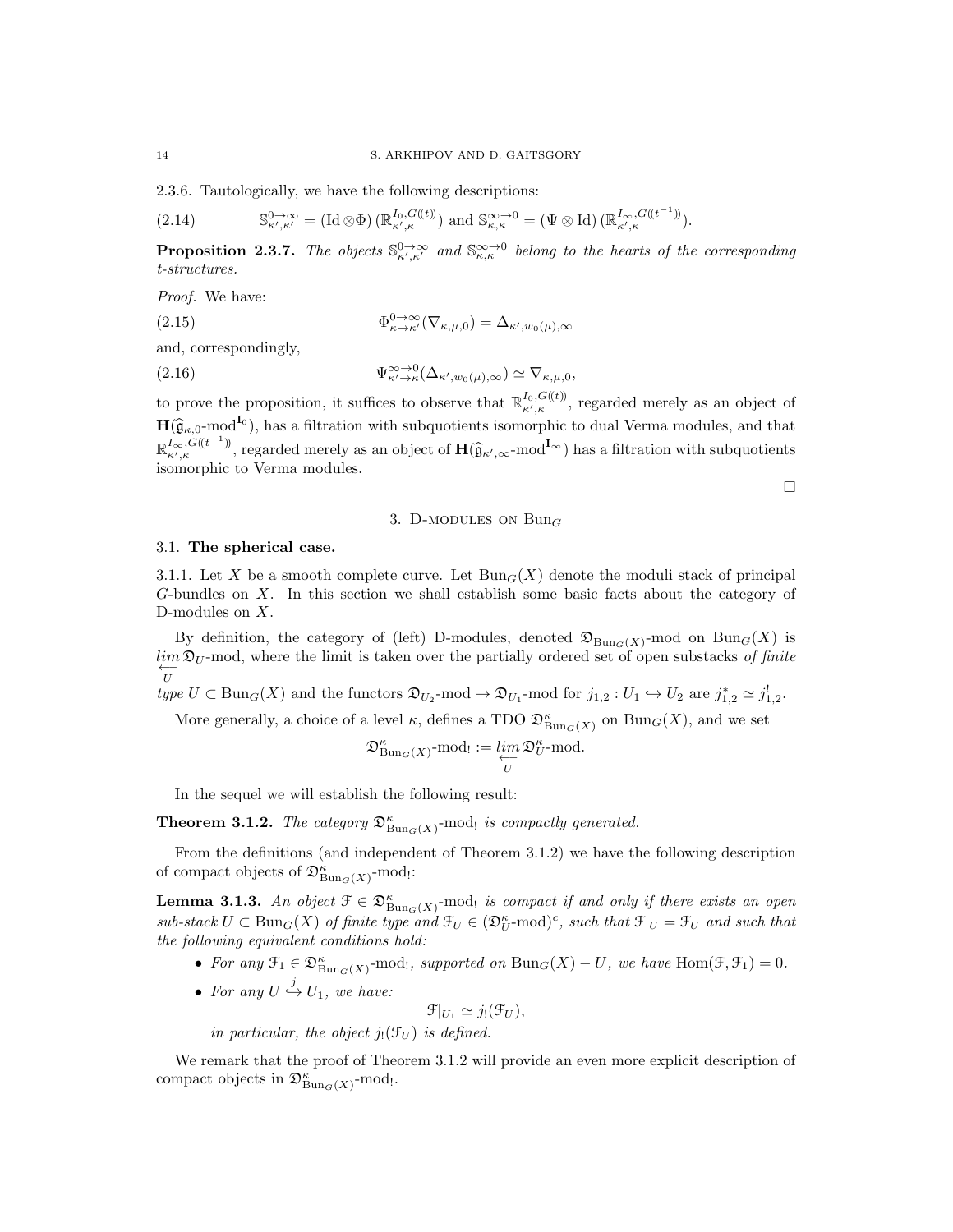3.1.4. We define the category  $\mathfrak{D}^{\kappa}_{\text{Bun}_G(X)}$ -mod<sub>\*</sub> as

$$
\varinjlim_U\mathfrak{D}_U^\kappa\text{-mod},
$$

where for  $U_1 \subset U_2$ , the functor  $\mathfrak{D}_{U_1}^{\kappa}$ -mod  $\rightarrow \mathfrak{D}_{U_2}^{\kappa}$ -mod is  $(j_{1,2})_*$ .

Observe that for every open substack  $U \subset \text{Bun}_G(X)$  of finite type, we have:

(3.1) 
$$
\left(\mathfrak{D}_{U}^{\kappa}\text{-mod}\right)^{\vee}\simeq\mathfrak{D}_{U}^{\kappa,op}\text{-mod}\text{ and }\mathfrak{D}_{U}^{\kappa,op}\text{-mod}\simeq\mathfrak{D}_{U}^{\kappa'}\text{-mod}.
$$

Hence, from Lemma 10.1.2 we obtain:

Corollary 3.1.5. There exists a canonical equivalence:

$$
\left(\mathfrak{D}^\kappa_{\mathrm{Bun}_G(X)}\text{-mod}_*\right)^\vee\simeq \mathfrak{D}^{\kappa'}_{\mathrm{Bun}_G(X)}\text{-mod}_!.
$$

3.1.6. Note that there is a naturally defined functor

(3.2) 
$$
Q_{\ast \to !}: \mathfrak{D}^{\kappa}_{\mathrm{Bun}_G(X)} \text{-mod}_{\ast} \to \mathfrak{D}^{\kappa}_{\mathrm{Bun}_G(X)} \text{-mod}_{!}.
$$

Indeed, having such a functor amounts to a compatible collection of functors

$$
\mathfrak{D}^\kappa_{U_1}\textrm{-mod} \to \mathfrak{D}^\kappa_{U_2}\textrm{-mod}
$$

for all pairs  $U_1, U_2$  of open subsets of finite type of  $Bun_G(X)$ . The functors in question are defined by

$$
\mathfrak{D}^{\kappa}_{U_1}\text{-mod}\overset{j_{12,1}^*}{\rightarrow}\mathfrak{D}^{\kappa}_{U_1\cap U_2}\text{-mod}\overset{(j_{12,2})_*}{\rightarrow}\mathfrak{D}^{\kappa}_{U_2}\text{-mod},
$$

where  $j_{i,ij}: U_i \cap U_j \hookrightarrow U_i$ .

We shall also prove the following:

**Proposition 3.1.7.** If  $\kappa$  is irrational, then the functor  $Q_{\ast\rightarrow}$ ! of (3.2) is an equivalence.

In fact, we shall prove a stronger assertion:

**Proposition 3.1.8.** Let  $\kappa$  be irrational. Then there exists an open substack  $U \subset \text{Bun}_G(X)$  of finite type, such that no non-zero object of  $\mathfrak{D}^{\kappa}_{\text{Bun}_G(X)}$ -mod! is supported on  $\text{Bun}_G(X) - U$ .

3.1.9. Let 
$$
\left(\mathfrak{D}_{\text{Bun}_G(X)}^{\kappa}\text{-mod}\right)^{c,\mathbf{1}*}
$$
 denote the small category 
$$
\lim_{\substack{\longleftarrow \\ U}} \left(\mathfrak{D}_U\text{-mod}\right)^c,
$$

where the limit is taken over the poset of open sub-stacks  $U$  of finite type.

By construction, it admits a fully faithful functor into  $\mathfrak{D}^{\kappa}_{\text{Bun}_G(X)}$ -mod!, and receives a fully faithful functor from  $(\mathfrak{D}^{\kappa}_{\text{Bun}_G(X)}\text{-mod}_!)^c$ . In addition, the Verdier duality functor defines a contravariant equivalence:

$$
\left(\mathfrak{D}^\kappa_{\mathrm{Bun}_G(X)}\text{-mod}\right)^{c,\mathbf{1}*}\to \left(\mathfrak{D}^{\kappa'}_{\mathrm{Bun}_G(X)}\text{-mod}\right)^{c,\mathbf{1}*}.
$$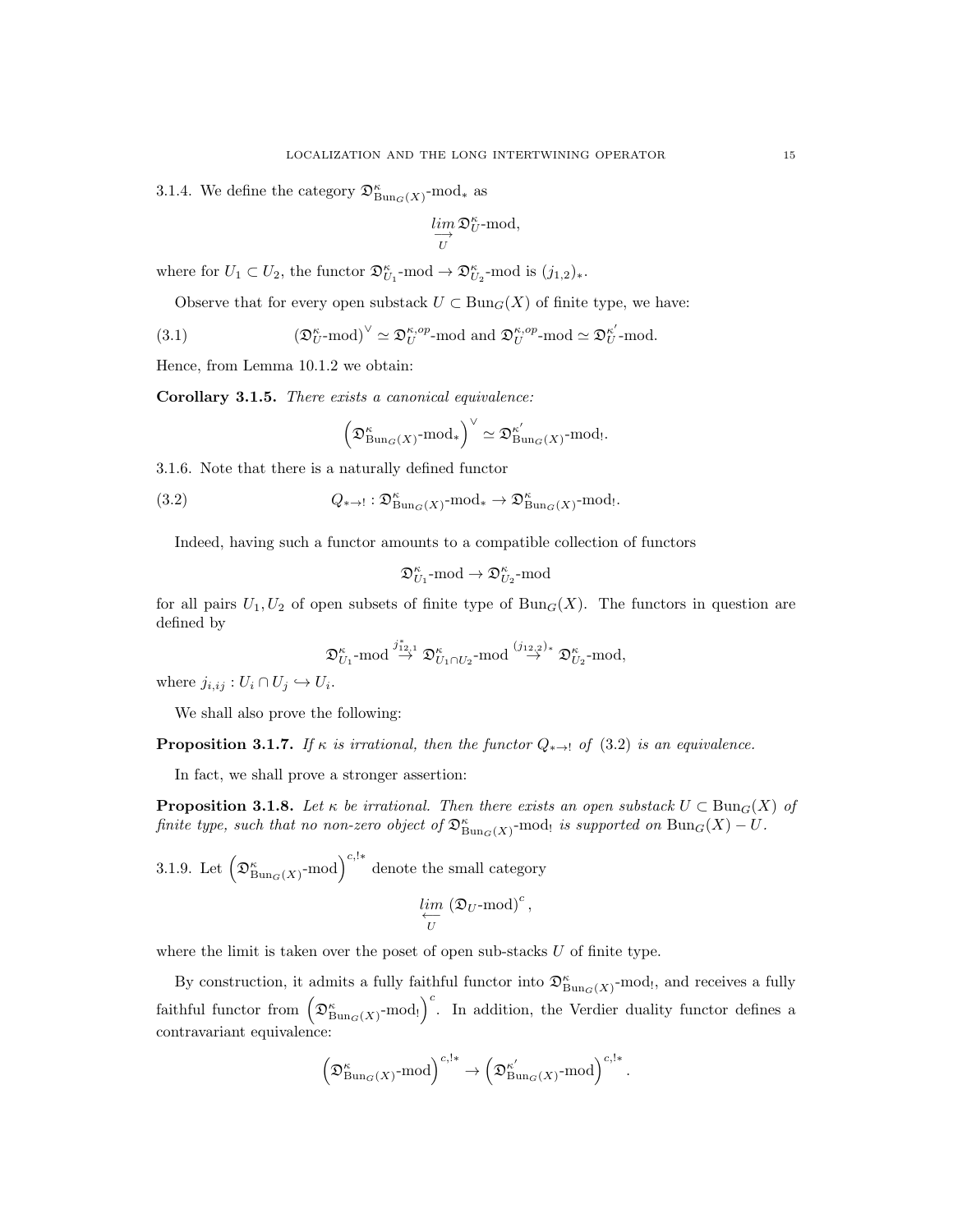3.1.10. From Theorem 3.1.2 and Corollary 3.1.5, by duality we obtain a fully faithful functor

$$
\left(\mathfrak{D}^\kappa_{\mathrm{Bun}_G(X)}\text{-mod}_*\right)^c \hookrightarrow \left(\mathfrak{D}^\kappa_{\mathrm{Bun}_G(X)}\text{-mod}\right)^{c,!*}.
$$

It is easy to see that the ind-extension of the composition

$$
\left(\mathfrak{D}^\kappa_{\mathrm{Bun}_G(X)}\text{-mod}_*\right)^c \hookrightarrow \left(\mathfrak{D}^\kappa_{\mathrm{Bun}_G(X)}\text{-mod}\right)^{c,!*} \hookrightarrow \mathfrak{D}^\kappa_{\mathrm{Bun}_G(X)}\text{-mod}_!,
$$

is the functor  $Q_{\ast\rightarrow}$ ! defined above.

#### 3.2. Level structure.

3.2.1. Let  $\overline{x} := x_1, ..., x_n$  be a finite collection of points on X. Consider the group-scheme  $G(\mathbb{O}_{\overline{x}}) := G(\mathbb{O}_{x_1} \times ... \times \mathbb{O}_{x_n})$ . Let K be a group sub-scheme of  $G(\mathbb{O}_{\overline{x}})$  of finite codimension.

Let  $U \subset \text{Bun}_G(X)$  be an open sub-stack of finite type. Let  $U^K$  be the stack (of infinite type) that classifies pairs  $(\mathcal{P}_G, \alpha)$ , where  $\mathcal{P}_G$  is a point of U, and  $\alpha$  is a structure of level K on  $\mathcal{P}_G$  at  $\overline{x}$ . Note that for a fixed U and K small enough,  $U^K$  is a scheme of finite type. If K is normal in  $G(\widehat{\mathbb{O}}_{\overline{x}})$ , we have an action of  $G(\widehat{\mathbb{O}}_{\overline{x}})/K$  on  $U^K$  and  $(U^K)/(G(\widehat{\mathbb{O}}_{\overline{x}})/K) \simeq U$ .

Set

$$
\mathfrak{D}^\kappa_{\mathrm{Bun}_G(X,K)}\text{-}\mathrm{mod}_! := \varprojlim_U \mathfrak{D}^\kappa_{U^K}\text{-}\mathrm{mod}.
$$

Note that unlike the case of  $K = G(\mathbb{O}_{\overline{x}})$  (and an appropriate Iwahori variant discussed below), we do not know whether the category  $\mathfrak{D}^{\kappa}_{\mathrm{Bun}_G(X,K)}$ -mod! is compactly generated or even dualizable. Whether or not or compact objects generate  $\mathfrak{D}^{\kappa}_{\text{Bun}_G(X,K)}$ -mod<sub>!</sub>, they are described by the corresponding version of Lemma 3.1.3.

If  $K_1$  is a normal subgroup of  $K_2$ , we obtain that  $\mathfrak{D}^{\kappa}_{\text{Bun}_G(X,K_1)}$ -mod! is acted on strongly by  $K_2/K_1$  and

$$
\left(\mathfrak{D}^{\kappa}_{\mathrm{Bun}_G(X,K_1)}\text{-mod}!\right)^{K_2/K_1} \simeq \mathfrak{D}^{\kappa}_{\mathrm{Bun}_G(X,K_2)}\text{-mod}.
$$

In particular, we have the tautological forgetful functor

 $\pi_{K_1,K_2}^! : \mathfrak{D}^{\kappa}_{\mathrm{Bun}_G(X,K_2)} \text{-mod}_! \to \mathfrak{D}^{\kappa}_{\mathrm{Bun}_G(X,K_1)} \text{-mod}_!,$ 

(where  $\pi_{K_1,K_2}$  denotes the map  $\text{Bun}_G(X, K_1) \to \text{Bun}_G(X, K_2)$ ), and its right adjoint

$$
(\pi_{K_1,K_2})_* : \mathfrak{D}^{\kappa}_{\mathrm{Bun}_G(X,K_1)} \text{-mod}_! \to \mathfrak{D}^{\kappa}_{\mathrm{Bun}_G(X,K_2)} \text{-mod}_!.
$$

3.2.2. We define the category  $\mathfrak{D}^{\kappa}_{\mathrm{Bun}_G(X,K)}$ -mod<sub>\*</sub> as

$$
\lim_{\substack{U}}\mathfrak{D}_{U}^{\kappa}\text{-mod},
$$

where for  $U_1 \subset U_2$ , the functor  $\mathfrak{D}_{U_1^K}^{\kappa}$ -mod  $\rightarrow \mathfrak{D}_{U_2^K}^{\kappa}$ -mod is  $(j_{1,2}^K)_*$ , where  $j_{1,2}^K$  denotes the corresponding open embedding  $U_1^K \hookrightarrow U_2^K$ .

The equivalence (3.1) continues to hold. In partcular, we obtain a pairing

$$
(3.3) \qquad \qquad \langle -, -\rangle_{\mathrm{Bun}_G(X,K)} : \mathfrak{D}^{\kappa}_{\mathrm{Bun}_G(X,K)} \text{-mod}_! \otimes \mathfrak{D}^{\kappa'}_{\mathrm{Bun}_G(X,K)} \text{-mod}_* \to \mathrm{Vect}.
$$

By Lemma 10.1.2 we obtain:

Corollary 3.2.3. If one of the categories  $\mathfrak{D}^{\kappa}_{\mathrm{Bun}_G(X,K)}$ -mod<sub>\*</sub> or  $\mathfrak{D}^{\kappa'}_{\mathrm{Bur}}$  $\int_{\text{Bun}_G(X,K)}^{\kappa'}$ -mod<sub>!</sub> is dualizable, then so is the other one, and in this case (3.3) identies them as each other's duals.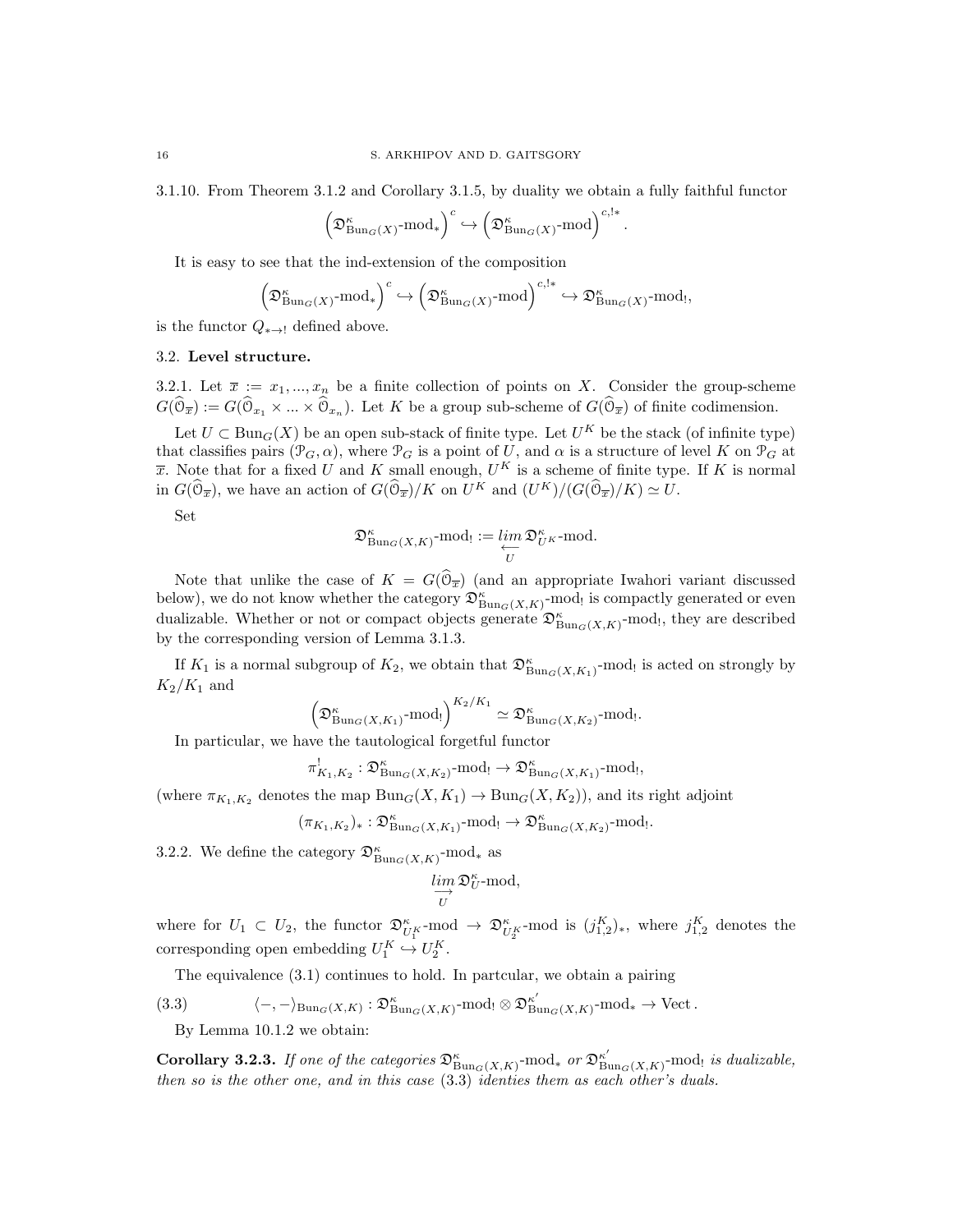As in the case of  $Bun_G(X)$  we can introduce the small category, there exists a naturally defined functor

$$
Q_{\ast \rightarrow !}^K : \mathfrak{D}^\kappa_{\mathrm{Bun}_G(X,K)} \text{-}\mathrm{mod}_{\ast} \rightarrow \mathfrak{D}^\kappa_{\mathrm{Bun}_G(X,K)} \text{-}\mathrm{mod}_!.
$$

However, for general K, the functor  $Q_{*\to}^K$  is not an equivalence even for irrational  $\kappa$ .

3.2.4. Additionally, as in the case of  $Bun_G(X)$  we can introduce the small category

$$
\Big(\mathfrak{D}^\kappa_{\mathrm{Bun}_G(X,K)}\text{-}\mathrm{mod}\Big)^{c, \mathsf{l}*}:=\varprojlim_U\big(\mathfrak{D}^\kappa_{U^K}\text{-}\mathrm{mod}\big)^c,
$$

equipped with fully faithful functors

$$
\left(\mathfrak{D}^\kappa_{\mathrm{Bun}_G(X,K)}\text{-mod}_!\right)^c \hookrightarrow \left(\mathfrak{D}^\kappa_{\mathrm{Bun}_G(X,K)}\text{-mod}\right)^{c,!*} \hookrightarrow \mathfrak{D}^\kappa_{\mathrm{Bun}_G(X,K)}\text{-mod}_!,
$$

and Verdier duality defines an contravariant equivalence

$$
\left(\mathfrak{D}^{\kappa}_{\mathrm{Bun}_{G}(X,K)}\text{-mod}\right)^{c,!*} \simeq \left(\mathfrak{D}^{\kappa'}_{\mathrm{Bun}_{G}(X,K)}\text{-mod}\right)^{c,!*}.
$$

However, the conclusion of Sect 3.1.10 holds only conditionally:

Lemma 3.2.5. If  $\mathfrak{D}_{\mathrm{B}}^{\kappa'}$  $\sum_{\text{Bun}_G(X,K)}^{\kappa'}$ -mod<sub>!</sub> is compactly generated, and hence the functor

$$
\left(\mathfrak{D}^{\kappa}_{\mathrm{Bun}_G(X,K)}\text{-mod}_*\right)^c \to \left(\mathfrak{D}^{\kappa}_{\mathrm{Bun}_G(X,K)}\text{-mod}\right)^{c,1*}
$$

is well-defined, then the ind-extension of the composition

$$
\left(\mathfrak{D}^\kappa_{\mathrm{Bun}_G(X,K)}\text{-mod}_*\right)^c\to \left(\mathfrak{D}^\kappa_{\mathrm{Bun}_G(X,K)}\text{-mod}\right)^{c,!*} \hookrightarrow \mathfrak{D}^\kappa_{\mathrm{Bun}_G(X,K)}\text{-mod}_!
$$

*identifies with the functor*  $Q_{\ast\rightarrow\perp}^K$ .

## 3.3. The Iwahori case.

3.3.1. Let  $\overline{x} := x_1, ..., x_n$  be a finite collection of points on X. Let  $\text{Bun}_G(X, \mathbf{I}_{\overline{x}})$  (resp.,  $Bun_G(X, \hat{\mathbf{I}}_{\overline{x}})$  be the moduli stack of principal G-bundles equipped with a reduction of their fibers at  $x_1, ..., x_n$  to B (resp., N). The stack  $Bun_G(X, \hat{\mathbf{I}}_{\overline{x}})$  is acted on by the torus  $T^n =$  $T\times \ldots \times T.$ 

By the above, we have the categories  $\mathfrak{D}^{\kappa}_{\text{Bun}_G(X,\mathbf{I}_{\overline{x}})}$ -mod! and  $\mathfrak{D}^{\kappa}_{\text{Bun}_G(X,\mathbf{I}_{\overline{x}})}$ -mod!, the latter being acted on strongly by  $T^n$  and we have

$$
(\mathfrak{D}^\kappa_{\mathrm{Bun}_G(X, \mathring{\mathbf{I}}_{\overline{x}})} \text{-mod}_!)^{T^n} \simeq \mathfrak{D}^\kappa_{\mathrm{Bun}_G(X, \mathbf{I}_{\overline{x}})} \text{-mod}_!.
$$

In addition, we can consider the category

$$
\mathfrak{D}^\kappa_{\operatorname{Bun}_G(X,\overset{\circ}{\mathbf{I}}_{\overline{x}})}\operatorname{-mod}^{T^n,w}:= (\mathfrak{D}^\kappa_{\operatorname{Bun}_G(X,\overset{\circ}{\mathbf{I}}_{\overline{x}})}\operatorname{-mod}_{!})^{T^n,w},
$$

which is easily seen to be equivalent to

$$
\varprojlim_U \mathfrak{D}^\kappa_{U'}\text{-mod}^{T^n,w},
$$

where U' denotes the preimage of U in  $\text{Bun}_G(X, \hat{\mathbf{I}}_{\overline{x}})$ .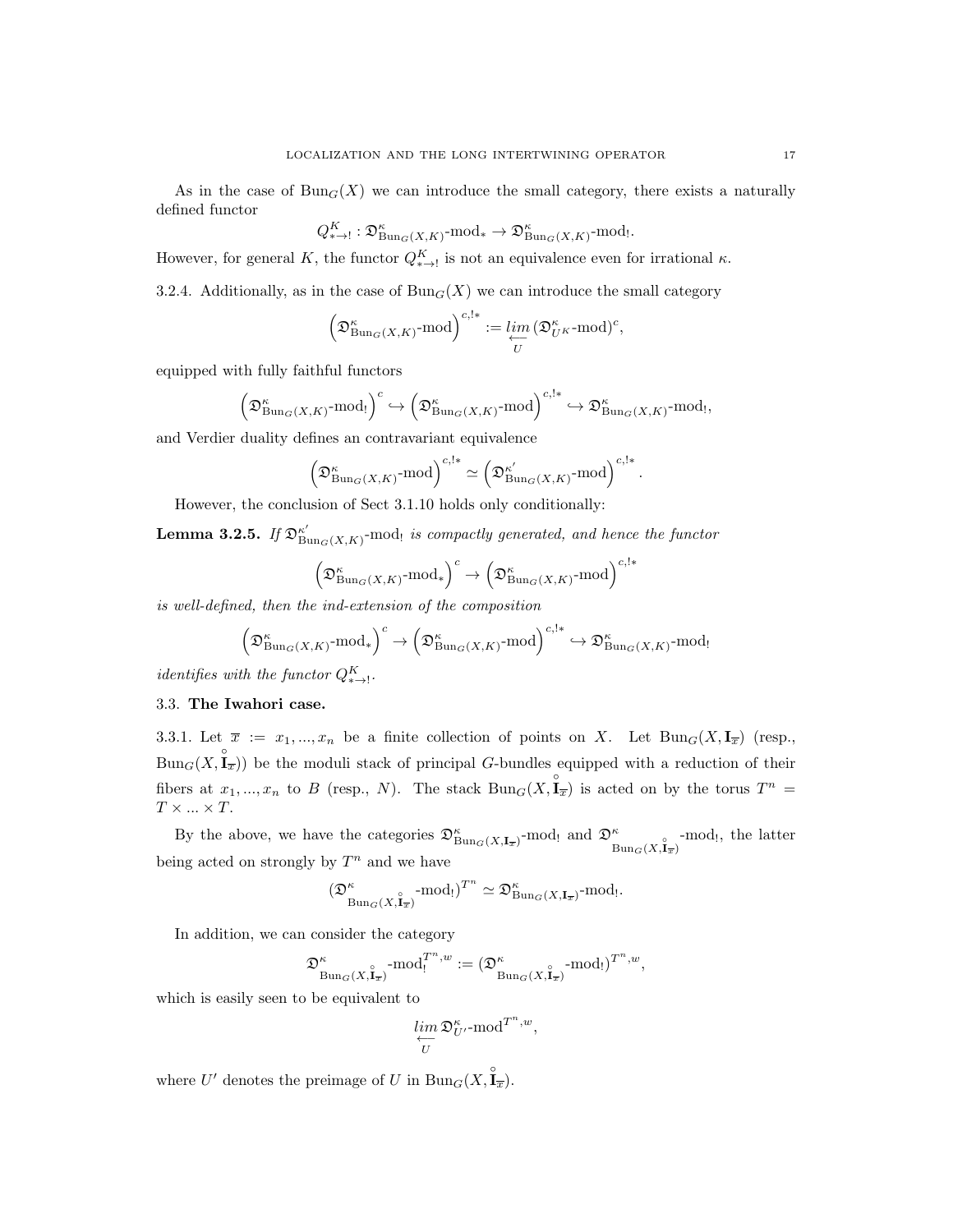For a collections of weights  $\overline{\lambda} = \lambda_1, ..., \lambda_n$ , we can consider the corresponding monodromic category  $(\mathfrak{D}_{\text{Bun}_G(X,\mathbf{I}_{\overline{x}})}^{\kappa} \text{-mod}_!)^{T^n,w,\overline{\lambda}}$ , and it is easy to see that we have an equivalence:

$$
\mathfrak{D}^\kappa_{\mathrm{Bun}_G(X,\mathring{\mathbf{I}}_{\overline{x}})} \text{-mod}_!^{T^n,w,\overline{\lambda}} := (\mathfrak{D}^\kappa_{\mathrm{Bun}_G(X,\mathring{\mathbf{I}}_{\overline{x}})} \text{-mod}_!)^{T^n,w,\overline{\lambda}} \simeq \varprojlim_U \mathfrak{D}^\kappa_{U'} \text{-mod}^{T^n,w,\overline{\lambda}}.
$$

Proceeding as above, we define also the corresponding categories as the corresponding colimits:

$$
\mathfrak{D}^\kappa_{\mathrm{Bun}_G(X,\mathbf{I}_{\overline{x}})}\text{-mod}_*, \ \ \mathfrak{D}^\kappa_{\mathrm{Bun}_G(X,\widetilde{\mathbf{I}}_{\overline{x}})}\text{-mod}_*, \ \ \mathfrak{D}^\kappa_{\mathrm{Bun}_G(X,\widetilde{\mathbf{I}}_{\overline{x}})}\text{-mod}_*^{T^n,w}, \ \ \mathfrak{D}^\kappa_{\mathrm{Bun}_G(X,\widetilde{\mathbf{I}}_{\overline{x}})}\text{-mod}_*^{T^n,w,\overline{\lambda}}.
$$

3.3.2. We shall prove the following:

**Theorem 3.3.3.** The category  $(\mathfrak{D}^{\kappa}_{\text{Bun}_G(X,\mathbf{I}_{\overline{x}})} \text{-mod} )^{T^n,w,\overline{\lambda}}$  is compactly generated.

By Corollary 3.2.3, we obtain:

Corollary 3.3.4.

$$
\left(\mathfrak{D}^\kappa_{\mathrm{Bun}_G(X, \overset{\circ}{\mathbf{I}}_\overline{x})}\text{-}\mathrm{mod}^{T^n, w, \overline{\lambda}}_{*}\right)^\vee \simeq \mathfrak{D}^{\kappa'}_{\mathrm{Bun}_G(X, \overset{\circ}{\mathbf{I}}_\overline{x})}\text{-}\mathrm{mod}^{T^n, w, -\overline{\lambda}}_{!}.
$$

3.3.5. The construction of Sect 3.1.6 renders to the present situation, i.e., we have a naturally defined functor

$$
Q_{\ast \to !}^{T^n, w, \overline{\lambda}}: \mathfrak{D}^\kappa_{\text{Bun}_G(X, \mathbf{\hat{I}}_{\overline{x}})} \text{-mod}_{\ast}^{T^n, w, \overline{\lambda}} \to \mathfrak{D}^\kappa_{\text{Bun}_G(X, \mathbf{\hat{I}}_{\overline{x}})} \text{-mod}_!^{T^n, w, \overline{\lambda}}.
$$

We will prove the following generalization of Proposition 3.1.7:

**Proposition 3.3.6.** Assume that  $\kappa$  is irrational and  $\check{\lambda}_1, ..., \check{\lambda}_n$  are rational. Then the functor  $Q_{\ast\rightarrow}^{T^{n},w,\overline{\lambda}}$  is an equivalence.

As in the case of  $Bun_G(X)$ , Proposition 3.3.6 follows from the next assertion:

**Proposition 3.3.7.** Let  $\kappa$  and  $\overline{\lambda}$  be as in Proposition 3.3.6. Then there exists a sub-stack of finite type  $U \subset \text{Bun}_G(X)$ , such that no non-zero object of  $\mathfrak{D}^{\kappa}_{\text{Bun}_G(X, \mathbf{I}_{\overline{x}})}$ -mod $\overline{I}^{n,w,\overline{\lambda}}$  is supported

on the complement to  $U' \subset \text{Bun}_G(X, \overset{\circ}{\mathbf{I}}_{\overline{x}})$ .

3.3.8. Finally, as in Sect 3.1.9, we can introduce a small category  $\left(\mathfrak{D}^{\kappa}_{\text{Bun}_G(X,\mathbf{1}_{\overline{x}})}\text{-mod}^{T^n,w,\overline{\lambda}}\right)^{c,\vert *},$ equipped with the corresponding functors, and the conclusion of Sect 3.1.10 holds.

#### 3.4. The full level structure.

3.4.1. We are now going to define the category

$$
\mathfrak{D}^\kappa_{\mathrm{Bun}_G(X,\widehat{\overline{x}})} \text{-mod}_!
$$

of twisted D-modules over " $Bun_G(X)$  with a full level structure" at  $\overline{x}$ .

We set

$$
\mathfrak{D}^\kappa_{\mathrm{Bun}_G(X,\widehat{\overline{x}})}\text{-mod}_!:=\underset{K}{\operatorname{colim}} \mathfrak{D}^\kappa_{\mathrm{Bun}_G(X,K)}\text{-mod}_!,
$$

where the co-limit is taken with respect to the pull-back functors  $\pi_{K_1,K_2}^!$ .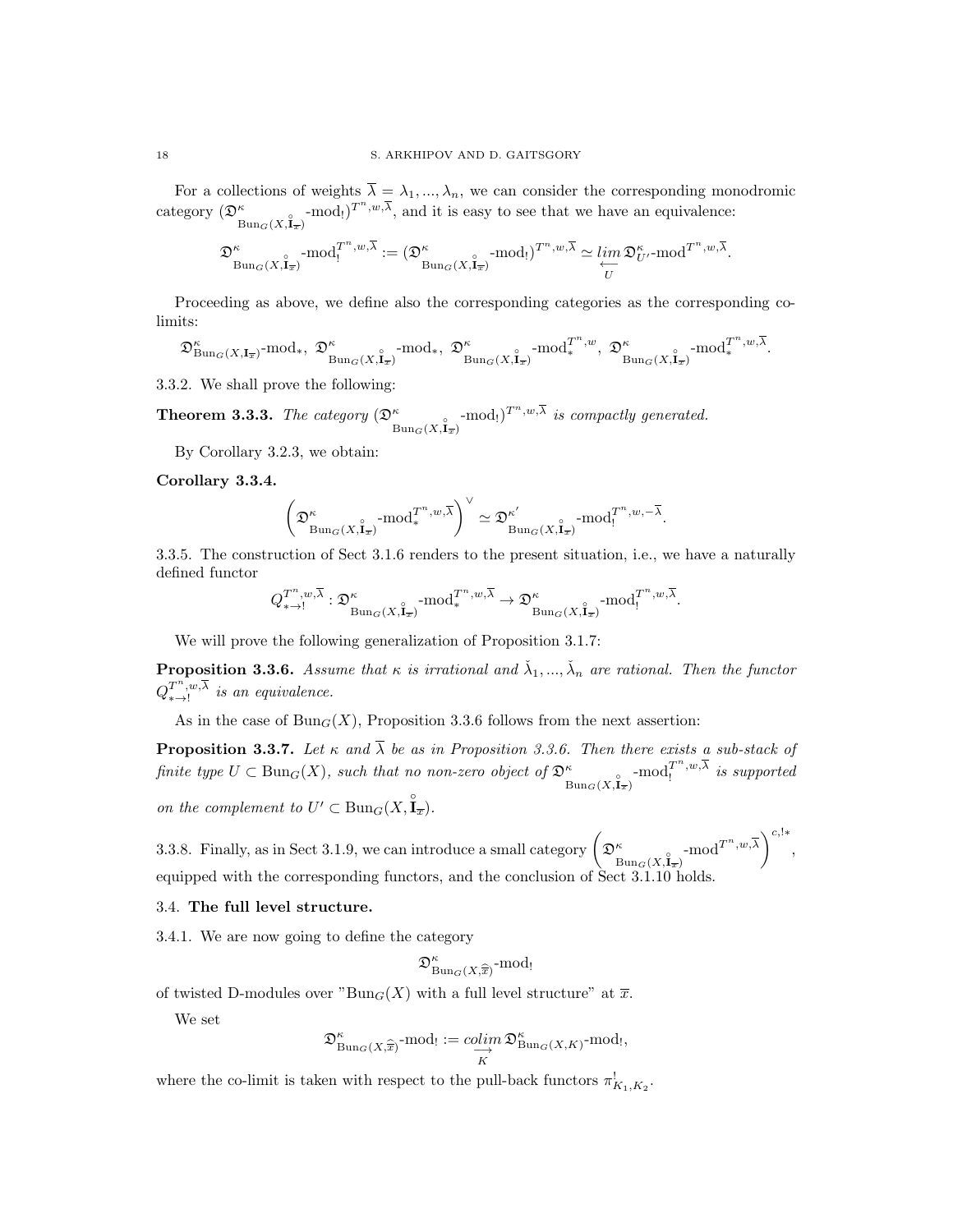By Lemma 10.1.2, we have:

$$
\mathfrak{D}^{\kappa}_{\mathrm{Bun}_G(X,\widehat{\overline{x}})}\text{-mod}_! \simeq \varprojlim_K \mathfrak{D}^{\kappa}_{\mathrm{Bun}_G(X,K)}\text{-mod}_!,
$$

where the limit is taken with respect to the functors  $(\pi_{K_1,K_2})_*$ .

The latter implies that we also have the equivalence:

$$
\mathfrak{D}_{\text{Bun}_G(X,\widehat{\overline{x}})}^{\kappa}\text{-mod}_! \simeq \lim_{\substack{\longleftarrow \\ U}} \mathfrak{D}_{U^{\widehat{\overline{x}}}}^{\kappa}\text{-mod},
$$

where

$$
\mathfrak{D}^\kappa_{U^{\widehat{\pi}}}\text{-}\mathrm{mod}:=\underset{K}{colim}\underset{K}{\underbrace{colim}}\mathfrak{D}^\kappa_{U^K}\text{-}\mathrm{mod}\simeq\underset{K}{\underbrace{lim}}\underset{K}{\mathfrak{D}^\kappa_{U^K}\text{-}\mathrm{mod}}.
$$

Although each of the categories  $\mathfrak{D}^{\kappa}_{U^{\widehat{x}}}$ -mod is compactly generated, we do not know whether  $\mathfrak{D}^{\kappa}_{\text{Bun}_G(X,\widehat{\overline{x}})}\text{-mod}_!$  is.

The category  $\mathfrak{D}^{\kappa}_{\text{Bun}_G(X,\widehat{x})}$ -mod! is naturally acted on by  $G(\widehat{\mathbb{O}}_{\overline{x}})$ , and for K as above we have:

$$
(\mathfrak{D}^{\kappa}_{\mathrm{Bun}_G(X,\widehat{\overline{x}})}\text{-mod}^{\kappa})^K \simeq \mathfrak{D}^{\kappa}_{\mathrm{Bun}_G(X,K)}\text{-mod}^{\kappa}.
$$

3.4.2. We define the category  $\mathfrak{D}^{\kappa}_{\text{Bun}_G(X,\widehat{\overline{x}})}$ -mod<sub>\*</sub> as

$$
\underset{U}{\overset{colim}{\longrightarrow}} \mathfrak{D}_{U^{\widehat{x}}}^{\kappa}\text{-mod},
$$

with respect to the functors

$$
(j_{1,2}^{\widehat{\overline{x}}})_* : \mathfrak{D}^{\kappa}_{U_1^{\widehat{\overline{x}}}} \text{-}\mathrm{mod} \to \mathfrak{D}^{\kappa}_{U_2^{\widehat{\overline{x}}}} \text{-}\mathrm{mod}.
$$

By definition,  $\mathfrak{D}^{\kappa}_{\text{Bun}_G(X,\widehat{\overline{x}})}$ -mod<sub>\*</sub> is equivalent to

$$
\underset{K}{\underset{K}{colim}} \mathfrak{D}^{\kappa}_{\text{Bun}_G(X,K)}\text{-mod}_*,
$$

with respect to the functors  $(\pi_{K_1,K_2})^!$ , and also

$$
\varprojlim_{K} \mathfrak{D}^{\kappa}_{\mathrm{Bun}_G(X,K)} \text{-mod}_*,
$$

with respect to the functors  $(\pi_{K_1,K_2})_*$ .

The assertion of Lemma 3.2.3 and the constructions of Sect 3.2.4 render ditto into the present context.

3.4.3.

## Theorem-Construction 3.4.4.

(1) The action of  $G(\mathbb{O}_{\overline{x}})$  on the categories

$$
\mathfrak{D}_{\text{Bun}_G(X,\widehat{\overline{x}})}^{\kappa}\text{-mod}_! \text{ and } \mathfrak{D}_{\text{Bun}_G(X,\widehat{\overline{x}})}^{\kappa}\text{-mod}_*
$$

naturally extends to an action of the group ind-scheme  $G(\mathfrak{K}_{\overline{x}})$  at level  $\kappa$ .

(2) The pairing

$$
\mathfrak{D}^{\kappa}_{\mathrm{Bun}_{G}(X,\widehat{\overline{x}})}\text{-mod}_{!}\otimes \mathfrak{D}^{\kappa'}_{\mathrm{Bun}_{G}(X,\widehat{\overline{x}})}\text{-mod}_{*}\to \mathrm{Vect}
$$

is  $G(\mathfrak{K}_{\overline{x}})$ -invariant.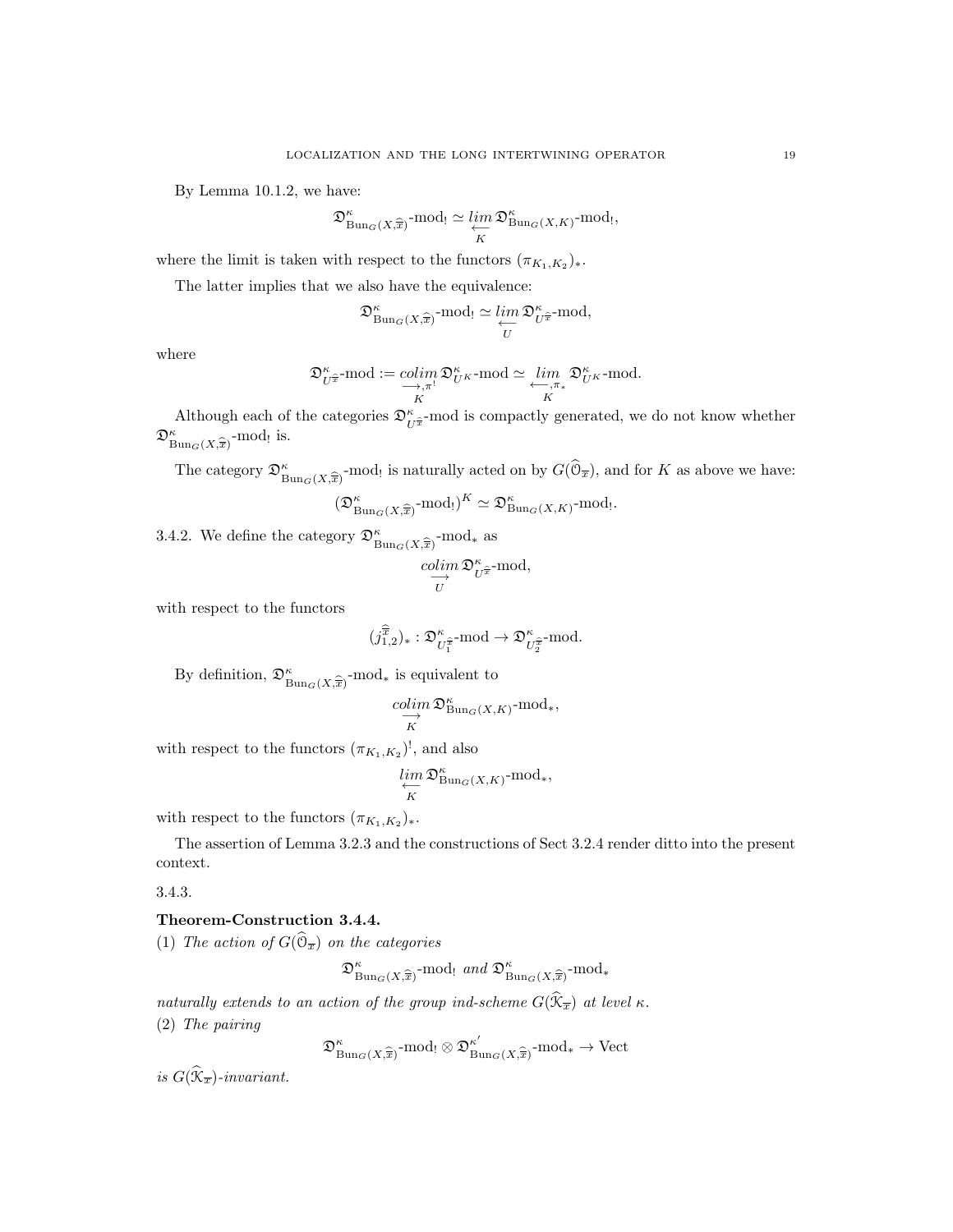Proof. Fill in.

#### 4. LOCALIZATION ON  $Bun_G$

## 4.1. Definition of localization.

4.1.1. Let  $\widehat{\mathfrak{g}}_{\kappa,\overline{x}}$  be the central extension at level  $\kappa$  of

$$
(\mathfrak{g}\otimes \mathfrak{K}_{x_1})\oplus ... \oplus (\mathfrak{g}\otimes \mathfrak{K}_{x_n}).
$$

Let  $\hat{\mathfrak{g}}_{\kappa,\bar{x}}$ -mod be the corresponding category of modules. It is naturally acted on by the group ind-scheme  $G(\mathcal{K}_{\overline{x}})$  at level  $\kappa$ .

### Theorem-Construction 4.1.2.

(1) There exists a canonical functor

$$
\mathrm{Loc}_{\widehat{\mathfrak{g}}_{\kappa,\overline{x}},\mathrm{Bun}_G(X,\widehat{\overline{x}}),!}:\widehat{\mathfrak{g}}_{\kappa,\overline{x}}\text{-}\mathrm{mod}\rightarrow \mathfrak{D}^\kappa_{\mathrm{Bun}_G(X,\widehat{\overline{x}})}\text{-}\mathrm{mod}_!,
$$

compatible with the action of  $G(\mathbb{O}_{\overline{x}})$ .

(2) The data compatibility of  $\text{Loc}_{\widehat{\mathfrak{g}}_{\kappa,\overline{x}},\text{Bun}_G(X,\widehat{\overline{x}}),!}$  with  $G(\mathbb{O}_{\overline{x}})$  can be naturally lifted to a data of compatibility with the action of  $G(\mathfrak{X}_{\overline{x}})$ .

4.1.3. Proof of Theorem 4.1.2(1). The data of the functor  $\text{Loc}_{\hat{\mathfrak{g}}_{\kappa,\overline{x}},\text{Bun}_G(X,\hat{\overline{x}}),!}$  amounts, by definition to a connectible family of functors inition, to a compatible family of functors

$$
\mathrm{Loc}_{\widehat{\mathfrak{g}}_{\kappa,\overline{x}},U^{\widehat{x}}}:\widehat{\mathfrak{g}}_{\kappa,\overline{x}} \text{-}\mathrm{mod} \rightarrow \mathfrak{D}^\kappa_{U^{\widehat{\overline{x}}}} \text{-}\mathrm{mod}.
$$

Recall that  $(\widehat{\mathfrak{g}}_{\kappa,\overline{x}}\text{-mod})^c$  is a full subcategory in  $D^b(\mathbf{H}(\widehat{\mathfrak{g}}_{\kappa,\overline{x}}\text{-mod}))$ . Hence, it is sufficient to construct a compatible family of functors

$$
L\operatorname{Loc}_{\widehat{\mathfrak{g}}_{\kappa,\overline{x}},U^{\widehat{x}}}:D^b(\mathbf{H}(\widehat{\mathfrak{g}}_{\kappa,\overline{x}}\text{-mod}))\to\widehat{\mathfrak{g}}_{\kappa,\overline{x}}\text{-mod}\to\mathfrak{D}_{U^{\widehat{x}}}\text{-mod}.
$$

The latter are obtained as the left derived functor of the naive localization functor

$$
\mathbf{H}(\mathrm{Loc}_{\widehat{\mathfrak{g}}_{\kappa,\overline{x}},U^{\widehat{x}}}): \mathbf{H}(\widehat{\mathfrak{g}}_{\kappa,\overline{x}}\text{-mod})\to \mathbf{H}(\mathfrak{D}_{U^{\widehat{x}}}\kappa\text{-mod}).
$$

Explicitly, let  $K \subset G(\hat{\mathbb{O}}_{\overline{x}})$  be small enough, so that  $k \cap \text{Stab}_{\mathfrak{g}(\widehat{K}_{\overline{x}})}(u) = 0$  for any  $u \in U^{\overline{x}}$ . Then

$$
L\operatorname{Loc}_{\widehat{\mathfrak{g}}_{\kappa,\overline{x}},U^{\widehat{\overline{x}}}}(\operatorname{Ind}_{\mathsf{k}}^{\widehat{\mathfrak{g}}_{\kappa,\overline{x}}}(k)) \simeq \mathbf{H}\operatorname{Loc}_{\widehat{\mathfrak{g}}_{\kappa,\overline{x}},U^{\widehat{\overline{x}}}}(\operatorname{Ind}_{\mathsf{k}}^{\widehat{\mathfrak{g}}_{\kappa,\overline{x}}}(k)) \simeq \mathfrak{D}_{U}^{\kappa},
$$

where  $\mathfrak{D}_{U^K}^{\kappa} \in \mathfrak{D}_{U^K}^{\kappa}$ -mod is regarded as an object of  $\mathfrak{D}_{U^{\hat{\pi}}}^{\kappa}$ -mod via the pull-back functor  $\mathfrak{D}_{U^K}^{\kappa}\text{-mod-mod} \to \mathfrak{D}_{U^{\widehat{x}}}^{\kappa}\text{-mod}.$ 

The compatibility of the functors  $\text{Loc}_{\hat{\mathfrak{g}}_{\kappa,\overline{x}},U^{\hat{x}}}$  among themselves and with the action of  $G(\mathcal{O}_{\overline{x}})$ follows from the construction.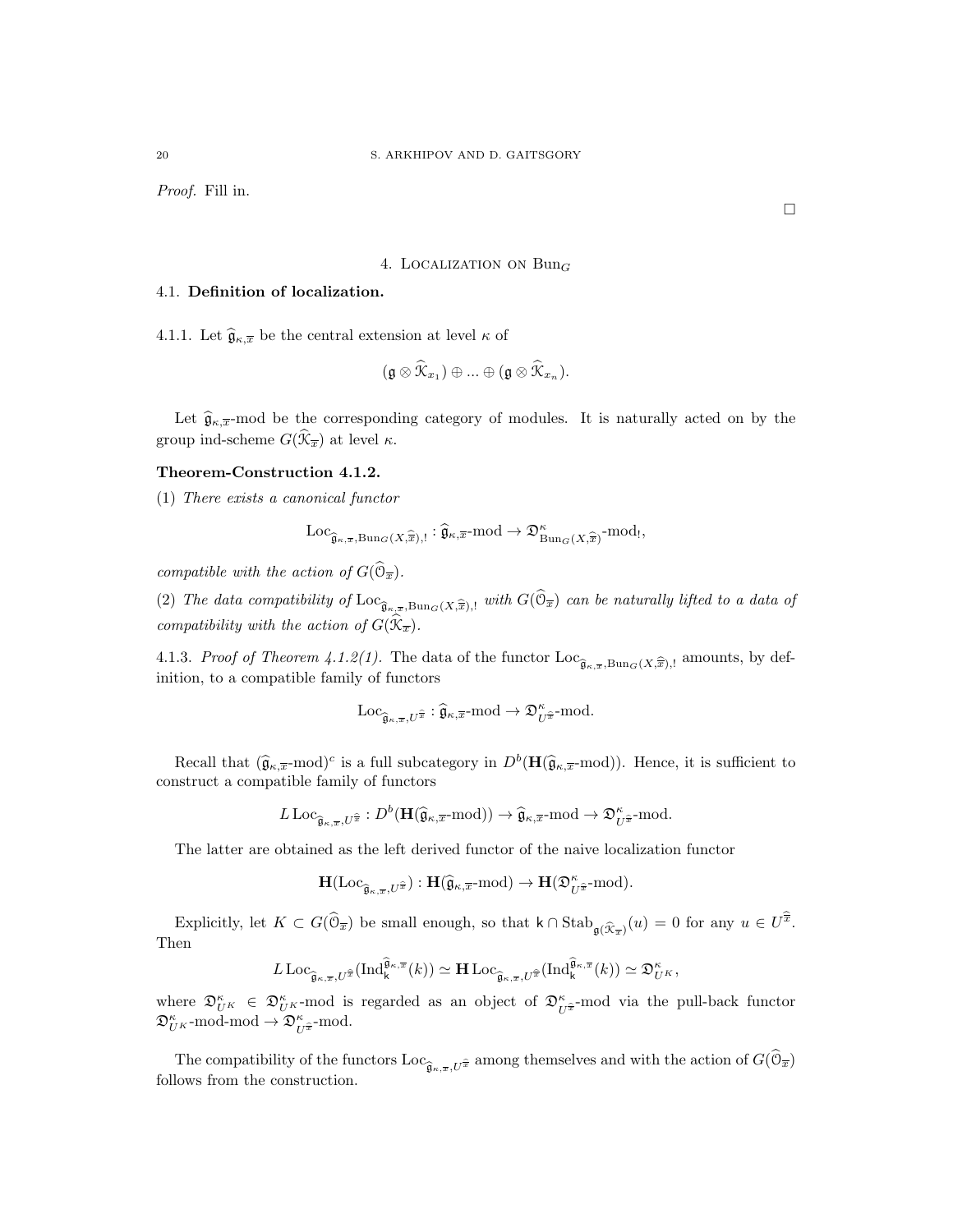$$
(\widehat{\mathfrak{g}}_{\kappa,\overline{x}} \text{-}\mathrm{mod}^K)^c \to (\mathfrak{D}^\kappa_{U^{\widehat{x}}} \text{-}\mathrm{mod}^K)^c
$$

,

and, hence,

$$
(\widehat{\mathfrak{g}}_{\kappa,\overline{x}} \text{-mod})^c \to (\mathfrak{D}^{\kappa}_{U^{\widehat{x}}} \text{-mod})^c.
$$

In particular, the restriction of the functor  $\text{Loc}_{\hat{\mathfrak{g}}_{\kappa,\overline{x}},\text{Bun}_G(X,\hat{\overline{x}}),!}$  to  $(\hat{\mathfrak{g}}_{\kappa,\overline{x}}\text{-mod})^c$  factors as

$$
(4.1) \qquad (\widehat{\mathfrak{g}}_{\kappa,\overline{x}} \text{-mod})^{c} \stackrel{\text{Loc}_{\widehat{\mathfrak{g}}_{\kappa,\overline{x}},\text{Bung}(X,\widehat{\overline{x}}),!*}}{\longrightarrow} \left(\mathfrak{D}^{\kappa}_{\text{Bung}(X,\widehat{\overline{x}})} \text{-mod}\right)^{c,!*} \hookrightarrow \mathfrak{D}^{\kappa}_{\text{Bung}(X,\widehat{\overline{x}})} \text{-mod},
$$

and

$$
(4.2) \qquad (\widehat{\mathfrak{g}}_{\kappa,\overline{x}} \text{-mod}^K)^c \stackrel{\text{Loc}_{\widehat{\mathfrak{g}}_{\kappa,\overline{x}}},\text{Bun}_G(X,\widehat{x}),1*}{\longrightarrow} \left(\mathfrak{D}^{\kappa}_{\text{Bun}_G(X,K)}\text{-mod}\right)^{c,1*} \hookrightarrow \mathfrak{D}^{\kappa}_{\text{Bun}_G(X,K)}\text{-mod}_!,
$$

4.1.5. Proof of Theorem 4.1.2(2). Fill in.

## 4.2. The functor of sections.

4.2.1. Consider now the category  $\mathfrak{D}^{\kappa}_{\text{Bun}_G(X,\widehat{\overline{x}})}\text{-mod}_*.$ 

### Theorem-Construction 4.2.2.

(1) There exists a canonical functor

$$
\Gamma(\mathrm{Bun}_G(X,\widehat{\overline{x}}),-)_*: \mathfrak{D}^{\kappa}_{\mathrm{Bun}_G(X,\widehat{\overline{x}})} \text{-mod}_* \to \widehat{\mathfrak{g}}_{\kappa,\overline{x}} \text{-mod},
$$

compatible with the action of  $G(\mathbb{O}_{\overline{x}})$ .

(2) The data compatibility of  $\Gamma(\text{Bun}_G(X,\hat{\overline{x}}),-)_*$  with  $G(\mathbb{O}_{\overline{x}})$  can be naturally lifted to a data of compatibility with the action of  $G(\mathfrak{X}_{\overline{x}})$ .

4.2.3. Proof of Theorem 4.2.2(1). The data of a functor  $\Gamma(\text{Bun}_G(X,\hat{\overline{x}}), -)_*$  amounts to a compatible family of functors

$$
\Gamma(U^{\overline{x}}, -): \mathfrak{D}_{U^{\widehat{x}}}^{\kappa}
$$
-mod  $\rightarrow \widehat{\mathfrak{g}}_{\kappa, \overline{x}}$ -mod

for open sub-stacks  $U \subset \text{Bun}_G(X)$  of finite type.

Each of the latter is determined by the corresponding functor

$$
\Gamma(U^{\widehat{\overline{x}}}, -): (\mathfrak{D}_{U^{\widehat{\overline{x}}}}^{\kappa}\text{-mod})^c \to \widehat{\mathfrak{g}}_{\kappa, \overline{x}}\text{-mod}.
$$

The latter is constructed as the composition of the usual derived functor of global sections

$$
R\Gamma(U^{\overline{\overline{x}}},-):(\mathfrak{D}^{\kappa}_{U^{\widehat{x}}}\text{-mod})^c\to D^b(\mathbf{H}(\widehat{\mathfrak{g}}_{\kappa,\overline{x}}\text{-mod}))\hookrightarrow D^+(\mathbf{H}(\widehat{\mathfrak{g}}_{\kappa,\overline{x}}\text{-mod})),
$$

and the fully faithful embedding

 $D^+(\mathbf{H}(\widehat{\mathfrak{g}}_{\kappa,\overline{x}}\text{-mod})) \hookrightarrow \widehat{\mathfrak{g}}_{\kappa,\overline{x}}\text{-mod}$ 

of [FG2].

4.2.4. Proof of Theorem 4.2.2(2). Fill in.

4.3. Duality.

 $\Box$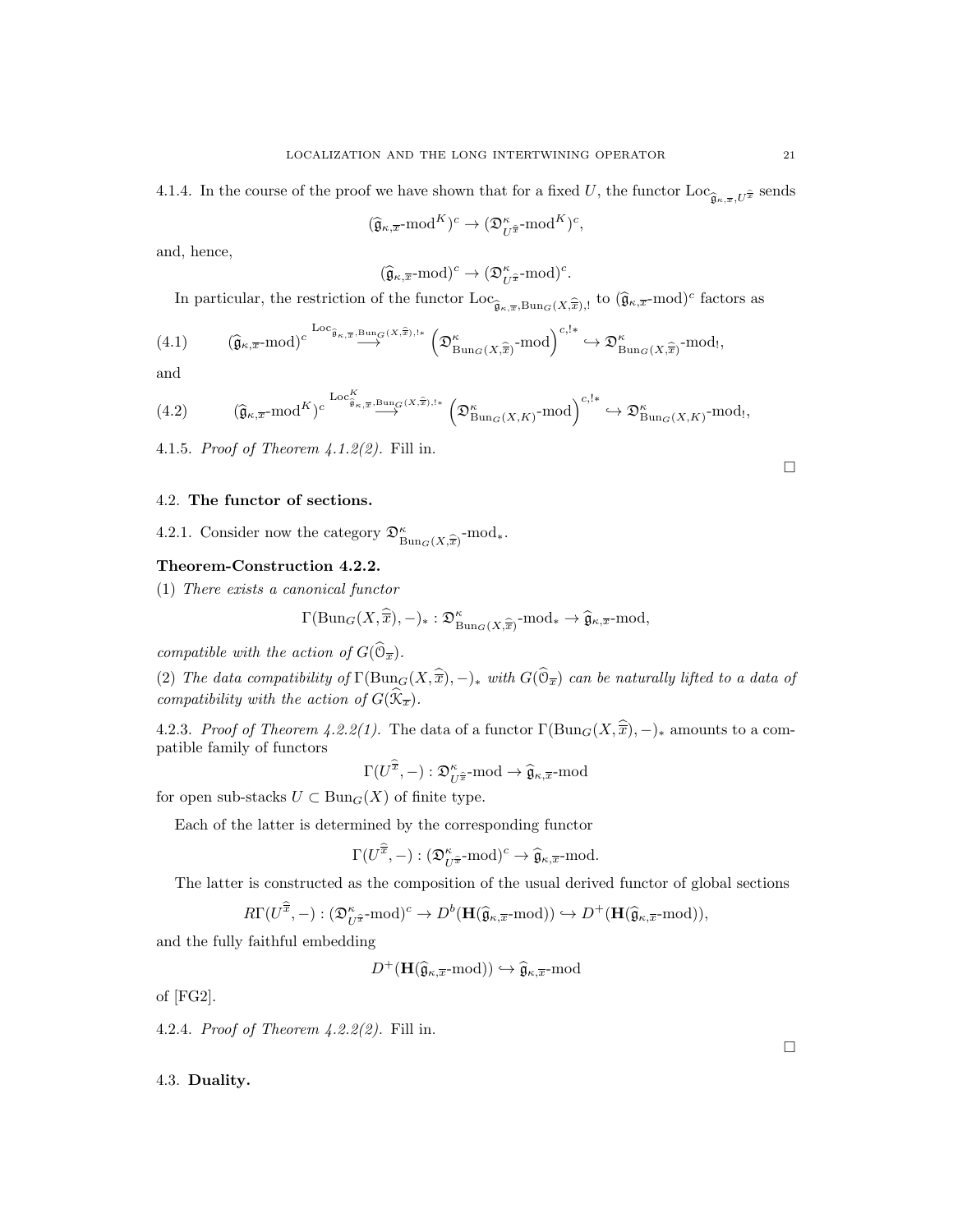4.3.1. The functor  $\text{Loc}_{\hat{g}_{\kappa},\bar{x},\text{Bun}_G(X,\hat{\bar{x}}),!}$  does not in general map  $(\hat{g}_{\kappa,\bar{x}}\text{-mod})^c$  to the subcategory of compact objects in  $\widehat{\mathfrak{D}}_{\text{Bun}_G(X,\widehat{\overline{x}})}^{\kappa}$ -mod. Therefore, it does not admit a colimit preserving right adjoint.

However, we have:

Proposition 4.3.2. The pairings

$$
\langle -, - \rangle_{\mathrm{Bun}_G(X, \widehat{\overline{x}})} : \mathfrak{D}^{\kappa}_{\mathrm{Bun}_G(X, \widehat{\overline{x}})} \text{-}\mathrm{mod}_! \otimes \mathfrak{D}^{\kappa'}_{\mathrm{Bun}_G(X, \widehat{\overline{x}})} \text{-}\mathrm{mod}_* \to \mathrm{Vect}
$$

and

$$
\langle-,-\rangle_{\widehat{\mathfrak{g}_{\pi}}}:\widehat{\mathfrak{g}}_{\kappa,\overline{x}} \text{-}\mathrm{mod} \otimes \widehat{\mathfrak{g}}_{\kappa',\overline{x}} \text{-}\mathrm{mod}
$$

are compatible with the functors  $\text{Loc}_{\widehat{\mathfrak{g}}_{\kappa,\overline{x}},\text{Bun}_G(X,\widehat{\overline{x}}),!}$  and  $\Gamma(\text{Bun}_G(X,\overline{\overline{x}}), -)_*.$ 

Proof. The assertion of the proposition reads that for

$$
M \in \hat{\mathfrak{g}}_{\kappa,\overline{x}}
$$
-mod and  $\mathcal{F} \in \mathfrak{D}_{\mathrm{Bun}_G(X,\widehat{\overline{x}})}^{\kappa'}$ -mod<sub>\*</sub>,

we have a functorial isomorphism

(4.3) 
$$
\langle \operatorname{Loc}_{\widehat{\mathfrak{g}}_{\kappa,\overline{x}},\operatorname{Bun}_G(X,\widehat{\overline{x}}),!}(M),\mathcal{F}\rangle_{\operatorname{Bun}_G(X,\widehat{\overline{x}})} \simeq \langle M,\Gamma(\operatorname{Bun}_G(X,\widehat{\overline{x}}),\mathcal{F})_*\rangle_{\widehat{\mathfrak{g}}_{\overline{x}}}.
$$

By the construction of both functors, the assertion reduces to showing that for an open sub-stack  $U \subset \text{Bun}_G(X)$  of finite type,  $M \in (\hat{\mathfrak{g}}_{\kappa,\overline{x}}\text{-mod})^c$  and and  $\mathfrak{F} \in (\mathfrak{D}_{U^{\hat{\pi}}}^{\kappa})\text{-mod}^c$ , we have a functional ignorous bigger functorial isomorphism:

(4.4) 
$$
\langle \mathrm{Loc}_{\widehat{\mathfrak{g}}_{\kappa,\overline{x}}, U^{\widehat{\pi}}}(M), \mathcal{F} \rangle_{U^{\widehat{x}}} \simeq \langle M, \Gamma(U^{\widehat{\overline{x}}}, \mathcal{F}) \rangle_{\widehat{\mathfrak{g}}_{\overline{x}}}.
$$

The latter isomorphism follows from the definitions.

### 4.3.3. Recall the functor

$$
\mathrm{Loc}_{\widehat{\mathfrak{g}}_{\kappa,\overline{x}},\mathrm{Bun}_G(X,\widehat{\overline{x}}),!*}: (\widehat{\mathfrak{g}}_{\kappa,\overline{x}}\text{-}\mathrm{mod})^c \rightarrow \left(\mathfrak{D}^\kappa_{\mathrm{Bun}_G(X,\widehat{\overline{x}})}\text{-}\mathrm{mod}\right)^{c,!*}
$$

 $\Box$ 

of (4.1).

Let  $\mathbb{D}_{\mathrm{Bun}_G(X, \widehat{\overline{x}})}$  denote the contravariant equivalence

$$
\left(\mathfrak{D}^\kappa_{\mathrm{Bun}_G(X,\widehat{\overline{x}})}\text{-mod}\right)^{c,!*} \to \left(\mathfrak{D}^{\kappa'}_{\mathrm{Bun}_G(X,\widehat{\overline{x}})}\text{-mod}\right)^{c,!*}.
$$

As a formal corollary of Proposition 4.3.2, we obtain:

Corollary 4.3.4. The functors

$$
\mathbb{D}_{\mathrm{Bun}_G(X,\widehat{\overline{x}})} \circ \mathrm{Loc}_{\widehat{\mathfrak{g}}_{\kappa,\overline{x}},\mathrm{Bun}_G(X,\widehat{\overline{x}}),!*} \circ \mathbb{D}_{\widehat{\mathfrak{g}}_{\overline{x}}} \ and \ \mathrm{Loc}_{\widehat{\mathfrak{g}}_{\kappa',\overline{x}},\mathrm{Bun}_G(X,\widehat{\overline{x}}),!*}
$$

mapping

$$
(\widehat{\mathfrak{g}}_{\kappa',\overline{x}}\text{-mod})^c \to \left(\mathfrak{D}_{\mathrm{Bun}_G(X,\widehat{\overline{x}})}^{\kappa'}\text{-mod}\right)^{c,\mathsf{l}*}
$$

are isomorphic.

### 5. FINITENESS PROPERTIES OF THE CATEGORY OF D-MODULES ON  $Bun_G$

5.1. The spherical case.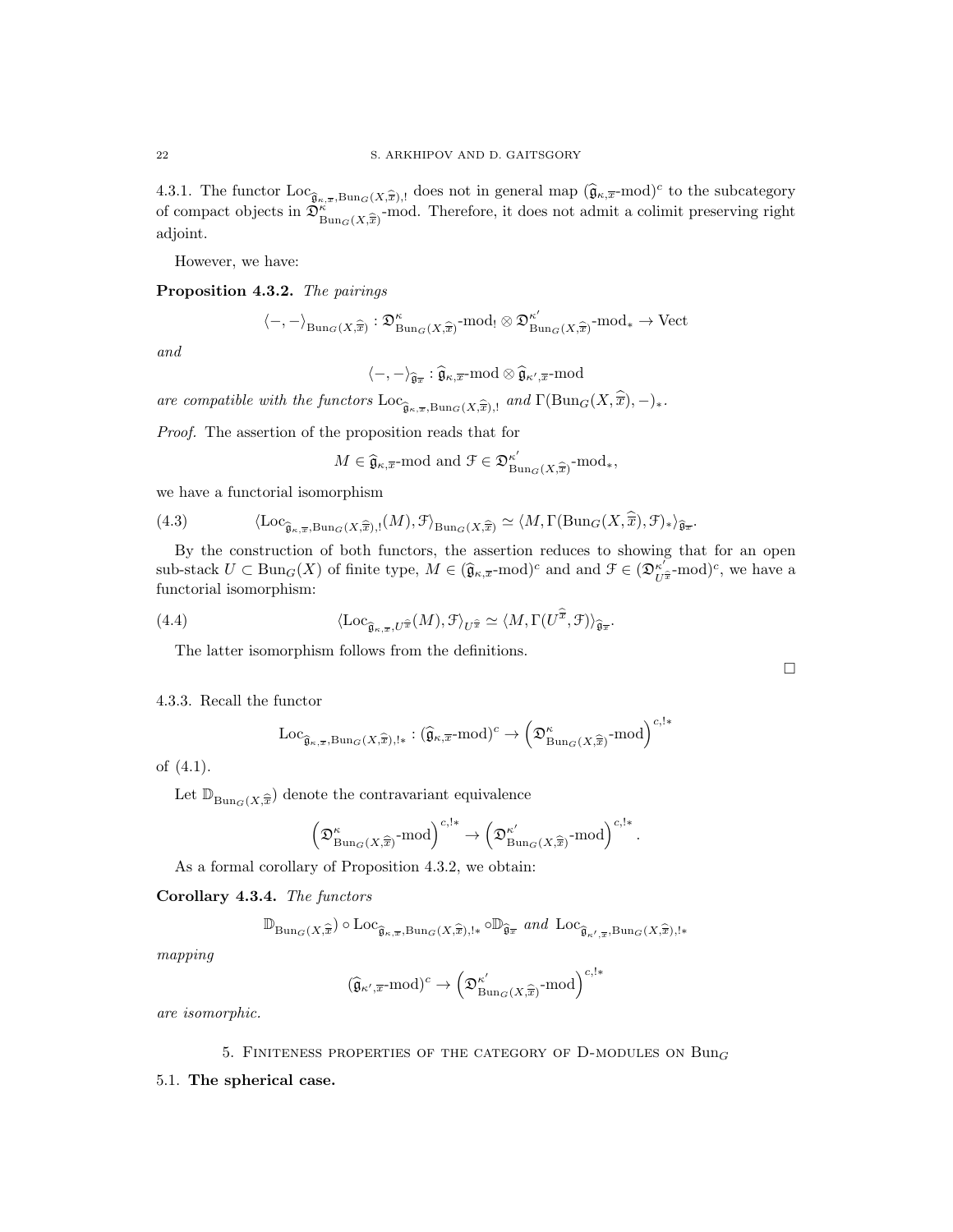5.1.1. The goal of this subsection is to prove Theorem 3.1.2. In fact, we shall prove a stronger assertion, explained to us by V. Drinfeld:

**Theorem 5.1.2.** The stack  $\text{Bun}_G(X)$  can be represented as a union of open sub-stacks of finite type  $U_{\alpha}$ , such that for every pair  $U_{\alpha} \stackrel{j_{\alpha,\beta}}{\hookrightarrow} U_{\beta}$ , the functor  $(j_{\alpha,\beta})_*$  sends

$$
\left( {\mathfrak{D}}_{U_{\alpha}}^{\kappa}\text{-}\mathrm{mod} \right)^c \rightarrow \left( {\mathfrak{D}}_{U_{\beta}}^{\kappa}\text{-}\mathrm{mod} \right)^c.
$$

Let us show how this theorem implies Theorem 3.1.2. Indeed, by Verdier duality we obtain:

**Corollary 5.1.3.** For every pair  $U_{\alpha} \stackrel{j_{\alpha,\beta}}{\leftrightarrow} U_{\beta}$ , the functor left adjoint to

$$
(j_{\alpha,\beta})_!: \mathfrak{D}^\kappa_{U_\alpha}\operatorname{-mod}\rightarrow \mathfrak{D}^\kappa_{U_\beta}\operatorname{-mod},
$$

is defined.

From Lemma 10.1.2, we then obtain:

### Corollary 5.1.4.

(1) The category  $\mathfrak{D}^{\kappa}_{\text{Bun}_G(X)}$ -mod! can be written as colim $\overrightarrow{\alpha}$  $\mathfrak{D}_{U_{\alpha}}^{\kappa}$ -mod, where for  $U_{\alpha} \subset U_{\beta}$ , the functor  $\mathfrak{D}_{U_{\alpha}}^{\kappa}$ -mod  $\rightarrow \mathfrak{D}_{U_{\beta}}^{\kappa}$ -mod is  $(j_{\alpha,\beta})_!$ .

(2) The category  $\mathfrak{D}^{\kappa}_{\text{Bun}_G(X)}$ -mod<sub>!</sub> is compactly generated. Its compact objects are of the form  $(j_{\alpha})_!(\mathfrak{F})$  for  $\mathfrak{F} \in (\mathfrak{D}_{U_{\alpha}}^{\kappa} \text{-mod})^c$ , and where  $(j_{\alpha})_!$  denotes the tautological functor

$$
\mathfrak{D}_{U_{\alpha}}^{\kappa}
$$
-mod  $\rightarrow \mathfrak{D}_{\text{Bun}_{G}(X)}^{\kappa}$ -mod!

from point  $(1)$ .

5.1.5. For the proof of Theorem 5.1.2, we shall need to recall some reduction theory. Let  $\tilde{\Lambda}_G$ denote the coweight lattice of G, and set  $\check{\Lambda}^{\mathbb{Q}} := \mathbb{Q} \underset{\mathbb{Z}}{\otimes} \check{\Lambda}$ . Let  $\psi$  denote the map

$$
\Lambda_G\hookrightarrow\Lambda_G^{\mathbb Q}\simeq\Lambda_{[G,G]}^{\mathbb Q}\oplus\Lambda_{Z_0(G)}^{\mathbb Q}\to\Lambda_{[G,G]}^{\mathbb Q}\hookrightarrow\Lambda_G^{\mathbb Q}.
$$

Let  $\check{\Lambda}_G^{pos} \subset \check{\Lambda}_G$  denote the positive span of positive simple roots, and  $\check{\Lambda}_G^{pos, \mathbb{Q}} \subset \check{\Lambda}_G^{\mathbb{Q}}$  the corresponding rational span. Let  $\check{\Lambda}^+_G$  (resp.,  $\check{\Lambda}^+_G$ ) denote the dominant cones.

For a parabolic P with Levi factor M consider the quotient  $\check{\Lambda}_{G,P} := \check{\Lambda}_{G}/\check{\Lambda}_{[M,M]_{sc}} \simeq \pi_1(M)$ . Let  $\psi_P$  denote the map

$$
\check{\Lambda}_{G,P} \hookrightarrow \check{\Lambda}_{G,P}^{\mathbb{Q}} \simeq (\check{\Lambda}_{[G,G]}/\check{\Lambda}_{[M,M]})^{\mathbb{Q}} \oplus \check{\Lambda}_{Z_0(G)}^{\mathbb{Q}} \to (\check{\Lambda}_{[G,G]}/\check{\Lambda}_{[M,M]})^{\mathbb{Q}} \hookrightarrow \check{\Lambda}_{G,P}^{\mathbb{Q}}.
$$

Let also  $\phi_P$  denote the map

$$
\check{\Lambda}_{G,P} \hookrightarrow \check{\Lambda}_{G,P}^{\mathbb{Q}} \simeq \check{\Lambda}_{[G,G]\cap Z_0(M)}^{\mathbb{Q}} \oplus \check{\Lambda}_{Z_0(G)}^{\mathbb{Q}} \to \check{\Lambda}_{[G,G]\cap Z_0(M)}^{\mathbb{Q}} \hookrightarrow \check{\Lambda}_{G}^{\mathbb{Q}}.
$$

Let  $\check{\Lambda}_{G,P}^{pos}$  (resp.,  $\check{\Lambda}_{G,P}^{pos, \mathbb{Q}}$ ) be the image of  $\check{\Lambda}_{G}^{pos}$  (resp.,  $\check{\Lambda}_{G}^{pos, \mathbb{Q}}$ ) in  $\check{\Lambda}_{G,P}$  (resp.,  $\check{\Lambda}_{G,P}^{\mathbb{Q}}$ ).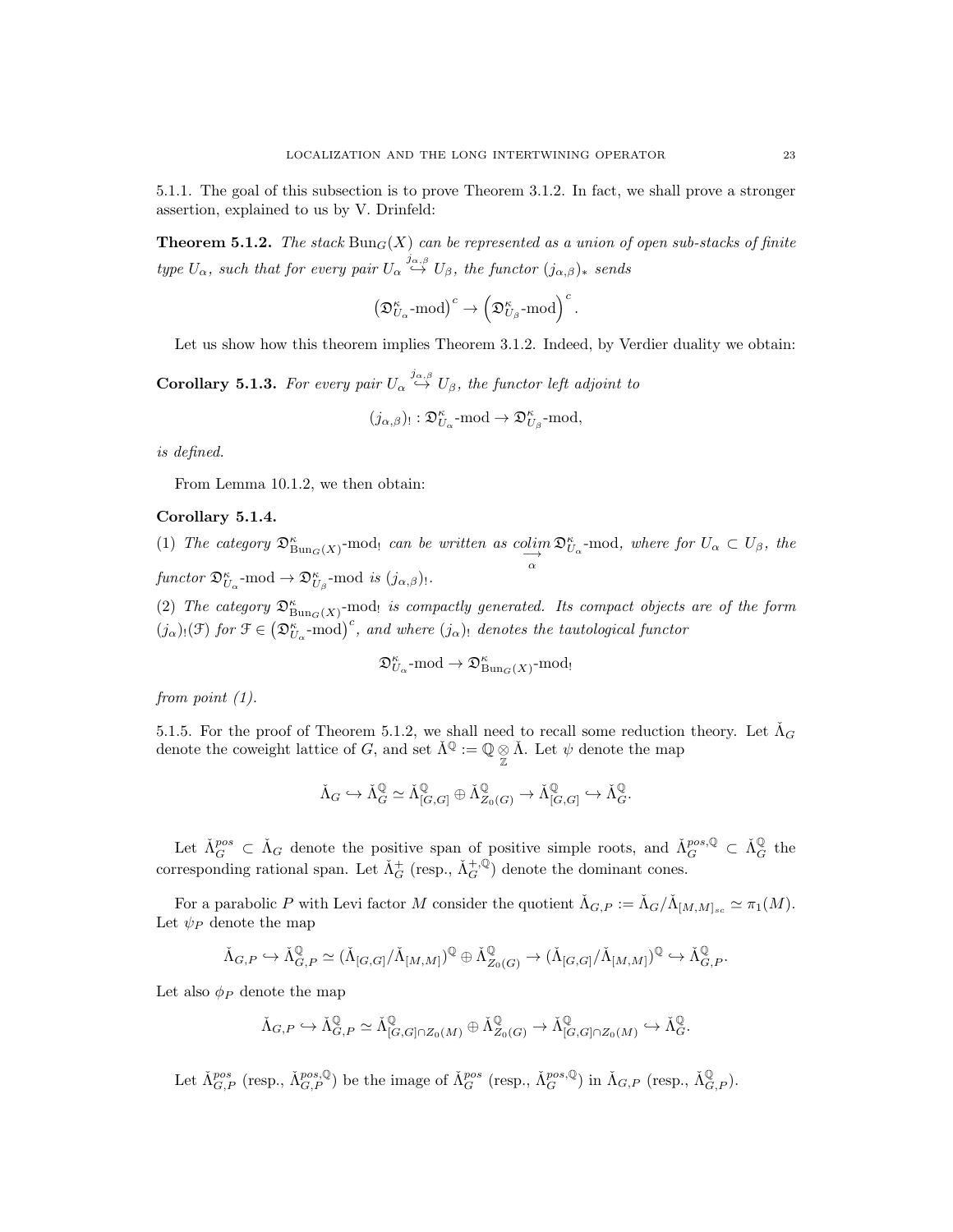5.1.6. Consider the stack  $Bun_P (X)$  and let  $\mathfrak{p}_P$  and  $\mathfrak{q}_P$  denote its natural projections to  $Bun_G(X)$ and  $\text{Bun}_M(X)$ , respectively. Recall that the group  $\Lambda_{G,P}$  enumerates the connected components of the stacks  $\text{Bun}_M(X)$  and  $\text{Bun}_P(X)$  (the latter are in bijection via the projection  $\mathfrak{p}_Q$ ). For  $\check{\lambda}_P \in \check{\Lambda}_{G,P}$  we shall denote by  $\text{Bun}_P^{\check{\lambda}_P}(X)$  the corresponding connected component.

Recall that a G-bundle  $\mathcal{P}_G \in \text{Bun}_G(X)$  is called "semi-stable" if for every parabolic P, such that  $\mathcal{P}_G = \mathfrak{p}_P(\mathcal{P}_P)$  with  $\mathcal{P}_P \in \text{Bun}_P^{\check{\lambda}_P}(X)$ , then  $\psi_P(\check{\lambda}_P) \in \check{\Lambda}_{G,P}^{pos, \mathbb{Q}}$ .

Equivalently,  $\mathcal{P}_G$  is semi-stable if for every reduction  $\mathcal{P}_B$  of  $\mathcal{P}_G$  to the Borel B, we have  $\mathcal{P}_B \in \text{Bun}_B^{\tilde{\lambda}}$  with  $\psi(\check{\lambda}) \in -\check{\Lambda}_G^{pos, \mathbb{Q}}$ .

It is known that semi-stable bundles form an open sub-stack of finite type,  $\text{Bun}_{G}^{ss}(X)$ . Let  $\text{Bun}_{M}^{ss}(X)$  be the corresponding open sub-stack of  $\text{Bun}_{M}(X)$ , and let  $\text{Bun}_{P}^{ss}(X)$  be the preimage of  $\text{Bun}_M^{ss}(X)$  in  $\text{Bun}_P^{ss}(X)$ .

5.1.7. For a parabolic P let  $\check{\lambda}_P$  be an element  $\check{\Lambda}_{G,P}$ . We say that is dominant if  $\phi_P(\check{\lambda}_P) \in \check{\Lambda}_G^{+,\mathbb{Q}}$ . Let  $\check{\Lambda}_{G,P}^+$  denote the cone of dominant elements. We say that  $\check{\lambda}_P \in \check{\Lambda}_{G,P}^+$  is regular if it lies off the walls of  $\check{\Lambda}_{G,P}^+$ , i.e., if  $\langle \phi_P(\check{\lambda}_P), \alpha_i \rangle > 0$  for every simple root  $\alpha_i \notin [M, M]$ .

### Theorem 5.1.8.

(1) Let  $\check{\lambda}_P \in \check{\Lambda}_G/\check{\Lambda}_{[M,M]}$  be dominant and regular. Then the map  $\mathfrak{p}_P$  defines an isomorphism between  $\operatorname{Bun}_P^{\check{\lambda}_P,ss}(X)$  and a locally closed sub-stack of finite type in  $\operatorname{Bun}_G(X)$ . (We shall denote this sub-stack  $\mathrm{Bun}_G^{P,\check{\lambda}_P}(X)$ .)

(2) The sub-stacks  $\text{Bun}_G^{P,\check{\lambda}_P}(X)$  for various pairs  $(P,\check{\lambda}_P)$  are pairwise non-intersecting, and their union covers  $\text{Bun}_G(X)$ , i.e., every geometric point of  $\text{Bun}_G$  belongs to exactly one  $\text{Bun}_G^{P,\check{\lambda}_P}(X)$ . (3) If  $\mathcal{P}_G \in \text{Bun}_G^{P,\check{\lambda}_P}(X)$  admits a reduction to a parabolic  $P_1$  with parameter  $\check{\lambda}_{P_1}$ , then the  $element \phi_P(\lambda_P) - \phi_{P_1}(\lambda_{P_1}) \in \Lambda_G^{pos, \mathbb{Q}}.$ 

(4) Substacks of the form

$$
\bigcup_{(P,\check{\lambda}_P), \phi_P(\check{\lambda}_P) - \check{\lambda}_0 \in \check{\Lambda}_G^{pos, \mathbb{Q}}} \text{Bun}_G^{P, \check{\lambda}_P}(X),
$$

for some fixed  $\check{\lambda}_0 \in \check{\Lambda}^{+,\mathbb{Q}}$  are closed.

5.1.9. Let P be a parabolic and  $P^-$  an opposite parabolic. We shall identify their Levi factors via embedding  $M \simeq P \cap P^-$  into both P and P<sup>-</sup>.

**Lemma 5.1.10.** There exists an element  $d \in \mathbb{Q}^{\geq 0}$ , which depends on the genus of X, with the following property:

For every parabolic P and  $\check{\lambda}_P \in \check{\Lambda}_{G,P}$  such that  $\alpha_i(\varphi_P(\check{\lambda}_P)) \geq d$  for every simple root  $\alpha_i \notin$  $[M, M]$ , and for every  $\mathfrak{P}_M \in \text{Bun}_M^{\check{\lambda}_P, ss}(X)$  the following holds:

- (i)  $H^1(X,(N_P)_{\mathcal{P}_M})=0$ , where  $N_P$  is the unipotent radical of P.
- (ii)  $H^1(X, \text{Lie}((N_P))_{\mathcal{P}_M}) = 0.$

We call a stratum  $\text{Bun}_G^{P,\check{\lambda}_P}(X)$  with  $\check{\lambda}$  satisfying the assumption of the lemma "deep enough". The first of these conditions implies that the map  $\text{Bun}_M^{\check{\lambda}_P,ss}(X) \to \text{Bun}_P^{\check{\lambda}_P,ss}(X)$ , given by the embedding is smooth and surjective. The second conditions implies that the map

$$
\mathfrak{p}^-_P : \mathrm{Bun}_{P^-}^{\check{\lambda}_P, ss}(X) \to \mathrm{Bun}_G(X)
$$

is smooth.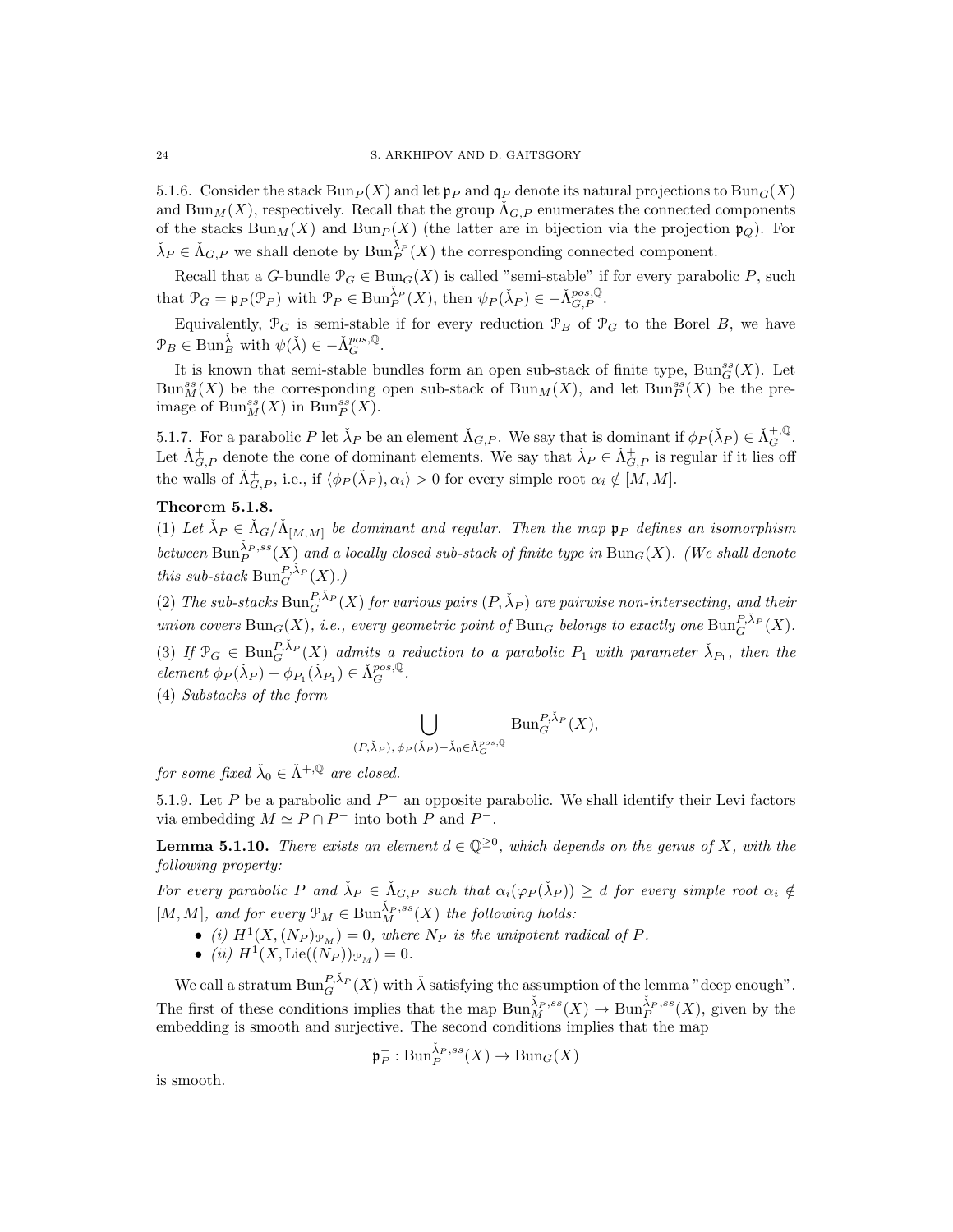5.1.11. Finally, we are ready to prove Theorem 5.1.2. We take the open subsets  $U_{\alpha}$  to be open subsets that are unions of the strata  $\text{Bun}_G^{P,\tilde{\lambda}_P}(X)$ , which include all strata that are not deep enough. To prove the theorem, it is enough to show that if  $U$  is an open subset of finite type of  $Bun_G(X)$  and  $V := \text{Bun}_{G}^{\tilde{\lambda}_P,ss}(X)$  is a stratum, which is contained and is closed in U, and F is an object of  $(\mathfrak{D}_{U-V}^{\kappa}\text{-mod})^c$ , then the ∗-extension of  $\mathcal F$  to the entire U will belong to  $(\mathfrak{D}_U^{\kappa}\text{-mod})^c$ .

Let us denote the morphisms  $U - V \hookrightarrow U$  and  $V \hookrightarrow U$  by j and i respectively. Since the image of  $(\mathfrak{D}_U^{\kappa}\text{-mod})^c$  under  $j^*$  generates  $(\mathfrak{D}_{U-V}^{\kappa}\text{-mod})^c$ , it sufficient to show that the functor  $i^!$ sends  $\left(\mathfrak{D}_U^{\kappa}\text{-mod}\right)^c$  to  $\left(\mathfrak{D}_V^{\kappa}\text{-mod}\right)^c$ .

Consider the morphism  $\mathfrak{p}_P^- : \text{Bun}_{P^-}^{X_P,ss}(X) \to \text{Bun}_G(X)$ . By assumption, it is smooth. Let  $\widetilde{U}$  and  $\widetilde{V}$  be the preimages in  $\text{Bun}_{P^-}^{\tilde{\lambda}_P,ss}(X)$  of U and V, respectively. Let  $\widetilde{j}$  and  $\widetilde{i}$  denote the corresponding morphisms.

**Lemma 5.1.12.** For any P and dominant regular  $\check{\lambda}_P$ , the natural morphism

$$
\text{Bun}_{M}^{\check{\lambda}_{P},ss}(X) \to \text{Bun}_{P^-}^{\check{\lambda}_{P},ss}(X) \underset{\text{Bun}_{G}(X)}{\times} \text{Bun}_{P}^{\check{\lambda}_{P},ss}(X)
$$

is an isomorphism.

By the "deep enough" assumtion, the map  $\pi : \tilde{U} \to U$  is smooth, and its restriction to  $\tilde{V}$ , i.e., the map  $\tilde{V} \to V$  is a tower of fibrations into affine spaces. Hence, it is enough to show that

$$
\widetilde{i}^!(\widetilde{\mathcal{F}}) \in \left(\mathfrak{D}_{\widetilde{V}}^{\kappa}\text{-}\mathrm{mod}\right)^c,
$$

where  $\widetilde{\mathcal{F}}$  is the pull-back of  $\mathcal{F}$  to  $\widetilde{U} - \widetilde{V}$ .

5.1.13. However, the latter situation falls into the following paradigm: we have a base stack S (in our case  $S = \text{Bun}_M^{\tilde{\lambda}_P,ss}(X)$ ), and another stack S' mapping to S (in our case, the fiber of S' over  $\mathcal{P}_M \in \text{Bun}_M^{\tilde{\lambda}_P,ss}(X)$  is  $H^1(X,(U_P)_{\mathcal{P}_M}))$ , in such a way that the morphism  $S' \to S$  is affine, and there exists a  $\mathbb{G}_m$ -action on S' that preserves S and which contracts S' to a section  $\widetilde{i}: S \to S'$  (in our case, the  $\mathbb{G}_m$  action is given by a regular dominant co-character of  $Z_0(M)$ ). In this case, the functor  $\tilde{i}^!$  sends  $\left(\mathfrak{D}_{S'}\text{-mod}^{\mathbb{G}_m}\right)^{c}$  to  $(\mathfrak{D}_S\text{-mod})^c$ .

5.1.14. Proof of Proposition 3.1.8. We claim that the open sub-stack in question is any open union of the strata  $\text{Bun}_G^{\check{\lambda}_P,ss}(X)$ , which contains all those that are not sufficiently deep. In fact, we claim that for any sufficiently deep stratum, the category  $\mathfrak{D}^{\kappa}_{\text{Bun}_{G}^{\hat{\lambda}_{P},ss}(X)}$ -mod is zero.

The stratum in question is isomorphic, as a stack, to  $\text{Bun}_P^{\check{\lambda}_P,ss}(X)$ . The group  $Z_0(M)$  acts on it via its adjoint action on P. Moreover, the twisting given by  $\kappa$  is equivariant with respect to  $Z_0(M)$  against the character of Lie $(Z_0(M))$  equal to  $-\kappa(\check{\lambda}_P, -)$ , which is non-integral. To finish the proof, it suffices to notice that the "sufficiently deep" assumption implies that the above action of  $Z_0(M)$  on  $\text{Bun}_P^{\check{\lambda}_P,ss}(X)$  is in fact trivial.

### 5.2. The Iwahori case.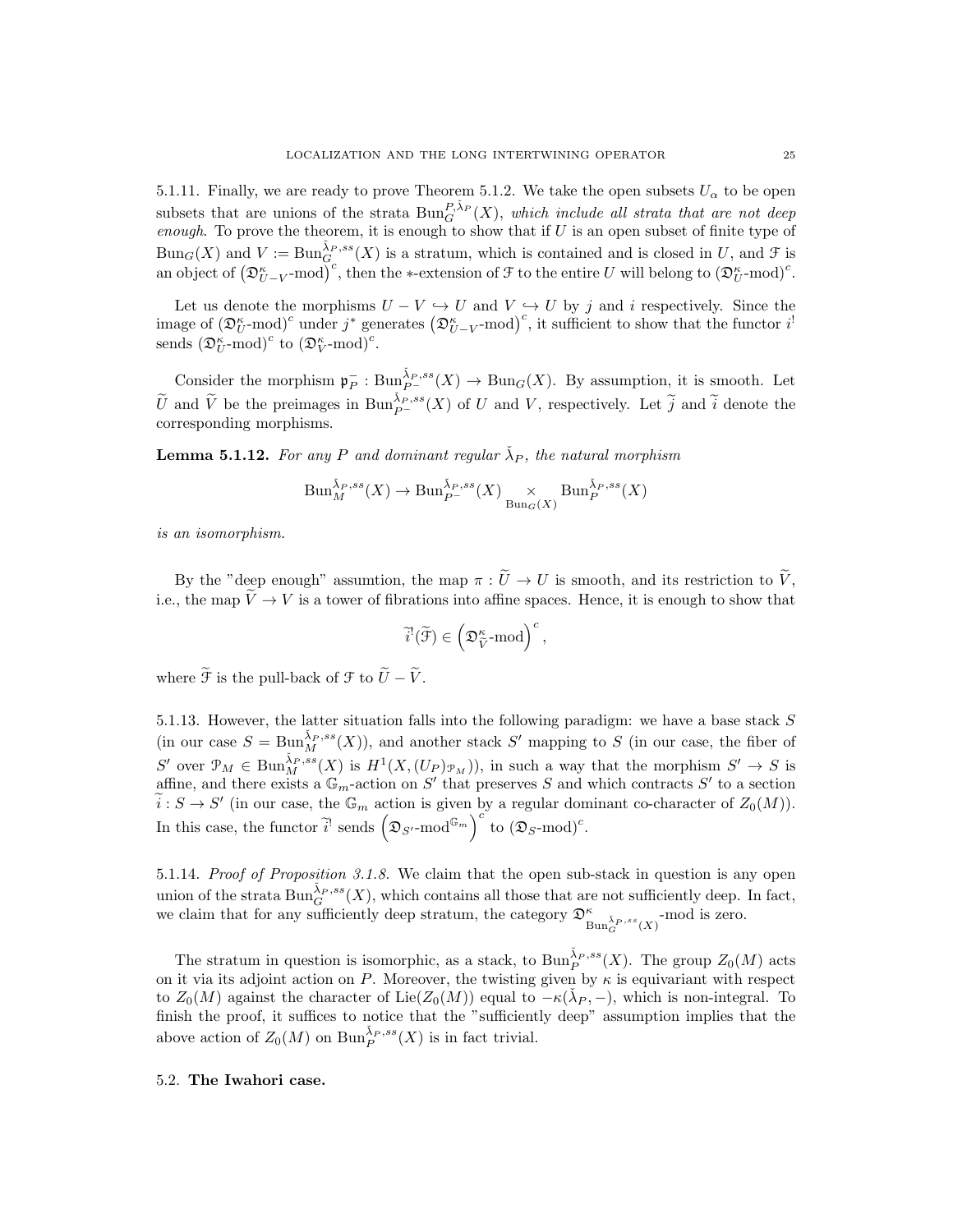5.2.1. As in the spherical case, Theorem 3.3.3 follows from the next result:

**Theorem 5.2.2.** For  $U_{\alpha}$ ,  $U_{\beta}$  as in Theorem 5.1.2 with  $\alpha$  "deep enough", the functor

$$
(j'_{\alpha,\beta})_*:{\mathfrak D}_{U'_{\alpha}}^{\kappa}{\operatorname{-mod}}^{T^n,w,\overline{\lambda}}\to {\mathfrak D}_{U'_{\beta}}^{\kappa}{\operatorname{-mod}}^{T^n,w,\overline{\lambda}}
$$

 $sends \ (\mathfrak{D}^\kappa_{U'_\alpha}\text{-mod}^{T^n,w,\overline{\lambda}})^c \ \ to \ \ (\mathfrak{D}^\kappa_{U'_\beta}\text{-mod}^{T^n,w,\overline{\lambda}})^c.$ 

This theorem admits the same corollaries as in the spherical case:

## Corollary 5.2.3.

- (1) The functor  $(j'_{\alpha,\beta})$ , left adjoint to  $(j'_{\alpha,\beta})^! : \mathfrak{D}_{U'_\beta}^{\kappa} \text{-mod}^{T^n,w,\overline{\lambda}} \to \mathfrak{D}_{U'_\alpha}^{\kappa} \text{-mod}^{T^n,w,\overline{\lambda}}$  is defined.
- (2) The category  $\mathfrak{D}^{\kappa}_{\text{Bun}_G(X, \hat{\mathbf{I}}_{\overline{x}})}$ -mod<sub>I</sub><sup>*m*</sup>,w, $\overline{\lambda}$  is compactly generated and is equivalent to

$$
\varinjlim_{\alpha} \mathfrak{D}^{\kappa}_{U'_{\alpha}} \text{-mod}^{T^n, w, \overline{\lambda}},
$$

under the functors  $(j'_{\alpha,\beta})_!$ .

(3) The compact objects of  $\mathfrak{D}^{\kappa}_{\text{Bun}_G(X,\mathbf{I}_{\overline{x}})}$ -mod<sub>I</sub><sup>n</sup>,w<sub>i</sub> are of the form  $(j'_{\alpha})_! (\mathfrak{F})$ , where  $\mathfrak{F}$  is an object of  $\left(\mathfrak{D}_{U_{\alpha}}^{\kappa} \text{-mod}^{T^{n},w,\overline{\lambda}}\right)^{c}$ , and where  $(j'_{\alpha})_!$  denotes the tautological functor  $\mathfrak{D}_{U_{\alpha}}^{\kappa} \text{-mod} \rightarrow$  $\mathfrak{D}^\kappa_{\mathrm{Bun}_G(X, \hat{\mathbf{I}}_{\overline{x}})} \text{-mod}_!^{T^n, w, \overline{\lambda}}.$ 

5.2.4. Proof of Theorem 5.2.2. Let  $(P, \check{\lambda}_P)$  be as in Sect 5.1.7. Let  $\text{Bun}_{G}^{\check{\lambda}_P,ss}(X,\mathbf{I}_{\overline{x}})$  (resp.,  $\text{Bun}_{G}^{\tilde{\lambda}_P,ss}(X,\hat{\mathbf{I}}_{\overline{x}})$  denote the preimage of the corresponding stratum in  $\text{Bun}_{G}(X,\mathbf{I}_{\overline{x}})$  (resp.,  $\mathrm{Bun}_G(X,\overset{\circ}{\mathbf{l}_\overline{x}})).$ 

In the present situation we modify the definition of pair  $(P, \check{\lambda}_P)$  to be deep enough, by making it slightly stronger. Namely, we shall require that

• (i)  $H^1(X, (N_P)'_{\mathcal{P}_M}) = 0$ , where  $(N_P)'$  is the sub-sheaf of Maps $(X, N_P)$  equal to the kernel of the homomorphism of the latter to  $N_P^n$ , corresponding to evaluation at  $\bar{x}$  =  $x_1, ..., x_n$ .

• (ii) 
$$
H^1(X, \text{Lie}((N_P))_{\mathcal{P}_M}(-\overline{x})) = 0.
$$

As in the Bun<sub>G</sub>(X) case, it is easy to see that all but finitely many strata are "deep enough". The open sub-stacks  $U_{\alpha}$  that appear in Theorem 5.2.2 are open unions of strata that contain all strata that are not deep enough in the new sense. As in the proof of Theorem 5.1.2, for the proof of Theorem 5.2.2, it is sufficient to show that for an open sub-stack  $U \subset \text{Bun}_G(X)$  of finite type that contains a stratum  $\text{Bun}_G^{\tilde{\lambda}_P,ss}(X)$ , the !-pullback functor sends

$$
(\mathfrak{D}^\kappa_{U'}\text{-mod}^{T^n,w,\overline{\lambda}})^c \rightarrow (\mathfrak{D}^\kappa_{\text{Bun}_G^{\check{\lambda}_P,ss}(X,\overset{\circ}{\mathbf{I}}_{\overline{x}})} \text{-mod}^{T^n,w,\overline{\lambda}})^c.
$$

To prove this, we shall need to refine our stratification. By definition, we have:

$$
\text{Bun}_{G}^{\check{\lambda}_{P},ss}(X,\mathbf{I}_{\overline{x}})\simeq \text{Bun}_{P}^{\check{\lambda}_{P},ss}(X)\underset{(\text{pt}/P)^{n}}{\times}(B\backslash G/P)^{n},
$$

where the map

$$
Bun_P \to (\text{pt}/P)^n
$$

corresponds to taking the fiber of  $\mathcal{P}_P$  at the points  $x_1, ..., x_n$ .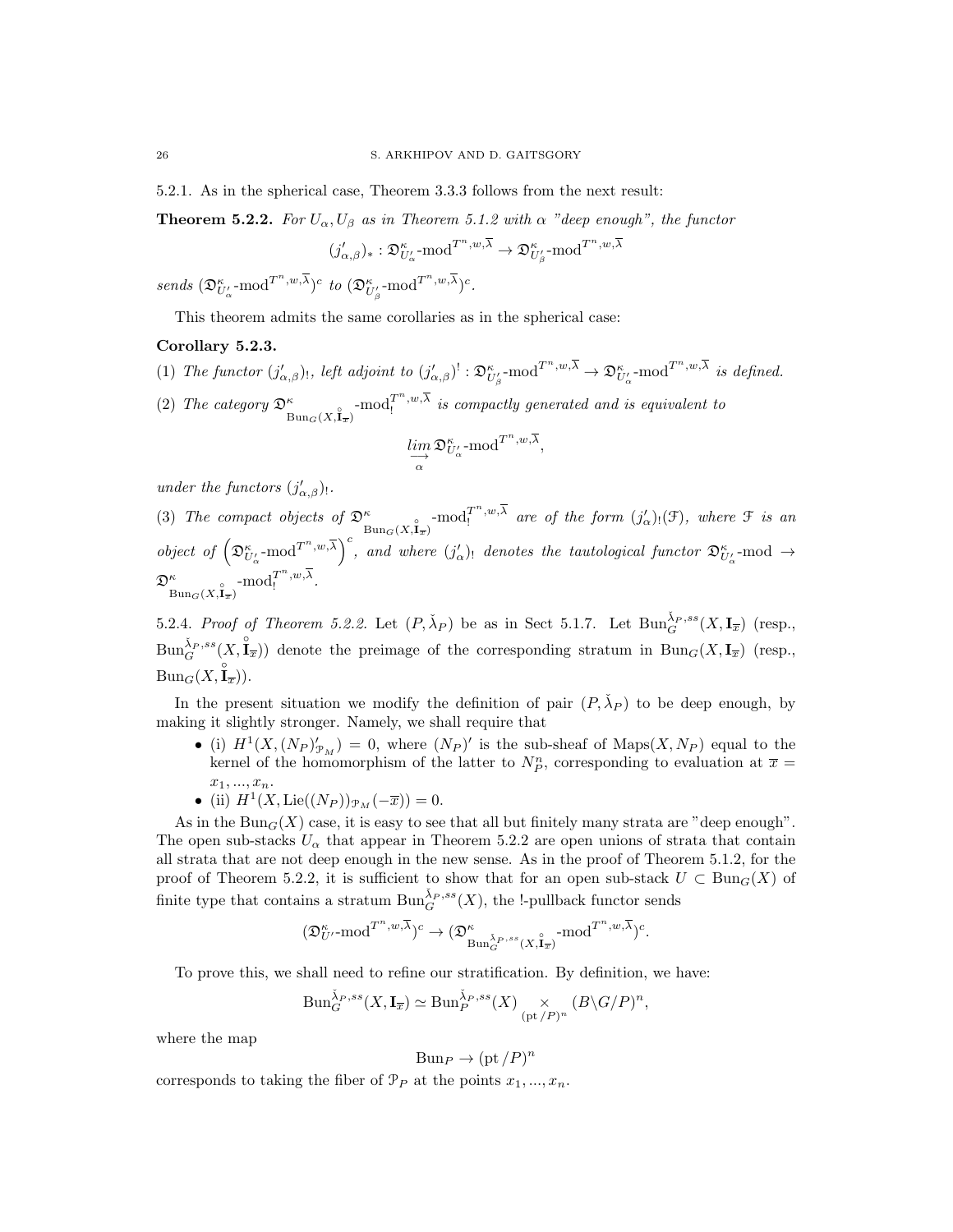Let  $\overline{w} := w_1, ..., w_n$  be an *n*-tuple of elements of the set  $W/W_M$ . Let  $(B\backslash G/P)^{\overline{w}}$  be the corresponding Schubert stratum in  $(B\backslash G/P)^n$ , and let  $\text{Bun}_G^{\tilde{\lambda}_P,ss,\overline{w}}(X,\mathbf{I}_{\overline{x}})$  (resp.,  $\text{Bun}_G^{\tilde{\lambda}_P,ss,\overline{w}}(X,\tilde{\mathbf{I}}_{\overline{x}})$ ) be its preimage in  $\text{Bun}_G^{\check{\lambda}_P,ss}(X,\mathbf{I}_{\overline{x}})$  (resp.,  $\text{Bun}_G^{\check{\lambda}_P,ss}(X,\mathbf{\overline{I}}_{\overline{x}})$ ).

It is sufficient to show that for an open sub-stack of finite type  $U \subset \text{Bun}_G(X, \overset{\circ}{\mathbf{I}}_{\overline{x}})$ , which contains a deep enough stratum  $\text{Bun}_{G}^{\tilde{\lambda}_{P},ss}(X)$ , and  $\mathcal{F} \in (\mathfrak{D}_{U'}^{\kappa}\text{-mod}^{T^{n},w,\overline{\lambda}})^{c}$ , the l-restriction of  $\mathcal F$  to the stratum  $\text{Bun}_G^{\check{\lambda}_P,ss,\overline{w}}(X,\hat{\mathbf{I}}_{\overline{x}})$  belongs to  $(\mathfrak{D}^\kappa_{\text{Bun}_G^{\check{\lambda}_P,ss,\overline{w}}(X,\hat{\mathbf{I}}_{\overline{x}})}\text{-mod}^{T^n,w,\overline{\lambda}})^c$ .

5.2.5. Let  $P^-$  be the opposite parabolic. Consider the Cartesian products

$$
\mathrm{Bun}_{P^-}^{\check{\lambda}_P,ss}(X) \underset{\mathrm{Bun}_G(X)}{\times} \mathrm{Bun}_G(X,\mathbf{I}_{\overline{x}}),
$$

and

$$
\mathrm{Bun}_{P^-}^{\check{\lambda}_{P},ss}(X) \underset{\mathrm{Bun}_G(X)}{\times} \mathrm{Bun}_G(X,\overset{\circ}{\mathrm{I}}_{\overline{x}}),
$$

and let  $\text{Bun}_{P^-}^{\check{\lambda}_P,ss,\overline{w}}(X,\mathbf{I}_{\overline{x}})$  (resp.,  $\text{Bun}_{P^-}^{\check{\lambda}_P,ss,\overline{w}}(X,\mathbf{\overset{\circ}{I}}_{\overline{x}})$ ) be their locally closed sub-stacks, respectively, corresponding to the condition that the relative position of the reductions of the G-torsor  $(\mathcal{P}_G)_{x_i}$  to B and P<sup>-</sup> is  $w_i$ . (Our conventions are such that given a G-torsor with transversal reductions to P and  $P^-$ , there exists exactly one reduction to B, which is in position w with respect to  $P$  and  $P^-$ .)

By the "deep enough" assumption, the projections

$$
\textrm{Bun}_{P^-}^{\check{\lambda}_P,ss,\overline{w}}(X,\mathbf{I}_{\overline{x}})\rightarrow\textrm{Bun}_{P^-}(X,\mathbf{I}_{\overline{x}})\textrm{ and }\textrm{Bun}_{P^-}^{\check{\lambda}_P,ss,\overline{w}}(X,\overset{\circ}{\mathbf{I}_{\overline{x}}})\rightarrow\textrm{Bun}_{P^-}(X,\overset{\circ}{\mathbf{I}_{\overline{x}}})
$$

are smooth, and their images contain the strata  $\text{Bun}_G^{\check{\lambda}_P,ss,\overline{w}}(X,\mathbf{I}_{\overline{x}})$  and  $\text{Bun}_G^{\check{\lambda}_P,ss,\overline{w}}(X,\overset{\circ}{\mathbf{I}}_{\overline{x}})$ , respectively.

Consider the Cartesian product

(5.1) 
$$
\text{Bun}_{P^-}^{\check{\lambda}_P,ss,\overline{w}}(X,\overset{\circ}{\mathbf{I}}_{\overline{x}}) \underset{\text{Bun}_G(X,\overset{\circ}{\mathbf{I}}_{\overline{x}})}{\times} \text{Bun}_{G}^{\check{\lambda}_P,ss,\overline{w}}(X,\overset{\circ}{\mathbf{I}}_{\overline{x}}).
$$

By Lemma 5.1.12, the stack (5.1) identifies with  $\text{Bun}_M^{\tilde{\lambda}_P,ss}(X,\overset{\circ}{\mathbf{I}}_{\overline{x}})$  and its projection onto  $\text{Bun}_G^{\tilde{\lambda}_P,ss,\overline{w}}(X,\overset{\circ}{\mathbf{I}}_{\overline{x}})$  is a tower of affine fibrations.

Hence, we need to show that for

$$
\mathcal{F}\in \left(\mathfrak{D}^\kappa_{\text{Bun}^{\check{\lambda}_P,ss,\overline{w}}_{P^-}(X,\overset{\circ}{\mathbf{I}}_{\overline{x}})}\text{-mod}^{T^n,w,\overline{\lambda}}\right)^c,
$$

its !-restriction to the sub-stack (5.1) is a compact object of the corresponding category.

Let *i* denote the corresponding closed embedding

$$
i: \mathrm{Bun}_M^{\check{\lambda}_P, ss}(X, \overset{\circ}{\mathbf{I}}_{\overline{x}}) \hookrightarrow \mathrm{Bun}_{P^-}^{\check{\lambda}_P, ss, \overline{w}}(X, \overset{\circ}{\mathbf{I}}_{\overline{x}}).
$$

In addition, we have a natural projection

(5.2) 
$$
\pi: \text{Bun}_{P^-}^{\check{\lambda}_P,ss,\overline{w}}(X,\overset{\circ}{\mathbf{I}}_{\overline{x}}) \twoheadrightarrow \text{Bun}_{M}^{\check{\lambda}_P,ss}(X,\overset{\circ}{\mathbf{I}}_{\overline{x}}).
$$

By the "sufficiently deep" assumption, the morphism  $\pi$  is representable and affine. The two stacks appearing in (5.2) are acted on by  $Z_0(M)^n$  (via the embedding  $Z_0(M) \hookrightarrow T$  and the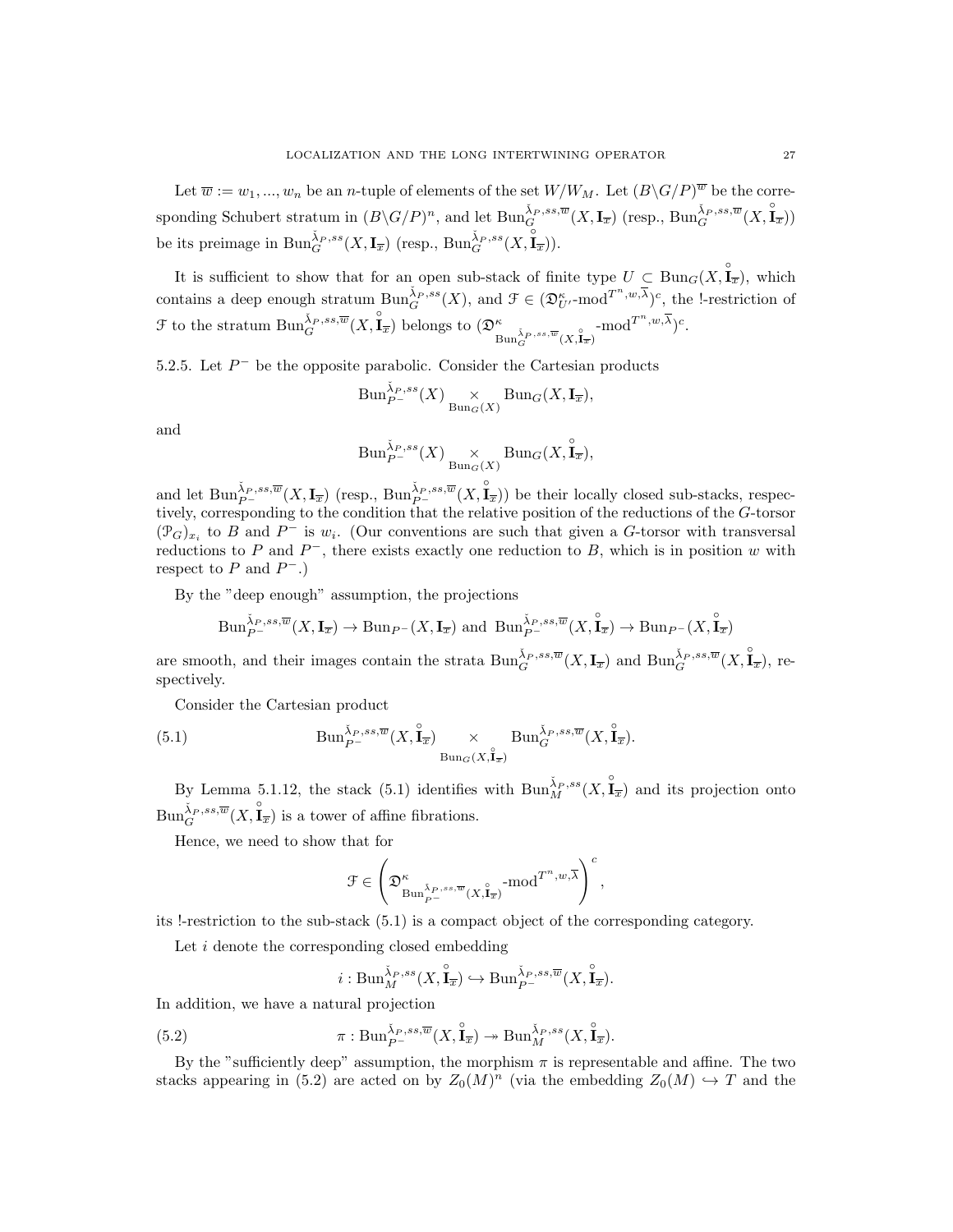action of the latter on  $G/N$ ), and another copy of  $Z_0(M)$  induced by its adjoint action on  $P^-$ . Consider the action of  $Z_0(M)$  given by

(5.3) 
$$
z \mapsto (w_1^{-1}(z), ..., w_n^{-1}(z); z^{-1}).
$$

It acts trivially on  $\text{Bun}_M^{\tilde{\lambda}_P,ss}(X,\mathring{\mathbf{I}}_{\overline{x}})$  and contracts  $\text{Bun}_{P^-}^{\tilde{\lambda}_P,ss,\overline{w}}(X,\mathring{\mathbf{I}}_{\overline{x}})$  to the image of the section i. Hence, we find ourselves in the paradigm of Sect 5.1.13 (in the monodromic rather than equivariant situation, with the conclusion being the same).

5.2.6. Proof of Proposition 3.3.7. We will show that the category  $\mathfrak{D}^{\kappa}_{\text{Bun}_G^{\tilde{\lambda}_P,ss,\overline{w}}(X,\mathbf{l}_{\overline{x}})}$ -mod $T^{n,w,\overline{\lambda}}$ is zero for any  $(P, \check{\lambda}_P)$ , which is deep enough and any  $\overline{w}$ .

By the above, it is sufficient to show that the corresponding category

$$
\mathfrak{D}^\kappa_{\mathrm{Bun}_M^{\check{\lambda}_P,ss}(X,\hat{\mathbf{l}}_{\overline{x}})} \text{-}\mathrm{mod}^{T^n,w,\overline{\lambda}}
$$

is zero. For that it is sufficient that the corresponding category of twisted D-modules

$$
\mathfrak{D}_{\text{Bun}_{M}^{\breve{\lambda}_{P},ss}(X,\mathbf{I}_{\overline{x}})}^{\kappa,\breve{\lambda}}\text{-mod}
$$

on  $\operatorname{Bun}_M^{\check{\lambda}_P,ss}(X,\mathbf{I}_{\overline{x}})$  is zero.

Consider again the action of  $Z_0(M)$  given by (5.3). The required assertion follows from the fact that the resulting twisting on  $\text{Bun}_M^{\check{\lambda}_P,ss}(X,\mathbf{I}_{\overline{x}})$  is  $Z_0(M)$ -equivariant against the character  $w_1^{-1}(\lambda_1) + \ldots + w_n^{-1}(\lambda_n) + \kappa(\lambda_P, -),$  which is non-integral.

## 6. Finiteness properties of the localization functor

## 6.1. Localization in the Iwahori case.

6.1.1. Let us return to the set-up of Sect 4.1. Consider the group-scheme  $K = \mathbf{\hat{I}}_{\overline{x}} := \mathbf{\hat{I}}_{x_1} \times ... \times \mathbf{\hat{I}}_{\overline{x}}.$ We obtain a functor

(6.1) 
$$
\operatorname{Loc}_{\widehat{\mathfrak{g}}_{\kappa,\overline{x}},\operatorname{Bun}_{G}(X,\widehat{\overline{x}}),!}^{\widehat{\mathfrak{l}}_{\overline{x}}} : \widehat{\mathfrak{g}}_{\kappa,\overline{x}} \text{-mod}^{\widehat{\mathfrak{l}}_{\overline{x}}} \to \mathfrak{D}^{\kappa}_{\operatorname{Bun}_{G}(X,\widehat{\mathfrak{l}}_{\overline{x}})} \text{-mod},
$$

and the corresponding functors

(6.2) 
$$
\operatorname{Loc}_{\widehat{\mathfrak{g}}_{\kappa,\overline{x}},\operatorname{Bun}_{G}(X,\widehat{\overline{x}}),!}^{\mathbf{I}_{\overline{x}}} : \widehat{\mathfrak{g}}_{\kappa,\overline{x}} \text{-mod}^{\mathbf{I}_{\overline{x}}} \to \mathfrak{D}_{\operatorname{Bun}_{G}(X,\mathbf{I}_{\overline{x}})}^{\kappa} \text{-mod},
$$

$$
(6.3)\qquad \operatorname{Loc}_{\widehat{\mathfrak{g}}_{\kappa,\overline{x}},\operatorname{Bun}_{G}(X,\widehat{\overline{x}}),!}^{\widehat{\mathfrak{u}}_{\overline{x}},T^{n},w}:\widehat{\mathfrak{g}}_{\kappa,\overline{x}}\text{-}\mathrm{mod}^{\widehat{\mathbf{I}}_{\overline{x}},T^{n},w}:= (\widehat{\mathfrak{g}}_{\kappa,\overline{x}}\text{-}\mathrm{mod}^{\widehat{\mathbf{I}}_{\overline{x}}})^{T^{n},w}\to \mathfrak{D}_{\operatorname{Bun}_{G}(X,\widehat{\mathbf{I}}_{\overline{x}})}^{\kappa}\text{-}\mathrm{mod}^{T^{n},w}_{!},
$$

$$
(6.4) \quad \mathrm{Loc}_{\widehat{\mathfrak{g}}_{\kappa,\overline{x}},\mathrm{Bun}_G(X,\widehat{\overline{x}}),!}^{\widehat{\mathfrak{l}}_{\overline{x}},T^n,w,\overline{\lambda}} : \widehat{\mathfrak{g}}_{\kappa,\overline{x}}\text{-}\mathrm{mod}^{\widehat{\mathfrak{l}}_{\overline{x}},T^n,w,\overline{\lambda}} :=
$$

$$
(\widehat{\mathfrak{g}}_{\kappa,\overline{x}} \text{-}\mathrm{mod}^{\widehat{\mathbf{I}}_{\overline{x}}})^{T^n,w,\overline{\lambda}} \to \mathfrak{D}^\kappa_{\mathrm{Bun}_G(X,\mathbf{I}_{\overline{x}})} \text{-}\mathrm{mod}^{T^n,w,\overline{\lambda}}_!,
$$

for a collection  $\overline{\lambda} = \check{\lambda}_1, ..., \check{\lambda}_n$  of weights.

By Sect 4.1.4, each of the above functors, when restricted to the corresponding subcategory of compact objects, factors as

$$
\begin{aligned} &\text{Loc}_{\widehat{\mathfrak{g}}_{\kappa,\overline{x}}, \text{Bun}_G(X, \widehat{\overline{x}}), !*}: (\widehat{\mathfrak{g}}_{\kappa,\overline{x}}\text{-mod}^{\widehat{\mathbf{I}}_{\overline{x}}})^c \rightarrow (\mathfrak{D}^\kappa_{\text{Bun}_G(X, \widehat{\mathbf{I}}_{\overline{x}})} \text{-mod}^{c, !*}, \\ &\text{Loc}_{\widehat{\mathfrak{g}}_{\kappa,\overline{x}}, \text{Bun}_G(X, \widehat{\overline{x}}), !*}: (\widehat{\mathfrak{g}}_{\kappa,\overline{x}}\text{-mod}^{\mathbf{I}_{\overline{x}}})^c \rightarrow (\mathfrak{D}^\kappa_{\text{Bun}_G(X, \mathbf{I}_{\overline{x}})} \text{-mod})^{c, !*}, \end{aligned}
$$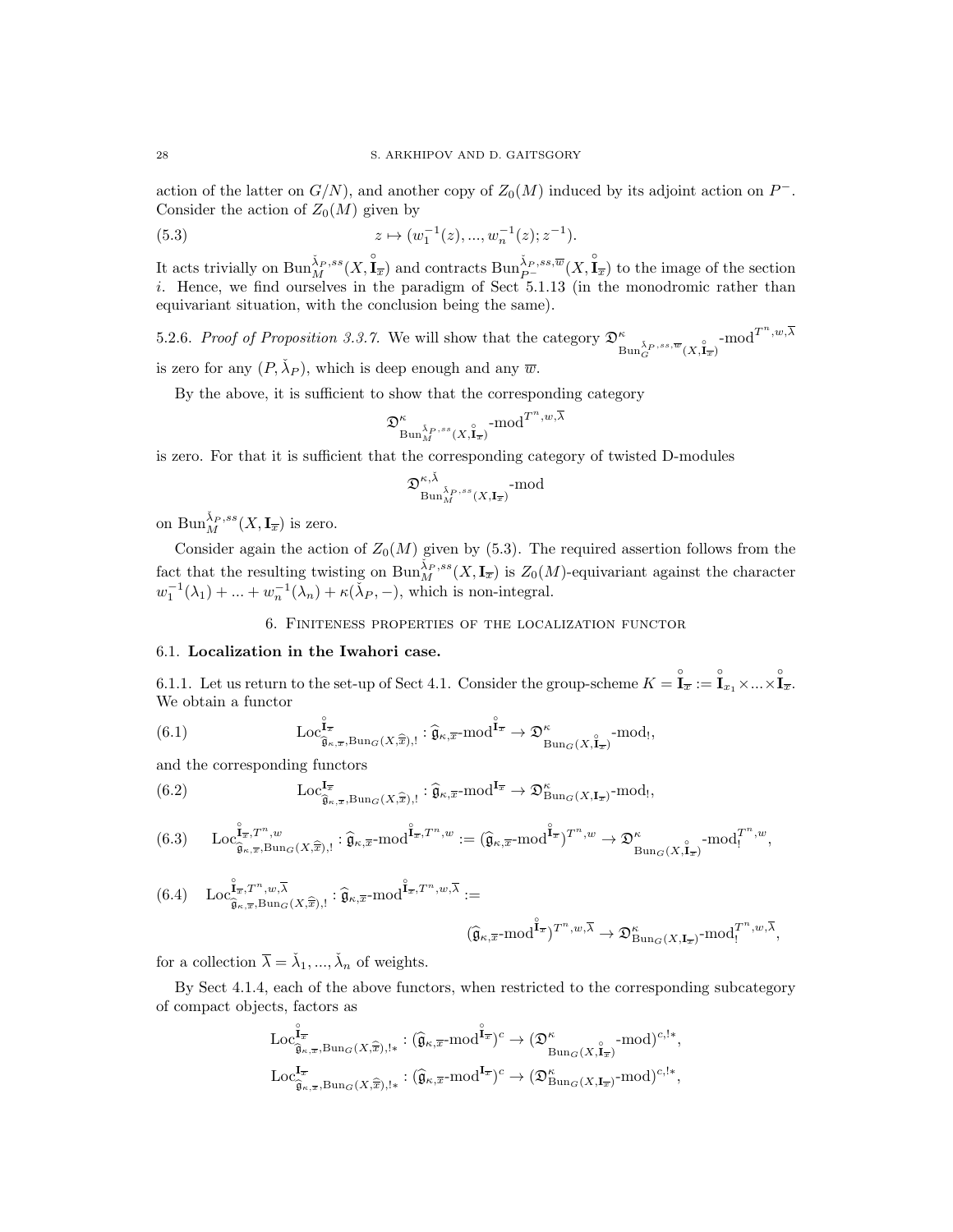$$
\begin{array}{c}\mathrm{Loc}_{\widehat{\mathfrak{g}}_{\kappa,\overline{x}},\mathrm{Bun}_{G}(X,\widehat{\overline{x}}),!*}: (\widehat{\mathfrak{g}}_{\kappa,\overline{x}}\text{-}\mathrm{mod}^{\widehat{\mathbf{I}}_{\overline{x}},T^{n},w})^{c}\rightarrow (\mathfrak{D}_{\mathrm{Bun}_{G}(X,\widehat{\mathbf{I}}_{\overline{x}})}^{\kappa}\text{-}\mathrm{mod}^{T^{n},w})^{c,!*},\\ \mathrm{Loc}_{\widehat{\mathfrak{g}}_{\kappa,\overline{x}},\mathrm{Bun}_{G}(X,\widehat{\overline{x}}),!*}: (\widehat{\mathfrak{g}}_{\kappa,\overline{x}}\text{-}\mathrm{mod}^{\widehat{\mathbf{I}}_{\overline{x}},T^{n},w,\overline{\lambda}})^{c}\rightarrow (\mathfrak{D}_{\mathrm{Bun}_{G}(X,\widehat{\mathbf{I}}_{\overline{x}})}^{\kappa}\text{-}\mathrm{mod}^{T^{n},w,\overline{\lambda}})^{c,!*}.\end{array}
$$

6.1.2. In addition, we obtain the functors

(6.5) 
$$
\Gamma(\mathrm{Bun}_G(X,\widehat{\overline{x}}),-)_*: \mathfrak{D}^{\kappa}_{\mathrm{Bun}_G(X,\mathbf{I}_{\overline{x}})} \text{-mod}_* \to \widehat{\mathfrak{g}}_{\kappa,\overline{x}} \text{-mod}^{\mathbf{I}_{\overline{x}}},
$$

and the corresponding functors

(6.6) 
$$
\Gamma(\mathrm{Bun}_G(X,\widehat{\overline{x}}),-)_*: \mathfrak{D}^\kappa_{\mathrm{Bun}_G(X,\mathbf{I}_{\overline{x}})} \text{-mod}_* \to \widehat{\mathfrak{g}}_{\kappa,\overline{x}} \text{-mod}^{\mathbf{I}_{\overline{x}}},
$$

(6.7) 
$$
\Gamma^{T^n,w}(\text{Bun}_G(X,\widehat{\overline{x}}),-)_*: \mathfrak{D}^{\kappa}_{\text{Bun}_G(X,\widehat{\mathbf{I}}_{\overline{x}})}\text{-mod}_*^{T^n,w}\to \widehat{\mathfrak{g}}_{\kappa,\overline{x}}\text{-mod}_*^{\widehat{\mathbf{I}}_{\overline{x}},T^n,w},
$$

(6.8) 
$$
\Gamma^{T^n,w}(\text{Bun}_G(X,\widehat{\overline{x}}),-)_*: \mathfrak{D}^{\kappa}_{\text{Bun}_G(X,\widehat{\mathbf{I}}_{\overline{x}})}\text{-mod}^{T^n,w,\overline{\lambda}}_{*}\to \widehat{\mathfrak{g}}_{\kappa,\overline{x}}\text{-mod}^{\widehat{\mathbf{I}}_{\overline{x}},T^n,w,\overline{\lambda}}.
$$

6.1.3. By Proposition 4.3.2 and Theorem 3.3.3, we have:

Corollary 6.1.4. Under the equivalences

$$
\left(\mathfrak{D}^\kappa_{\mathrm{Bun}_G(X,\mathbf{I}_{\overline{x}})}\text{-}\mathrm{mod}^{T^n,w,\overline{\lambda}}_! \right)^\vee\simeq \mathfrak{D}^{\kappa'}_{\mathrm{Bun}_G(X,\mathbf{I}_{\overline{x}})}\text{-}\mathrm{mod}^{T^n,w,-\overline{\lambda}}_!
$$

and

$$
\left(\widehat{\mathfrak{g}}_{\kappa,\overline{x}}\text{-mod}^{\widehat{\mathbf{I}}_{\overline{x}},T^n,w,\overline{\lambda}}\right)^{\vee}\simeq \widehat{\mathfrak{g}}_{\kappa',\overline{x}}\text{-mod}^{\widehat{\mathbf{I}}_{\overline{x}},T^n,w,-\overline{\lambda}},
$$

the functors  $\text{Loc}_{\hat{z}}^{\hat{I}_{\overline{x}},T^n,w,\overline{\lambda}}$  $\mathbf{I}_{\overline{x},T^n,w,\overline{\lambda}}$ , and  $\Gamma^{T^n,w}(\text{Bun}_G(X,\widehat{\overline{x}}),-)_*$  become the duals of one another.

Corollary 6.1.5. The functors

$$
\mathbb{D}_{\mathrm{Bun}_G(X,\widehat{\overline{x}})} \circ \mathrm{Loc}_{\widehat{\mathfrak{g}}_{\kappa,\overline{x}},\mathrm{Bun}_G(X,\widehat{\overline{x}}),!*} \circ \mathbb{D}_{\widehat{\mathfrak{g}}_{\overline{x}}} \ \ and \ \mathrm{Loc}_{\widehat{\mathfrak{g}}_{\kappa',\overline{x}},\mathrm{Bun}_G(X,\widehat{\overline{x}}),!*}
$$

mapping

$$
(\widehat{\mathfrak{g}}_{\kappa',\overline{x}} \text{-mod}^{\overset{\circ}{1},T^n,w,-\overline{\lambda}})^c \to \left(\mathfrak{D}^{\kappa'}_{\text{Bun}_G(X,\overset{\circ}{\mathbf{I}}_{\overline{x}})} \text{-mod}^{T^n,w,-\overline{\lambda}}\right)^{c,! *}
$$

are isomorphic.

6.1.6. The main result of the present section is the following:

**Theorem 6.1.7.** Assume that  $\kappa$  is positive. Then the functor  $\text{Loc}_{\infty}^{\mathbb{F}_{\overline{x}},T^n,w,\overline{\lambda}}$  $\widehat{\mathfrak{g}}_{\kappa,\overline{x}}, Bun_{G}(X,\widehat{\overline{x}})$  of  $(6.4)$  sends

$$
\left(\widehat{\mathfrak{g}}_{\kappa,\overline{x}}\text{-}\mathrm{mod}^{\widehat{\mathbf{I}}_{\overline{x}},T^n,w,\overline{\lambda}}\right)^c\to \left(\mathfrak{D}^\kappa_{\mathrm{Bun}_G(X,\mathbf{I}_{\overline{x}})}\text{-}\mathrm{mod}^{T^n,w,\overline{\lambda}}_{!}\right)^c.
$$

By Sect 3.3.8, this theorem can be reformulated as follows:

**Theorem 6.1.8.** Assume that  $\kappa$  is positive. Then functor

$$
\mathrm{Loc}_{\widehat{\mathfrak{g}}_{\kappa,\overline{x}},\mathrm{Bun}_{G}(X,\widehat{\overline{x}}),!*}^{\widehat{\mathfrak{u}}^{\overline{\lambda}}}: (\widehat{\mathfrak{g}}_{\kappa,\overline{x}}\text{-}\mathrm{mod}^{\widehat{\mathbf{I}}_{\overline{x}},T^n,w,\overline{\lambda}})^c \rightarrow (\mathfrak{D}^{\kappa}_{\mathrm{Bun}_{G}(X,\widehat{\mathbf{I}}_{\overline{x}})}\text{-}\mathrm{mod}^{T^n,w,\overline{\lambda}})^{c,!*}
$$

has its image in

$$
(\mathfrak{D}^{\kappa}_{\text{Bun}_G(X,\mathbf{I}_{\overline{x}})} \text{-mod}^{T^n,w,\overline{\lambda}}) \subset \big(\mathfrak{D}^{\kappa}_{\text{Bun}_G(X,\mathbf{I}_{\overline{x}})} \text{-mod}^{T^n,w,\overline{\lambda}})^{c,!*}.
$$

◦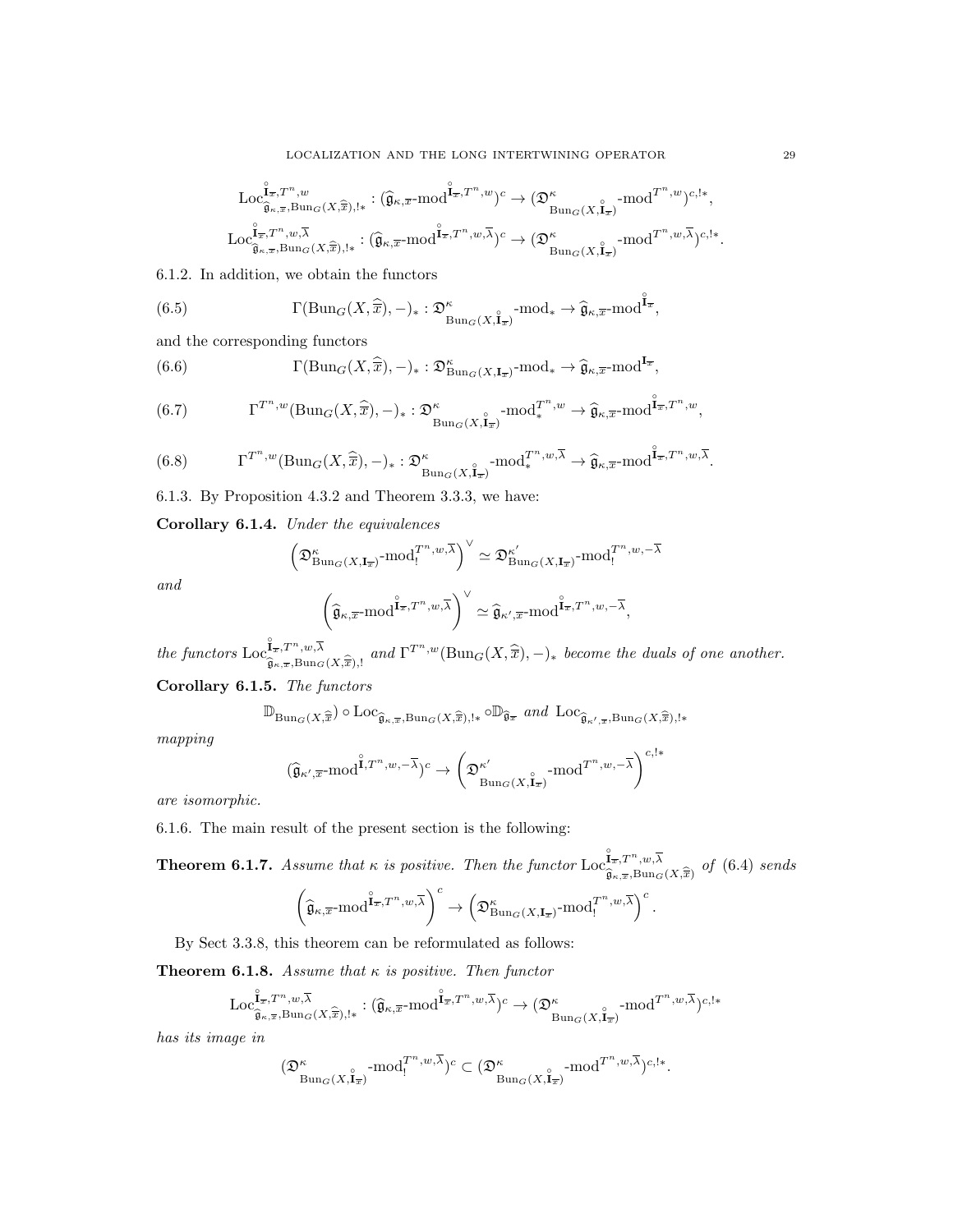Further, by Corollary 6.1.5, we can reformulate Theorem 6.1.9 as follows:

**Theorem 6.1.9.** Assume that  $\kappa$  is negative. Then functor

$$
\text{Loc}_{\widehat{\mathfrak{g}}_{\kappa,\overline{x}},\text{Bun}_G(X,\widehat{\overline{x}}),!*}^{\widehat{\mathfrak{l}}_{\overline{x}},T^n,w,\overline{\lambda}}: (\widehat{\mathfrak{g}}_{\kappa,\overline{x}}\text{-}\mathrm{mod}^{\widehat{\mathbf{l}}_{\overline{x}},T^n,w,\overline{\lambda}})^c \rightarrow (\mathfrak{D}^{\kappa}_{\text{Bun}_G(X,\widehat{\mathbf{l}}_{\overline{x}})}\text{-}\mathrm{mod}^{T^n,w,\overline{\lambda}})^{c,!*}
$$

has its image in

$$
(\mathfrak{D}^\kappa_{\operatorname{Bun}_G(X,\mathring{\mathbf{I}}_{\overline{x}})}\operatorname{-mod}_*^{T^n,w,\overline{\lambda}})^c \subset (\mathfrak{D}^\kappa_{\operatorname{Bun}_G(X,\mathring{\mathbf{I}}_{\overline{x}})}\operatorname{-mod}^{T^n,w,\overline{\lambda}})^{c,!*}.
$$

 $I.e., for M \in (\widehat{\mathfrak{g}}_{\kappa,\overline{x}} \text{-mod}^{\widehat{\mathbf{I}}_{\overline{x}},T^n,w,\overline{\lambda}})^c, the l-stalks of \mathrm{Loc}^{\widehat{\mathbf{I}}_{\overline{x}},T^n,w,\overline{\lambda}}_{\widehat{\mathfrak{g}}_{\kappa,\overline{x}},\mathrm{Bun}_G}$  $\widehat{\mathfrak{g}}_{\kappa,\overline{x}},B$ un $_G(X,\widehat{\overline{x}}),!(M)$  are zero away from an open sub-stack of finite type.

As a formal corollary of Theorems 6.1.7 and 6.1.9, we obtain:

### Corollary 6.1.10.

(1) Let  $\kappa$  be negative. Then there exists a functor

$$
\mathrm{Loc}_{\widehat{\mathfrak{g}}_{\kappa,\overline{x}},\mathrm{Bun}_{G}(X,\widehat{\overline{x}}),\ast}^{\widehat{\mathfrak{e}}_{\overline{x}},\overline{\lambda}}: \widehat{\mathfrak{g}}_{\kappa,\overline{x}} \text{-}\mathrm{mod}^{\widehat{\mathbf{I}}_{\overline{x}},T^n,w,\overline{\lambda}} \to \mathfrak{D}^\kappa_{\mathrm{Bun}_{G}(X,\widehat{\mathbf{I}}_{\overline{x}})} \text{-}\mathrm{mod}^{T^n,w,\overline{\lambda}}_{\ast},
$$

which is the left adjoint to  $\Gamma^{T^n,w}(\text{Bun}_G(X,\widehat{\overline{x}}), -)_*.$  We have:

$$
Q_{\ast \to !}^{\overset{\circ}{1}_\pi, T^n, w, \overline{\lambda}} \circ \mathrm{Loc}_{\overset{\circ}{\widehat{\mathfrak{g}}}_{\kappa, \overline{x}}, \mathrm{Bun}_G(X, \widehat{\overline{x}}), \ast}^{\overset{\circ}{1}_\pi, T^n, w, \overline{\lambda}} \simeq \mathrm{Loc}_{\overset{\circ}{\widehat{\mathfrak{g}}}_{\kappa, \overline{x}}, \mathrm{Bun}_G(X, \widehat{\overline{x}}), !}^{\overset{\circ}{1}_\pi, T^n, w, \overline{\lambda}}.
$$

(2) Let  $\kappa$  be positive. Then there exists a functor

$$
\Gamma^{T^n,w}(\mathrm{Bun}_G(X,\widehat{\overline{x}}),-)_!:\mathfrak{D}^\kappa_{\mathrm{Bun}_G(X,\widehat{\mathbf{I}}_{\overline{x}})}\text{-}\mathrm{mod}^{T^n,w,\overline{\lambda}}_{*}\rightarrow \widehat{\mathfrak{g}}_{\kappa,\overline{x}}\text{-}\mathrm{mod}^{\widehat{\mathbf{I}}_{\overline{x}},T^n,w,\overline{\lambda}},
$$

right adjoint to  $\text{Loc}_{\hat{c}}^{\hat{u}_{\overline{x}},T^n,w,\overline{\lambda}}$  $\widehat{\mathfrak{g}}_{\kappa,\overline{x}}, Bun_G(X,\widehat{\overline{x}}),!$  We have:

$$
\Gamma^{T^n,w}(\mathrm{Bun}_G(X,\widehat{\overline{x}}),-)_! \circ Q_{*\to !}^{\widehat{\mathbf{I}}_{\overline{x}},T^n,w,\overline{\lambda}} \simeq \Gamma^{T^n,w}(\mathrm{Bun}_G(X,\widehat{\overline{x}}),-)_*.
$$

#### 6.2. Proof Theorem 6.1.7.

6.2.1. By definition, we have to show that for  $M$  among a set of compact generators of  $\hat{\mathfrak{g}}_{\kappa,\overline{x}}\text{-mod}^{\mathfrak{a}_{\overline{x}},T^n,w,\overline{\lambda}}$  there exists an open sub-stack of finite type  $U_M \subset \text{Bun}_G(X)$  such that for any  $\mathcal{F}' \in \mathfrak{D}_{\text{Bun}_G(X, \mathbf{I}_{\overline{x}})}^{\kappa}$ -mod $T^{n, w, \overline{\lambda}}$  supported outside of  $U_M$ , we have

(6.9) 
$$
\text{Hom}_{\mathfrak{D}_{\text{Bun}_G(X, \widehat{I}_{\overline{x}})}^{\kappa} \text{-mod}^{T^n, w, \overline{\lambda}}}\left(\text{Loc}_{\widehat{\mathfrak{g}}_{\kappa, \overline{x}}, \text{Bun}_G(X, \widehat{\overline{x}}), !}(M), \mathcal{F}'\right) = 0.
$$

It is sufficient to take M to be the Verma module, i.e.,  $\Delta_{\kappa,\overline{\mu},\overline{x}}$ , where  $\overline{\mu} = \mu_1, ..., \mu_n$  is an *n*-tuple of weights such that  $\mu_i - \lambda_i \in \Lambda_G$ . The object

$$
\mathrm{Loc}_{\widehat{\mathfrak{g}}_\kappa,\overline{x},\mathrm{Bun}_G(X,\widehat{\overline{x}}),!}^{\widehat{\mathfrak{u}}_\pi,T^n,w,\overline{\lambda}}(\Delta_{\kappa,\overline{\mu},\overline{x}})
$$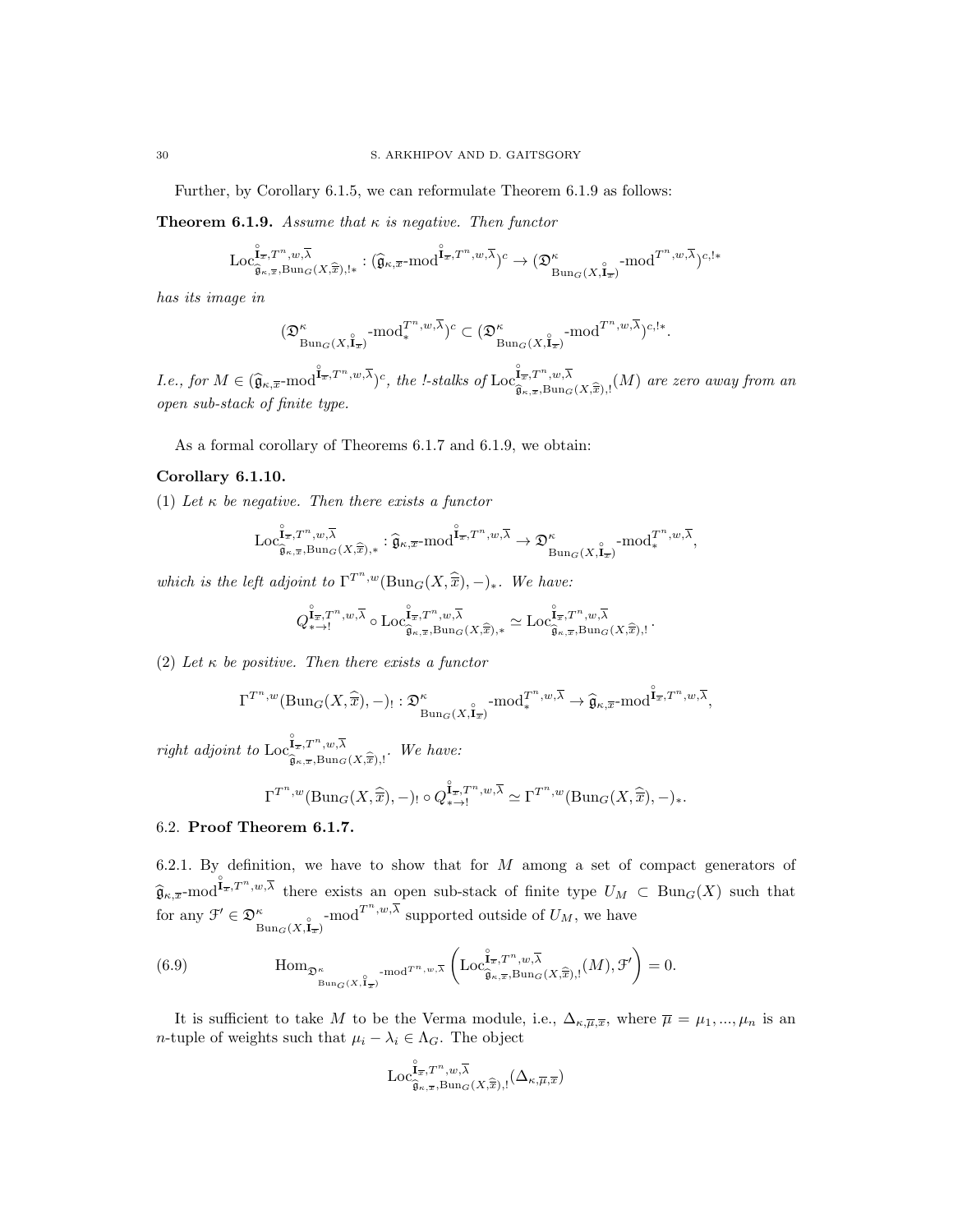is the induced twisted D-module, i.e., for  $\mathcal{F}' \in \mathfrak{D}_{\text{Bun}_G(X, \mathbf{I}_{\overline{x}})}^{\kappa}$ -mod<sup> $T^n, w, \overline{\lambda}$ </sup>, we have:

$$
\begin{split} \mathrm{Hom}_{\mathfrak{D}_{\mathrm{Bun}_G(X, \hat{\mathbf{I}}_{\overline{x}})}^{\kappa}\operatorname{-mod}^{T^n, w, \overline{\lambda}}}\left(\mathrm{Loc}_{\hat{\mathbf{g}}_{\kappa,\overline{x}}, \mathrm{Bun}_G(X, \widehat{\overline{x}}), !}^{\hat{\mathbf{f}}_{\overline{x}}, T^n, w, \overline{\lambda}}(\Delta_{\kappa, \overline{\mu}, \overline{x}}), \mathcal{F}'\right) &\simeq\\ &\simeq \mathrm{Hom}_{\mathfrak{t}^n}\left(k^{\check{\mu}}, \Gamma(\mathrm{Bun}_G(X, \hat{\mathbf{I}}_{\overline{x}}), \mathcal{F}')\right), \end{split}
$$

where  $k^{\mu}$  is the corresponding 1-dimensional representation of  $\mathfrak{t}^n$ .

6.2.2. For  $(P, \check{\lambda}_P, \overline{w})$  let  $\iota^{\check{\lambda}_P, \overline{w}}$  denote the locally closed embedding of the corresponding stratum into  $\text{Bun}_G(X, \hat{\mathbf{I}}_{\overline{x}})$ . It is sufficient to take  $\mathcal{F}'$  from (6.9) to be of the form  $\iota^{\check{\lambda}_P, \overline{w}}_*(\mathcal{F})$  for some

(6.10) 
$$
\mathcal{F} \in \mathfrak{D}^{\kappa}_{\text{Bun}_{G}^{\check{\lambda}_{P},ss,\overline{w}}(X,\mathbf{I}_{\overline{x}})} \text{-mod}^{T^{n},w,\overline{\lambda}},
$$

and to show that the vanishing occurs for all but finitely many strata. I.e., we have to show that for all but finitely many strata

(6.11) 
$$
\text{Hom}_{\mathfrak{t}^n}\left(k^{\check{\mu}}, \Gamma(\text{Bun}_G(X, \overset{\circ}{\mathbf{I}}_{\overline{x}}), \iota_*^{\check{\lambda}_P, \overline{w}}(\mathcal{F}))\right) = 0.
$$

We can assume that  $\mathcal F$  belongs to the heart of the t-structure. Moreover, we can assume that  $\mathfrak F$  is an object of the corresponding category

$$
\mathfrak{D}_{\text{Bun}_G^{\check{\lambda}_P,ss,\overline{w}}(X,\mathbf{I}_{\overline{x}})}^{\kappa,\overline{\lambda}} \text{-mod}
$$

of twisted D-modules on  $\text{Bun}_G^{\tilde{\lambda}_P,ss,\overline{w}}(X,\mathbf{I}_{\overline{x}})$ . Multiplying by the line bundle on  $\text{Bun}_G(X,\mathbf{I}_{\overline{x}})$ , corresponding to  $\overline{\lambda} - \overline{\mu}$ , we are reduced to calculating

(6.12) 
$$
\Gamma\left(\text{Bun}_G(X,\mathbf{I}_{\overline{x}}),\iota^{\check{\lambda}_P,\overline{w}}_*(\mathcal{F})\right)
$$

for

(6.13) 
$$
\mathcal{F} \in \mathfrak{D}_{\text{Bun}_{G}^{\lambda_{P},ss,\overline{w}}(X,\mathbf{I}_{\overline{x}})}^{\kappa,\overline{\mu}}(\mathbf{X},\mathbf{I}_{\overline{x}})^{\text{--mod}},
$$

and showing that it vanishes for all but finitely many strata.

6.2.3. With no restriction of generality we can assume that  $(P, \lambda_P)$  is "deep enough". Recall the projection

$$
\mathfrak{q}_P^-: \mathrm{Bun}_M^{\check{\lambda}_P, ss}(X,\mathbf{I}_{\overline{x}}) \to \mathrm{Bun}_G^{\check{\lambda}_P, ss, \overline{w}}(X,\mathbf{I}_{\overline{x}}).
$$

It realizes  $\text{Bun}_G^{\check{\lambda}_P,ss,\overline{w}}(X,\mathbf{I}_{\overline{x}})$  as a quotient of  $\text{Bun}_M^{\check{\lambda}_P,ss}(X,\mathbf{I}_{\overline{x}})$  with respect to the trivial action of the unipotent group-scheme  $\mathfrak{U}$ , whose fiber at  $\mathcal{P}_M \in \text{Bun}_M(X)$  is

$$
\operatorname{Maps}(X, N(P)_{\mathcal{P}_M}^{\overline{w}}),
$$

where  $N(P)^{\overline{w}} \subset N(P)$  is the sub-sheaf, consisting of sections

$$
\{x \mapsto n(x) \, | \, w_i(n(x_i)) \in \mathfrak{n}^+\}.
$$

Let u denote the sheaf of Lie algebras corresponding to U.

Consider the pull-back of normal bundle to  $\text{Bun}_G^{\check{\lambda}_P,ss}(X)$  inside  $\text{Bun}_G(X)$ ; let  $\mathcal{E}_1$  denote its pull-back to  $\text{Bun}_M^{\tilde{\lambda}_P,ss}(X,\mathbf{I}_{\overline{x}})$ . This is a vector bundle, whose fiber at  $\mathcal{P}_M \in \text{Bun}_M(X)$  is the vector space  $H^1(X,(\mathfrak{g}/\mathfrak{p})_{\mathcal{P}_M}).$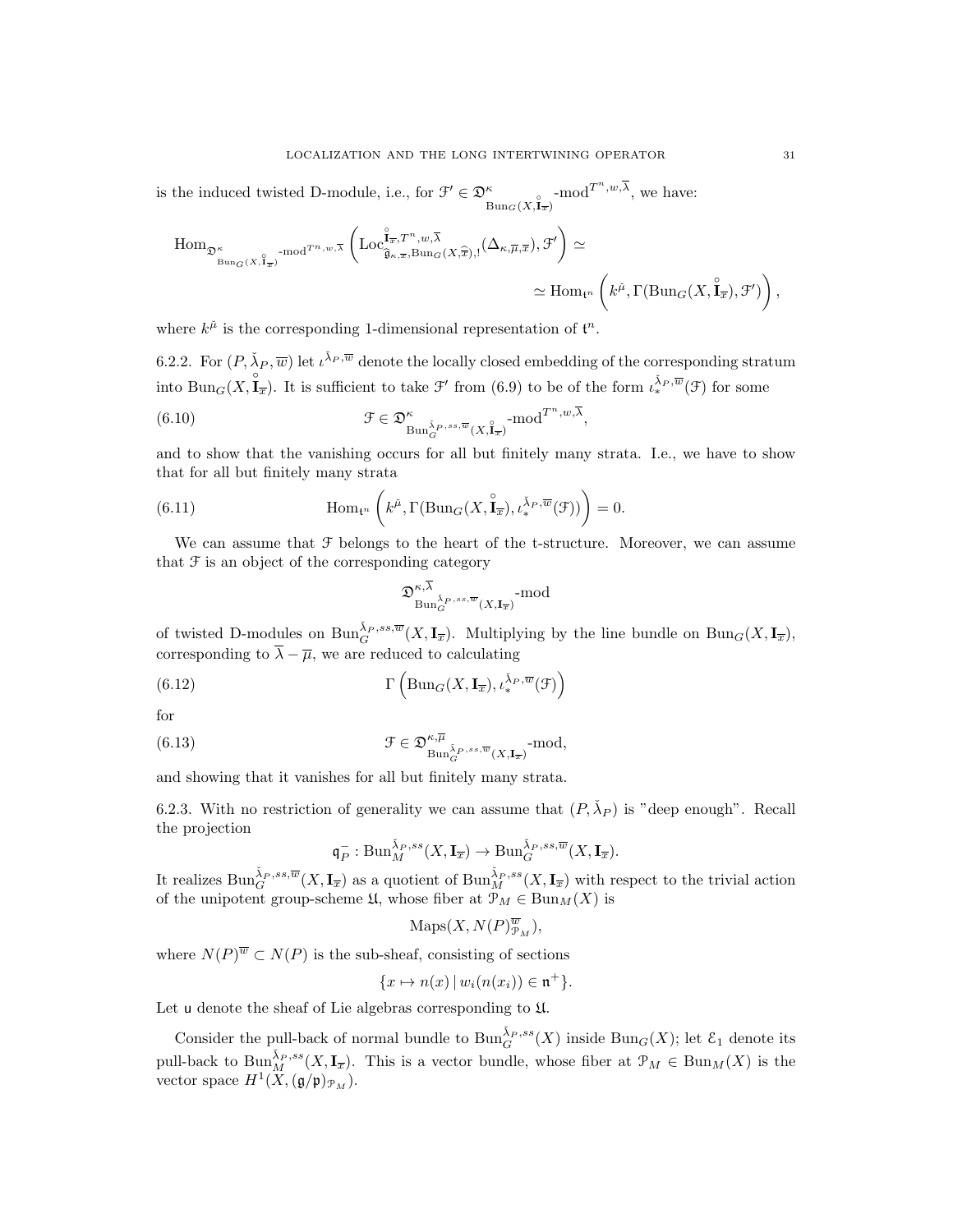Consider now the normal bundle to  $\mathrm{Bun}_G^{\check{\lambda}_P,ss,\overline{w}}(X,\mathbf{I}_{\overline{x}})$  insider

$$
\mathrm{Bun}_G(X,\mathbf{I}_{\overline{x}}) \underset{\mathrm{Bun}_G(X)}{\times} \mathrm{Bun}_G^{\tilde{\lambda}_P,ss}(X).
$$

Let us denote by  $\mathcal{E}_2$  its pull-back  $\text{Bun}_M^{\tilde{\lambda}_P,ss}(X,\mathbf{I}_{\overline{x}})$ . This is a vector bundle, whose fiber at  $\mathcal{P}_M \in \text{Bun}_M(X)$  is the vector space

$$
\underset{i=1,...,n}{\oplus}\big(\mathfrak{g}/\mathfrak{n}(P))^{w_i}_{(\mathcal{P}_M)_{x_i}},
$$

where  $(\mathfrak{g}/\mathfrak{n}(P))^w \subset \mathfrak{g}/\mathfrak{n}(P)$  is the subspace, consisting of elements

$$
\{g \mid w_0 \cdot w_(g) \in \mathfrak{n}^+\}.
$$

For  $\mathcal F$  in Sect 6.13, let  $\widetilde{\mathcal F}$  denote its pull-back to  $\text{Bun}_M^{\lambda_P,ss}(X,\mathbf{I}_{\overline{x}})$ . To prove the vanishing of (6.12), it is sufficient to show that for any integers  $k_1$ ,  $k_2$  and  $k_3$  the space of sections over  $\text{Bun}_M^{\check{\lambda}_P,ss}(X,\mathbf{I}_{\overline{x}})$  of the quasi-coherent sheaf

(6.14) 
$$
\widetilde{\mathcal{F}} \otimes \Lambda^{top}(\mathcal{E}_1) \otimes \Lambda^{top}(\mathcal{E}_2) \otimes \text{Sym}^{k_1}(\mathcal{E}_1) \otimes \text{Sym}^{k_2}(\mathcal{E}_2) \otimes \Lambda^{k_3}(\mathfrak{u}^*)
$$

vanishes.

We shall again use the torus  $Z_0(M)$  that acts trivially on  $\text{Bun}_M^{\check{\lambda}_P,ss}(X,\overset{\circ}{\mathbf{I}}_x)$ , but with respect to which the quasi-coherent sheaf (6.14) has an equivariant structure. Let us calculate the characters of this action.

6.2.4. The action of  $Z_0(M)$  on  $\mathcal{E}_2$  is trivial, and hence, so is the action on  $\Lambda^{top}(\mathcal{E}_2) \otimes \text{Sym}^{k_1}(\mathcal{E}_2)$ .

The action of  $Z_0(M)$  on  $\widetilde{\mathcal{F}}$  is given by the character

$$
w_1^{-1}(\mu_1) + \dots + w_1^{-1}(\mu_n) + \kappa(\lambda, -),
$$

if this character is integral (for otherwise,  $\mathcal{F} = 0$ ).

The action of  $Z_0(M)$  on  $\mathcal{E}_1$  consists of the characters  $\alpha \in \mathfrak{n}(P)$ , each coming with multiplicity equal to  $(1-g) + \langle \alpha, \check{\lambda} \rangle$ . Therefore, the characters  $\eta_1$  on  $\text{Sym}^{k_1}(\mathcal{E}_1)$  are sums of  $\alpha$ 's from  $\mathfrak{n}(P)$ .

In particular, the action of  $Z_0(M)$  on the line bundle  $\Lambda^{top}(\mathcal{E}_1)$  is given by the character

$$
\left(\sum_{\alpha \in \mathfrak{n}(P)} \langle \alpha, \check{\lambda} \rangle \cdot \alpha\right) + 2(1 - g) \cdot \rho_P,
$$

where the first term is easily seen to be equal to  $\frac{\kappa_{Kil}}{2}(\check{\lambda}, -)$ , and where  $2 \cdot \rho_P := \sum_{\alpha \in \mathfrak{n}(P)} \alpha$ .

The action of  $Z_0(M)$  on  $\Lambda^{k_3}(\mathfrak{u}^*)$  has characters  $\eta_3$  equal to sums of  $\alpha$ 's from  $\mathfrak{n}(P)$ .

6.2.5. Let  $\check{\nu}: \mathbb{G}_m \to Z_0(M)$  be a regular dominant co-character, i.e.,  $\langle \alpha, \check{\nu} \rangle > 0$  for any  $\alpha \in \mathfrak{n}(P)$ . The resulting character of  $\mathbb{G}_m$  on the space of sections of (6.14) is the sum of three terms:

(1) 
$$
(\kappa - \frac{\kappa_{Kil}}{2})(\check{\lambda}, \check{\nu})
$$
  
\n(2)  $\langle \eta_1, \check{\nu} \rangle + \langle \eta_2, \check{\nu} \rangle$   
\n(3)  $2(1-g)\langle \rho_P, \check{\nu} \rangle + \sum_{i=1,\dots,n} \langle w_i^{-1}(\mu_i), \check{\nu} \rangle$ .

We obtain that the integers on the third line are bounded in a way independent of  $\check{\lambda}_P$ ; the integers on the second line are positive, and the integer on the first line is arbitrarily large with  $\check{\lambda}_P$  as long as the form  $(\kappa - \frac{\kappa_{Kil}}{2})$  is positive definite.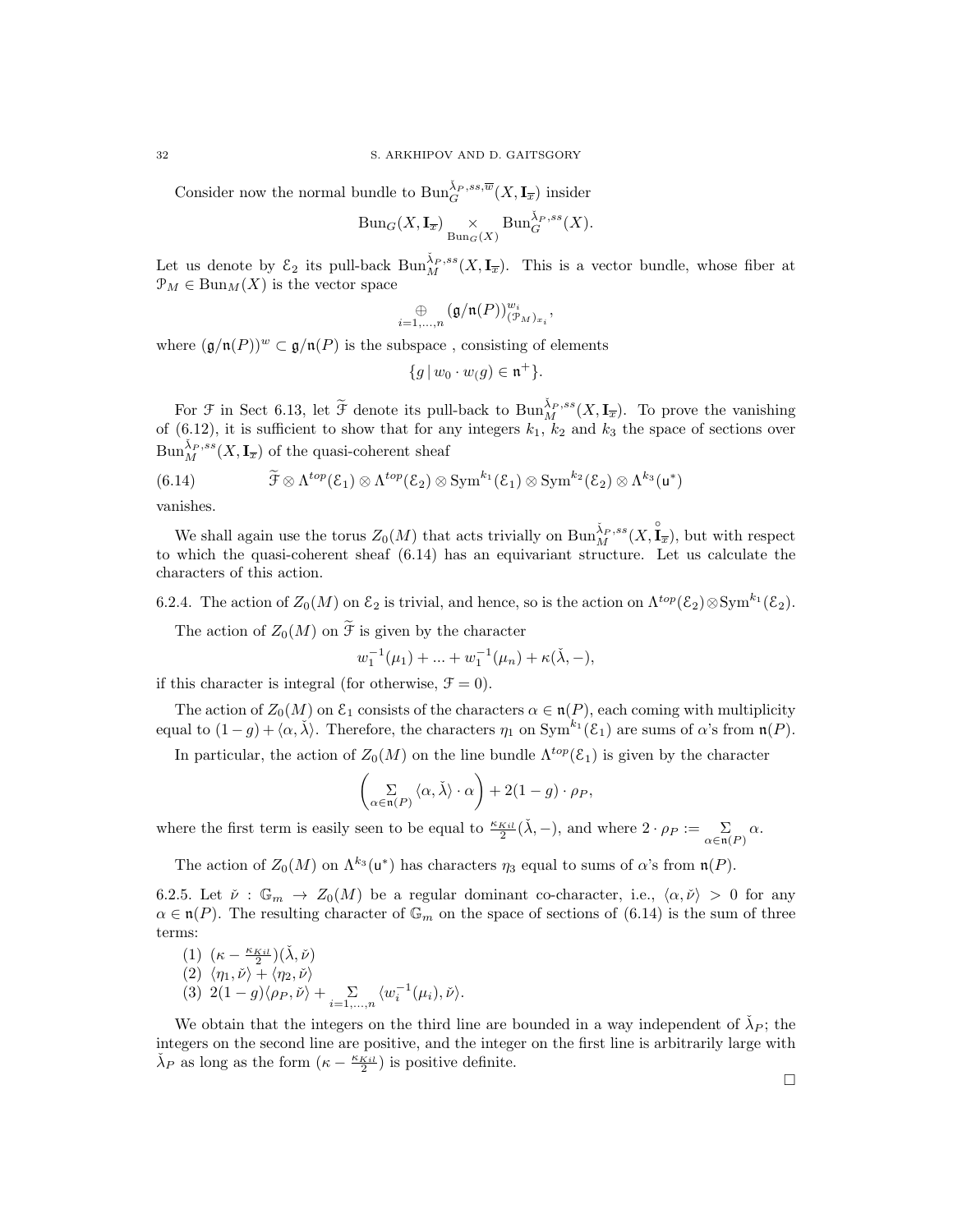## 7.1. The kernel for Arkhipov's functor.

7.1.1. Let  $\kappa$  be a negative level and recall the objects

$$
\mathbb{S}_{\kappa,\kappa}^{\infty\to0}\in\widehat{\mathfrak{g}}_{\kappa,0}\text{-}\mathrm{mod}^{\mathbf{I}_{0}}\otimes\widehat{\mathfrak{g}}_{\kappa,\infty}\text{-}\mathrm{mod}^{\mathbf{I}_{\infty}}\simeq\widehat{\mathfrak{g}}_{\kappa,0,\infty}\text{-}\mathrm{mod}^{\mathbf{I}_{0},\mathbf{I}_{\infty}},
$$

which defines the functor

 $\Psi_{\kappa'\to\kappa}^{\infty\to0}$ 

and the object

$$
\mathbb{S}^{0\to\infty}_{\kappa',\kappa'}\in\widehat{\mathfrak{g}}_{\kappa',0}\text{-mod}^{\mathbf{I}_{0}}\otimes\widehat{\mathfrak{g}}_{\kappa',\infty}\text{-mod}^{\mathbf{I}_{\infty}}\simeq\widehat{\mathfrak{g}}_{\kappa',0,\infty}\text{-mod}^{\mathbf{I}_{0},\mathbf{I}_{\infty}},
$$

which defines the functor

$$
\Phi_{\kappa \to \kappa'}^{\infty \to 0},
$$

The goal of this section is to describe  $\mathbb{S}_{\kappa,\kappa}^{\infty,\to0}$  and  $\mathbb{S}_{\kappa',\kappa'}^{0\to\infty}$  explicitly.

7.1.2. From now on we shall fix the global curve X to be  $\mathbb{P}^1$  with two marked points  $x_1 = 0$ and  $x_2 = \infty$ . We fix a coordinate t on  $\mathbb{P}^1$  so that  $t(0) = 0$ .

Consider the stacks  $Bun_G(\mathbb{P}^1)$ ,  $Bun_G(\mathbb{P}^1, I_0, I_\infty)$ . Let  $Bun_G^s(\mathbb{P}^1) \subset Bun_G(\mathbb{P}^1)$  be the semistable locus, which identifies with pt  $/G$ . Let  $Bun_{G}^{ss}(\mathbb{P}^1, I_0, I_\infty) \subset Bun_{G}(\mathbb{P}^1, I_0, I_\infty)$  be its preimage under the forgetful map  $\text{Bun}_G(\mathbb{P}^1, I_0, I_\infty) \to \text{Bun}_G(\mathbb{P}^1)$ . We have an isomorphism:

$$
\mathrm{Bun}_G^{ss}(\mathbb{P}^1, \mathbf{I}_0, \mathbf{I}_{\infty}) \simeq (G/B) \times (G/B)/G.
$$

Let

$$
\mathrm{Bun}_G^{ss,gen}(\mathbb{P}^1,\mathbf{I}_0,\mathbf{I}_\infty)\subset \mathrm{Bun}_G^{ss}(\mathbb{P}^1,\mathbf{I}_0,\mathbf{I}_\infty)
$$

be the open sub-stack corresponding to the open G-orbit on  $(G/B) \times (G/B)$ . We let

$$
\jmath: \mathrm{Bun}_G^{ss,gen}(\mathbb{P}^1,\mathbf{I}_0,\mathbf{I}_{\infty}) \hookrightarrow \mathrm{Bun}_G(\mathbb{P}^1,\mathbf{I}_0,\mathbf{I}_{\infty})
$$

denote the corresponding morphism.

Note that the TDO on  $\text{Bun}_G(\mathbb{P}^1)$ , corresponding to any  $\kappa$ , trivializes over  $\text{Bun}_G^{ss}(\mathbb{P}^1)$ . In particular, the corresponding TDO on  $\text{Bun}_G(\mathbb{P}^1, I_0, I_\infty)$  trivializes also over  $\text{Bun}_G^{ss,gen}(\mathbb{P}^1, I_0, I_\infty)$ . Let

$$
0_{\mathrm{Bun}_G^{ss,gen}({\mathbb P^1},\mathbf{I}_0,\mathbf{I}_\infty)}\in \mathfrak{D}^\kappa_{\mathrm{Bun}_G^{ss,gen}({\mathbb P^1},\mathbf{I}_0,\mathbf{I}_\infty)}\text{-}\mathrm{mod}
$$

denote the corresponding canonical object. Consider the corresponding object

(7.1) 
$$
\jmath_*(\mathbb{O}_{\mathrm{Bun}_G^{ss,gen}(\mathbb{P}^1,\mathbf{I}_0,\mathbf{I}_\infty)}) \in (\mathfrak{D}_{\mathrm{Bun}_G(\mathbb{P}^1,\mathbf{I}_0,\mathbf{I}_\infty)}^{\kappa}\text{-mod}_*)^c.
$$

Additionally, we shall consider its Verdier dual, i.e.,

(7.2) 
$$
\jmath!(\mathbb{O}_{\text{Bun}_{G}^{ss,gen}(\mathbb{P}^{1},\mathbf{I}_{0},\mathbf{I}_{\infty})})\in(\mathfrak{D}_{\text{Bun}_{G}(\mathbb{P}^{1},\mathbf{I}_{0},\mathbf{I}_{\infty})}^{\kappa'}\text{-mod}!)^{c}.
$$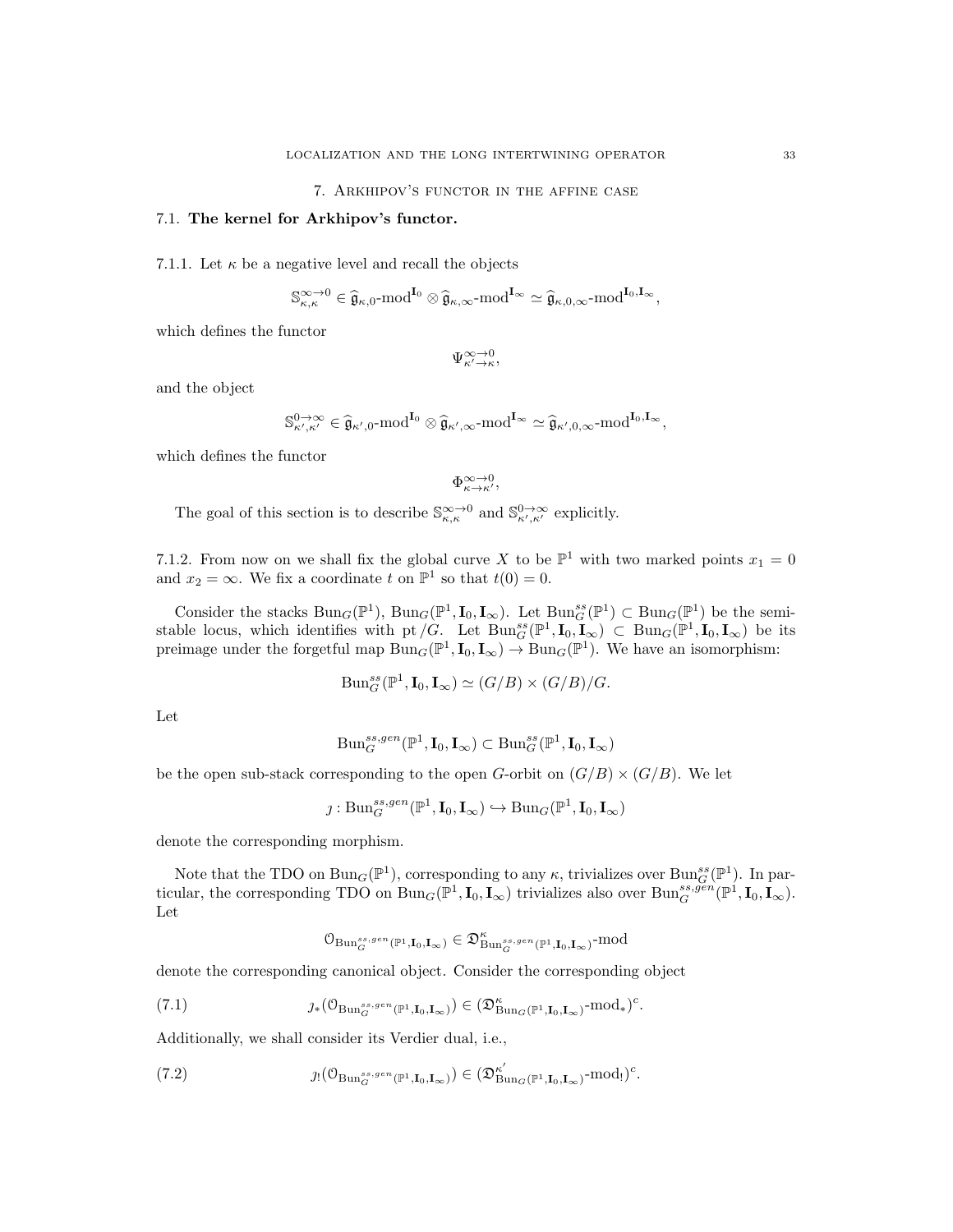7.1.3. The following should be regarded as the main result of the present paper:

**Theorem 7.1.4.** We have a canonical isomorphism in  $\hat{\mathfrak{g}}_{\kappa,0,\infty}$ -mod<sup>I<sub>0</sub>,I<sub>∞</sub>:</sup>

$$
\mathbb{S}_{\kappa,\kappa}^{\infty\to0}\simeq\Gamma\left(\mathrm{Bun}_G(\mathbb{P}^1,\widehat{0},\widehat{\infty}),\jmath_*(\mathcal{O}_{\mathrm{Bun}_G^{ss,gen}(\mathbb{P}^1,\mathbf{I}_0,\mathbf{I}_{\infty})})\right)_*.
$$

In addition, we propose the following conjecture:

**Conjecture 7.1.5.** We have a canonical isomorphism in  $\hat{\mathfrak{g}}_{\kappa',0,\infty}$ -mod<sup>I<sub>0</sub>,I<sub>∞</sub>:</sup>

$$
\mathbb{S}_{\kappa',\kappa'}^{\mathbf{0}\to\infty}\simeq \Gamma\left( \mathrm{Bun}_G(\mathbb{P}^1,\widehat{\mathbf{0}},\widehat{\infty}), \jmath! (\mathbf{0}_{\mathrm{Bun}_G^{ss,gen}(\mathbb{P}^1,\mathbf{I}_0,\mathbf{I}_\infty)}) \right)_!.
$$

Theorem 7.1.4 and Conjecture 7.1.5 can be regarded as affine analogs of Theorem 1.4.3 in its incarnation given by Corollary 1.4.5. Later on we shall establish an affine analog of the commutative diagram of Corollary 1.4.6.

## 7.2. Proof of Theorem 7.1.4.

7.2.1. The main step in the proof of the theorem is the following proposition, which is an affine analog of Proposition 1.5.1:

**Proposition 7.2.2.** For  $M \in (\widehat{\mathfrak{g}}_{\kappa,0} \text{-mod}^{\mathbf{I}_0})^c$ ,  $N \in (\widehat{\mathfrak{g}}_{\kappa,\infty} \text{-mod}^{\mathbf{I}_{\infty}})^c$  there exists a canonical isomorphism:

$$
\begin{split} \mathrm{Hom}_{\widehat{\mathfrak{g}}_{\kappa,0}\text{-}\mathrm{mod}^{\mathbf{I}_{0}}}(M,N^{*})&\simeq\\ &\simeq \mathrm{Hom}_{\mathfrak{D}_{\mathrm{Bur}_{G}(\mathbb{P}^{1},\mathbf{I}_{0},\mathbf{I}_{\infty})}\text{-}\mathrm{mod}_{*}\left(\mathrm{Loc}_{\widehat{\mathfrak{g}}_{\kappa,0,\infty},\mathrm{Bun}_{G}(\mathbb{P}^{1},\widehat{0},\widehat{\infty}),*}(M\otimes N),\jmath_{*}(\mathcal{O}_{\mathrm{Bun}_{G}^{ss,gen}(\mathbb{P}^{1},\mathbf{I}_{0},\mathbf{I}_{\infty})})\right). \end{split}
$$

7.2.3. Proof of Proposition 7.2.2. As in the finite-dimensional case, it is enough to establish an isomorphism on the level of complexes, which consists of modules with a standard. We will show that if both  $M$  and  $N$  admit a standard flag, then both sides of the equation in the proposition are acyclic off degree 0 and are isomorphic to one another.

Indeed, since  $(\Delta_{\kappa,\infty,\mu})^* \simeq \nabla_{\kappa,0,-w_0(\mu)}$ , the acyclicity assertion is true for the LHS. Its 0-th cohomology for any  $M$  and  $N$  is given by

$$
\mathrm{Hom}\left(\left(M\otimes N^{w_0}\right)_{\mathfrak{g}[t,t^{-1}]},k\right).
$$

Hence, the full expression is given by

(7.3) 
$$
\text{Hom}(H_{\bullet}(\mathfrak{g}[t,t^{-1}];T,M\otimes N^{w_0}),k),
$$

since the vector space in  $(7.3)$  is acyclic off degree 0 if M and N admit standard flags, because in this case the tensor product  $M \otimes N$  is free over both Lie sub-algebras

$$
t \cdot \mathfrak{g}[t] \oplus \mathfrak{n}
$$
 and  $t^{-1} \cdot \mathfrak{g}[t^{-1}] \oplus \mathfrak{n}^{-}$ .

Remark. The vector space in  $(7.3)$  identifies, up to a twist by  $w_0$  with the space of conformal blocks on  $\mathbb{P}^1$  with coefficients in M and N. So, the above assertion is the well-known statement that the Hom into the contragredient module can be calculated as conformal blocks.

The RHS of Proposition 7.2.2, by adjunction, is given by

$$
\mathrm{Hom}_{\mathfrak{D}_{\mathrm{Bun}_G^{ss,gen}(\mathbb{P}^1,\mathrm{I}_0,\mathrm{I}_\infty)}^{\kappa}\text{-}\mathrm{mod}}\left(\mathrm{Loc}_{\widehat{\mathfrak{g}}_{\kappa,0,\infty},\mathrm{Bun}_G^{ss,gen}(\mathbb{P}^1,\widehat{0},\widehat{\infty}),*}^{\mathrm{I}_0(M\otimes N),\mathcal{O}_{\mathrm{Bun}_G^{ss,gen}(\mathbb{P}^1,\mathrm{I}_0,\mathrm{I}_\infty)}}\right).
$$
  
However,

$$
\mathrm{Bun}_G^{ss,gen}(\mathbb{P}^1,\mathbf{I}_0,\mathbf{I}_{\infty})\simeq \mathrm{pt}/T,
$$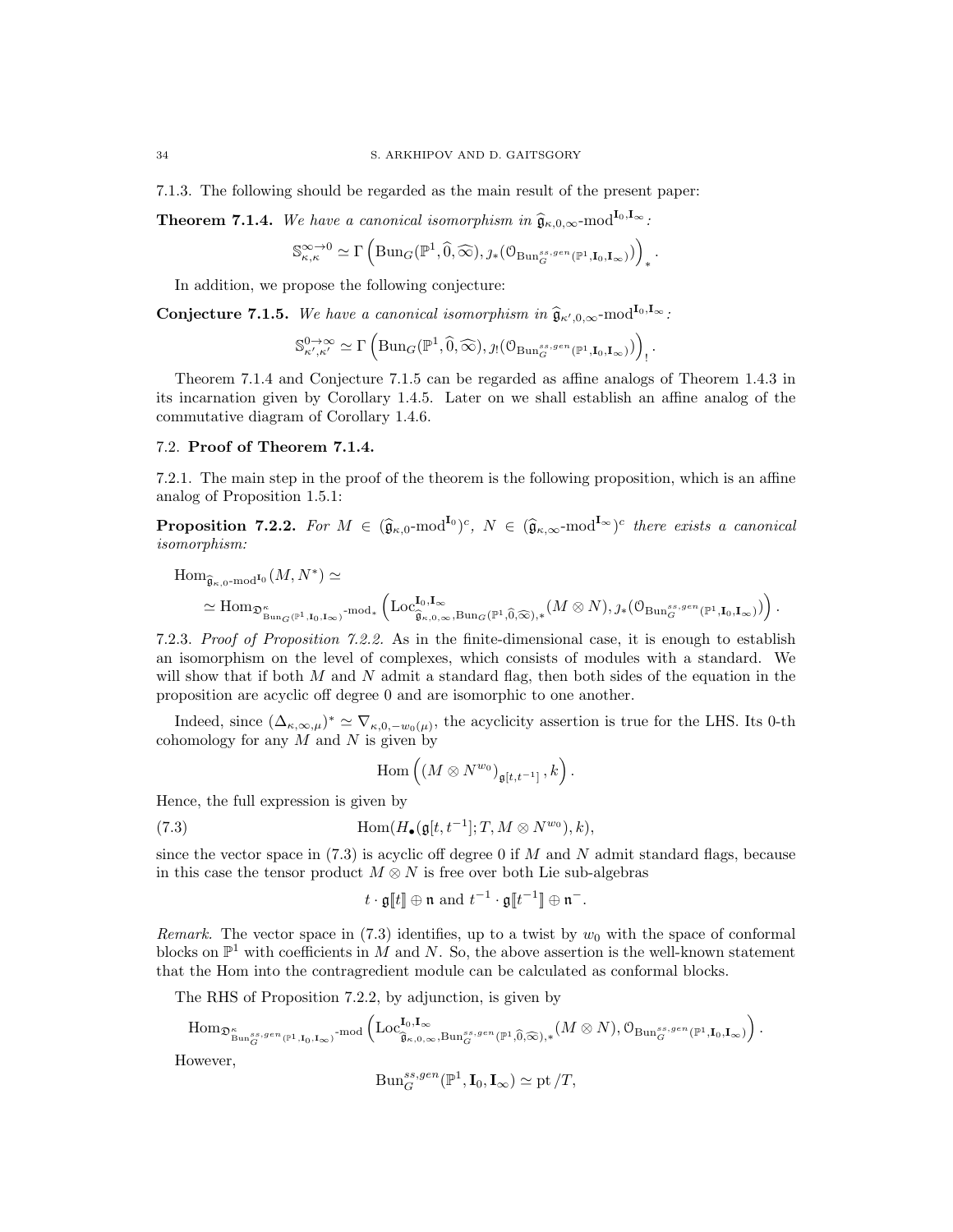and the stabilizer in  $\mathfrak{g}(\mathfrak{t})\oplus\mathfrak{g}(\mathfrak{t}^{-1})$  of the (unique) point in the corresponding T-torsor is  $\mathfrak{g}[t, t^{-1}]$ . Hence the RHS of Proposition 7.2.2 is also given by (7.3).

7.2.4. Proposition 7.2.2  $\Rightarrow$  Theorem 7.1.4. By definition, we need to show that for  $M \in$  $(\widehat{\mathfrak{g}}_{\kappa,0} \text{-mod}^{\mathbf{I}_0})^c$   $N \in (\widehat{\mathfrak{g}}_{\kappa',\infty} \text{-mod}^{\mathbf{I}_{\infty}})^c$  we have a canonical isomrphism

$$
(7.4) \quad \text{Hom}_{\widehat{\mathfrak{g}}_{\kappa,0}\text{-}\mathrm{mod}^{\mathbf{I}_{0}}}\left(M,(\mathbb{D}_{\widehat{\mathfrak{g}}}(N))^{*}\right) \simeq \\ \simeq \mathrm{Hom}_{\widehat{\mathfrak{g}}_{\kappa,0}\text{-}\mathrm{mod}^{\mathbf{I}_{0}}}\left(M,\langle\Gamma\left(\mathrm{Bun}_{G}(\mathbb{P}^{1},\widehat{0},\widehat{\infty}),\jmath_{*}(\mathcal{O}_{\mathrm{Bun}_{G}^{ss},g^{en}}(\mathbb{P}^{1},\mathbf{I}_{0},\mathbf{I}_{\infty})\right)\right)_{*},N\rangle_{\widehat{\mathfrak{g}}_{\infty}}\right).
$$

By Proposition 7.2.2 , the LHS can be rewritten as

$$
\mathrm{Hom}_{\mathfrak{D}^{\kappa}_{\mathrm{Bun}_G(\mathbb{P}^1,\mathbf{I}_0,\mathbf{I}_\infty)}\text{-}\mathrm{mod}_*}\left(\mathrm{Loc}^{\mathbf{I}_0,\mathbf{I}_\infty}_{\widehat{\mathfrak{g}}_{\kappa,0,\infty},\mathrm{Bun}_G(\mathbb{P}^1,\widehat{0},\widehat{\infty}),*}(M\otimes\mathbb{D}_{\widehat{\mathfrak{g}}_\infty}(N)),\jmath_*\big(\mathfrak{O}_{\mathrm{Bun}_G^{ss,gen}(\mathbb{P}^1,\mathbf{I}_0,\mathbf{I}_\infty)}\big)\right),
$$

and, by adjunction, further as

$$
\mathrm{Hom}_{\widehat{\mathfrak{g}}_{\kappa,0,\infty} \text{-}\mathrm{mod}^{\mathbf{I}_0,\mathbf{I}_\infty}}\left( M \otimes \mathbb{D}_{\widehat{\mathfrak{g}}_\infty}(N), \Gamma\left(\mathrm{Bun}_G(\mathbb{P}^1, \widehat{0}, \widehat{\infty}), \jmath_*(\mathcal{O}_{\mathrm{Bun}_G^{ss,gen}(\mathbb{P}^1, \mathbf{I}_0, \mathbf{I}_\infty)}) \right)_* \right).
$$

The latter is, however, tautologically isomorphic to the RHS of (7.4).

## 8. Localization onto "thick" flags

## 8.1. The "thick" affine flag scheme.

8.1.1. By definition, the thick affine scheme (resp., enhanced thick affine scheme) is  $\widetilde{\mathrm{Fl}}_G^{thick} :=$  $Bun_G(\mathbb{P}^1, \mathbf{I}_0, \widehat{\infty})$  (resp., Fl<sup>thick</sup> :=  $Bun_G(\mathbb{P}^1, \mathbf{I}_0, \widehat{\infty})$ ). We will be concerned with the categories of equivariant D-modules on it, i.e., one of the categories

$$
\mathfrak{D}^{\kappa'}_{\widetilde{\mathrm{Fl}}^{\mathrm{thick}}_G}\text{-mod}_!,\ \mathfrak{D}^{\kappa'}_{\widetilde{\mathrm{Fl}}^{\mathrm{thick}}_G}\text{-mod}_!,^\mathcal{T,w},\ \mathfrak{D}^{\kappa'}_{\widetilde{\mathrm{Fl}}^{\mathrm{thick}}_G}\text{-mod}_!,^\mathcal{T,w,\check{\lambda}},
$$

defined as in Sect 3.4.

Viewing  $\text{Ff}_{G}^{thick}$  as endowed with an action of  $G(\hat{\mathcal{K}}_{\infty})$ , following the recipe of Sect 4.1, we have a functor

$$
\mathrm{Loc}_{\widehat{\mathfrak{g}}_{\kappa',\infty},\widetilde{\mathrm{Fl}}^\mathrm{thick}_G, !} : \widehat{\mathfrak{g}}_{\kappa',\infty} \text{-}\mathrm{mod} \to \mathfrak{D}^{\kappa'}_{\widehat{\mathrm{Fl}}^\mathrm{thick}_G} \text{-}\mathrm{mod}^{T,w}_!.
$$

Lemma 8.1.2. Under the equivalence:

$$
\mathfrak{D}^{\kappa'}_{\hat{\mathrm{Fl}}^{\mathrm{thick}}_{G}} \textrm{-mod}^{T,w}_! \simeq \mathfrak{D}^{\kappa'}_{\mathrm{Bun}_G(\mathbb{P}^1, \widehat{0}, \widehat{\infty})} \textrm{-mod}^{\hat{\mathbf{I}}_0}_{!},
$$

the functor  $\text{Loc}_{\widehat{\mathfrak{g}}_{\kappa',\infty},\widetilde{\text{FI}}_G^{\text{thick}}}$  identifies with the composition

$$
\widehat{\mathfrak{g}}_{\kappa',\infty}\text{-mod}\to \widehat{\mathfrak{g}}_{\kappa,0}\text{-mod}^{\overset{\circ}{\mathbf{I}}_{0}}\otimes \widehat{\mathfrak{g}}_{\kappa',\infty}\text{-mod}^{\overset{\circ}{\mathbf{I}}_{0},\mathcal{T},w}\overset{\mathrm{Log}^{\overset{\circ}{\mathbf{I}}_{0},\mathcal{T},w}}{\longrightarrow}\mathfrak{D}^{\kappa'}_{\mathrm{Bun}_{G}(\mathbb{P}^{1},\widehat{0},\widehat{\infty})}\text{-mod}^{\overset{\circ}{\mathbf{I}}_{0},\mathcal{T},w},
$$

where the first arrow is the functor  $M \mapsto \text{Ind}_{\text{Lie}(\hat{\mathbf{I}}_0)}^{\hat{\mathfrak{g}}_{\kappa,0}}(k) \otimes M$ .

 $\Box$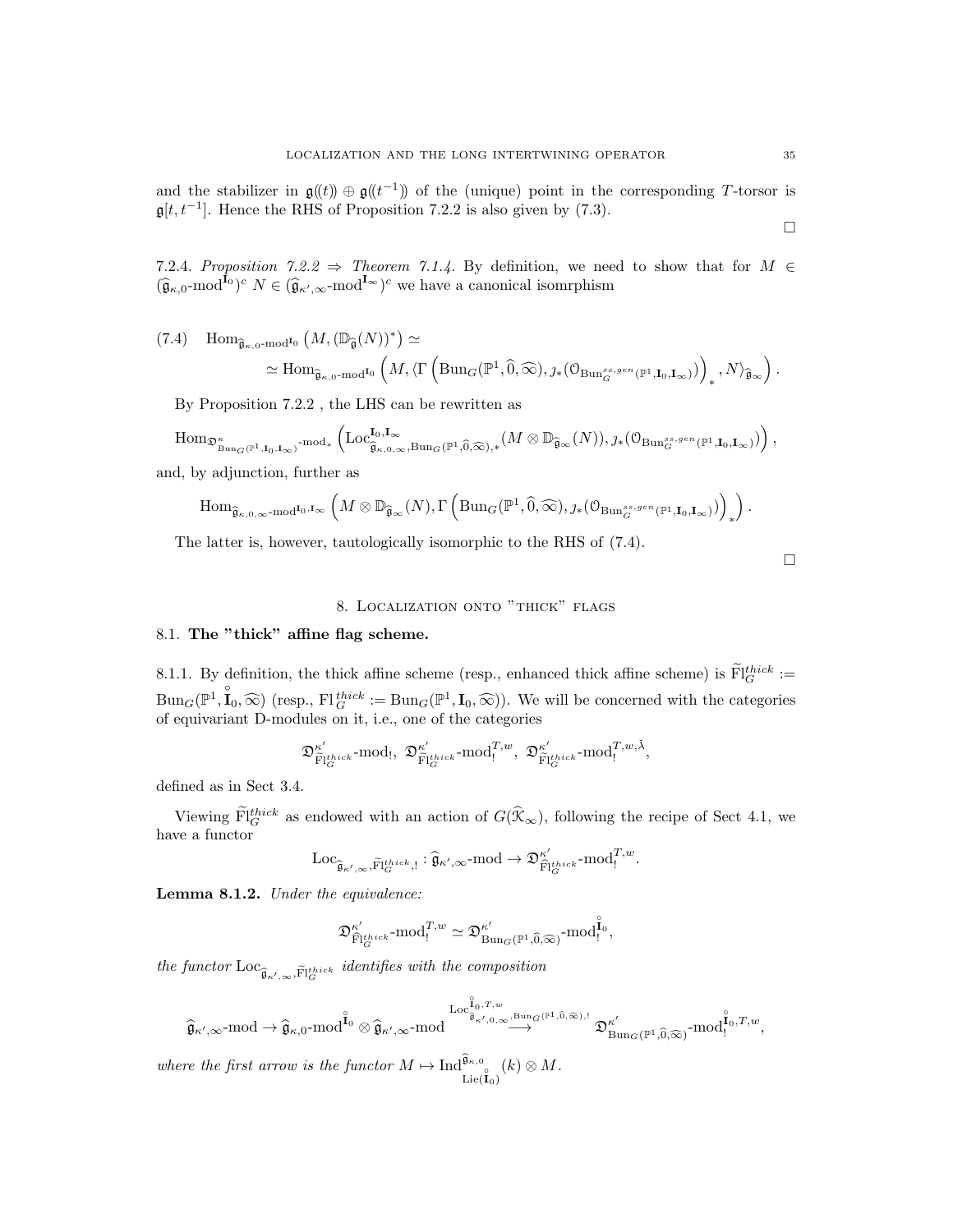8.1.3. We shall consider a particular case of the above set up, restricting ourselves to the  $I_{\infty}$ equivariant situation. Namely, we will consider the category

$$
\mathfrak{D}^{\kappa'}_{\widehat{\mathrm{Fl}}^{\mathit{thick}}_G}\text{-}\mathrm{mod}^{(T,w),{\mathbf{I}}_\infty}_{!}.
$$

**Proposition 8.1.4.** Every object  $\mathfrak{F} \in \mathfrak{D}_{\widehat{\mathfrak{M}}}^{\kappa'}$  $\widehat{\mathbb{F}}_{G}^{t_{thick}}\text{-mod}^{(T,w),\mathbf{I}_{\infty}}$  canonically splits as a direct sum  $\mathfrak{F}^0\oplus \mathfrak{F}^{\neq 0}$ , where

$$
\mathcal{F}^0 \in \mathfrak{D}^{\kappa'}_{\widehat{\mathrm{Fl}}^{\mathrm{thick}}_G} \mathrm{\text{-}mod}^{(T,w,0),\mathbf{I}_{\infty}}_!
$$

and

$$
\mathfrak{F}^{\neq 0} \in \underset{\lambda \neq 0}{\oplus} \mathfrak{D}^{\kappa'}_{\widehat{\mathrm{Fl}}^{\text{thick}}_{G}} \text{-mod}^{(T,w,\lambda),\mathbf{I}_{\infty}}.
$$

*Proof.* By the definition of  $\mathfrak{D}_{\widehat{\mathcal{D}}}^{\kappa'}$  $\mathcal{F}_{\hat{\mathbf{H}}_{\mathcal{G}}^{thick}}^{(t)}$  -mod $\mathcal{G}_{\mathbf{H}_{\mathcal{G}}}^{(T,w),\mathbf{I}_{\infty}}$ , we have to prove the corresponding assertion over each T-stable open sub-stack of finite type

$$
U \subset (\widehat{\mathrm{Fl}}_G^{thick})/\mathbf{I}_{\infty} \simeq \mathrm{Bun}_G(\mathbb{P}^1, \widehat{\mathbf{I}}_0, \mathbf{I}_{\infty}).
$$

However, each such sub-stack is a finite union of locally-closed sub-stacks Y, each of the form pt  $\mu$  for some unipotent group  $\mathfrak{U}$ . It is sufficient to prove the assertion for each of the categories  $\mathfrak{D}_{\mathcal{Y}}^{\kappa'}$ -mod<sup>T,w</sup>. However, the category  $\mathfrak{D}_{\mathcal{Y}}^{\kappa'}$ -mod is equivalent to Vect, with the action of T being trivial as a weak action, and the strong action deviating the standard one by a character. Hence, the assertion of the proposition amounts to splitting an object of  $Rep(T)$ into isotypic components.

### 8.2. The Kashiwara-Tanisaki equivalence.

8.2.1. Let  $\kappa$  be negative, and hence  $\kappa'$  be positive. Consider the functor

$$
\operatorname{Loc}^{(T,w,0),\mathbf{I}_{\infty}}_{\widehat{\mathfrak{g}}_{\kappa',\infty},\widetilde{\mathbf{H}}^{\operatorname{thick}}_{G},!}:\widehat{\mathfrak{g}}_{\kappa',\infty}\text{-}\mathrm{mod}^{\mathbf{I}_{\infty}}\to \mathfrak{D}^{\kappa'}_{\widehat{\mathbf{H}}^{\operatorname{thick}}_{G}}\text{-}\mathrm{mod}^{(T,w,0),\mathbf{I}_{\infty}}_{!}
$$

equal to the composition of

$$
\operatorname{Loc}^{I_\infty}_{\widehat{\mathfrak{g}}_{\kappa',\infty},\widetilde{\mathrm{Fl}}^\mathrm{thick}_G, !} : \widehat{\mathfrak{g}}_{\kappa',\infty}\text{-}\mathrm{mod}^{I_\infty} \rightarrow \mathfrak{D}^{\kappa'}_{\widehat{\mathrm{Fl}}^\mathrm{thick}_G}\text{-}\mathrm{mod}^{(T,w),I_\infty}_!,
$$

followed by the functor  $\mathcal{F} \mapsto \mathcal{F}^0$ , given by Proposition 8.1.4.

**Proposition 8.2.2.** The above functor  $\text{Loc}_{\infty}^{(T,w,0),I_{\infty}}$  $\widehat{\mathfrak{g}}_{\kappa',\infty}, \widetilde{\mathbb{F}}_{G}^{thick}$ , sends

$$
(\widehat{\mathfrak{g}}_{\kappa',\infty}\text{-mod}^{\mathbf{I}_{\infty}})^c \rightarrow (\mathfrak{D}^{\kappa'}_{\widehat{\mathbf{F}}|^{\operatorname{thick}}_{G}}\text{-mod}^{(T,w),\mathbf{I}_{\infty}})^c.
$$

Proof. By Proposition 8.1.4, for  $M \in (\widehat{\mathfrak{g}}_{\kappa', \infty} \text{-mod}^{\mathbf{I}_{\infty}})^c$  the restriction of  $\text{Loc}_{\widehat{\mathfrak{g}}_{\kappa', \infty}, \widehat{\mathbb{P}}_{G}^{\{t\}}$  $\widehat{\mathfrak{g}}_{\kappa',\infty},\widehat{\mathbb{F}}_{G}^{\text{thick}},\mathfrak{h}^{\text{in}}(M)$  to every T-stable open sub-stack  $U \subset (\widehat{\mathrm{Fl}}_G^{thick})/\mathbf{I}_{\infty}$  of finite type, belongs to  $(\mathfrak{D}_U^{\kappa'}\text{-mod}_!^{(T,w),\mathbf{I}_{\infty}})^c$ .

We have to show that there exists a large enough open sub-stack of finite type  $U_M$  such that

$$
{\rm Hom}_{\mathfrak{D}_{\widehat{\mathbf{Fl}}^{thick}_{G}}^{\kappa'}\text{-}\mathrm{mod}^{(T,w),\mathbf{I}_{\infty}}_{!}}\left({\rm Loc}^{(T,w,0),{\bf I}_{\infty}}_{\widehat{\mathfrak{g}}_{\kappa',\infty},\widehat{\mathbf{Fl}}^{thick}_{G},!}(M),\mathcal{F}\right)=0
$$

for any

$$
\mathcal{F}\in\mathfrak{D}_{\widehat{\mathbf{F}}|^{\boldsymbol{thick}}_{G}}^{\kappa'}\text{-}\mathrm{mod}_{!}^{(T,w),\mathbf{I}_{\infty}}
$$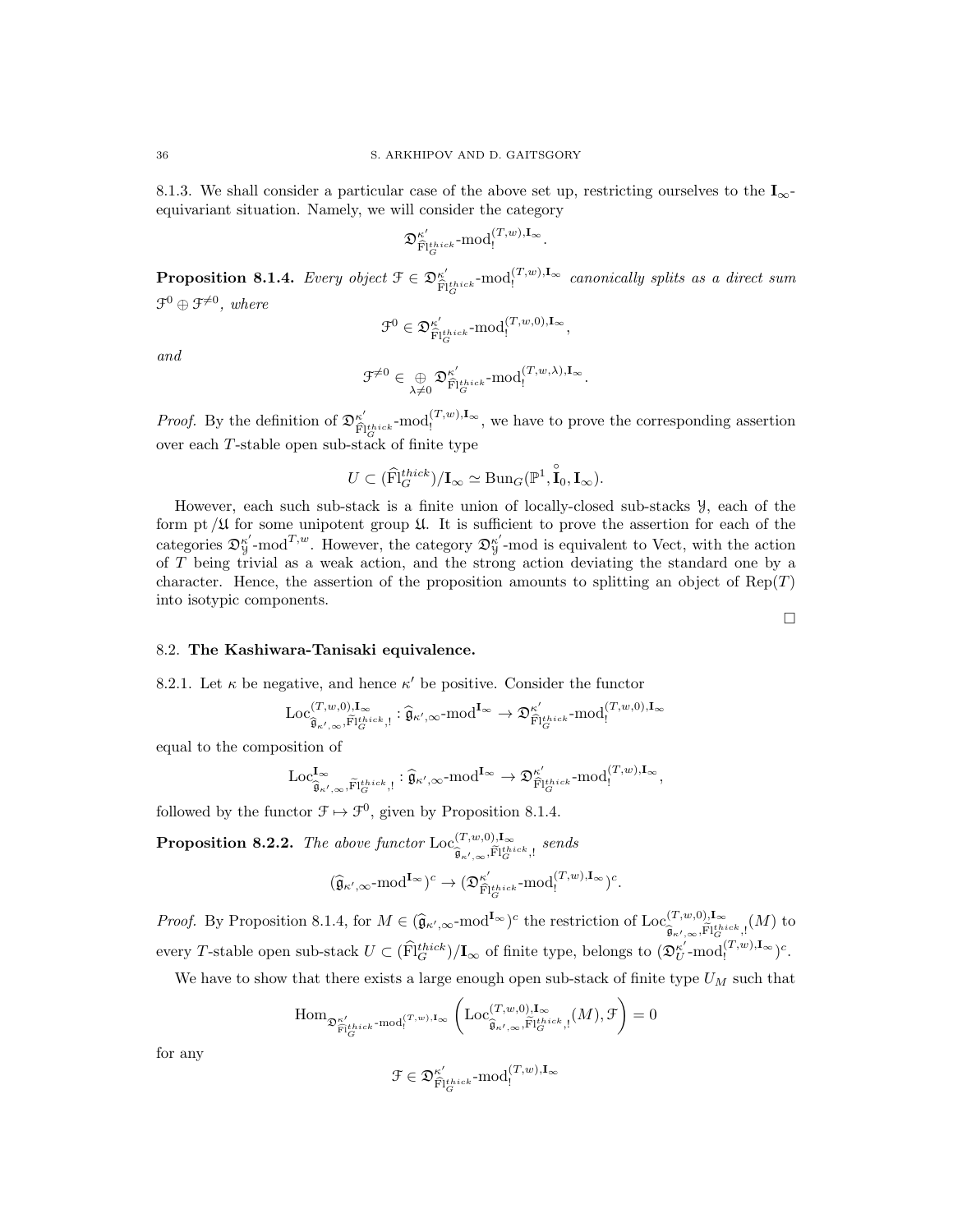supported off U. With restriction of generality, we can take  $\mathcal F$  to be T-equivariant, i.e., an object of

$$
\mathfrak{D}_{\mathrm{FI}_G^{thick}}^{\kappa'}\text{-}\mathrm{mod}^{ \mathbf{I}_\infty}_{!}\simeq \mathfrak{D}_{\mathrm{Bun}_G(\mathbb{P}^1,\mathbf{I}_0,\mathbf{I}_\infty)}^{\kappa'}.
$$

In this case we have:

$$
\begin{split} \mathrm{Hom}_{\mathfrak{D}^{\kappa'}_{\widehat{\mathrm{Fl}}^{thick}_G\text{-}\mathrm{mod}^{\{T,w\},\mathrm{I}_{\infty}}_{!}}\left(\mathrm{Loc}_{\widehat{\mathfrak{g}}_{\kappa',\infty},\widehat{\mathrm{Fl}}^{thick}_G,!}^{(T,w),\mathrm{I}_{\infty}}(M),\mathcal{F}\right) &\simeq\\ &\simeq \mathrm{Hom}_{\mathfrak{D}^{\kappa'}_{\mathrm{Bun}_G(\mathbb{P}^1,\mathrm{I}_0,\mathrm{I}_{\infty})}\text{-}\mathrm{mod}{}_!}\left(\mathrm{Loc}_{\widehat{\mathfrak{g}}_{\kappa',0,\infty},\mathrm{Bun}_G(\mathbb{P}^1,\widehat{0},\widehat{\infty}),!}^{(I_0,\mathrm{I}_{\infty})}( \mathrm{Ind}_{\mathrm{Lie}(\mathrm{I}_0)}^{\widehat{\mathfrak{g}}_{\kappa',0}}(k)\otimes M),\mathcal{F}\right). \end{split}
$$

Since  $\text{Ind}_{\text{Lie}(\mathbf{I}_0)}^{\widehat{\mathbf{g}}_{\kappa',0}}(k) \otimes M \in (\widehat{\mathbf{g}}_{\kappa',0,\infty} \text{-mod}^{\mathbf{I}_0,\mathbf{I}_{\infty}})^c$ , our assertion follows from Theorem 6.1.7.

8.2.3. Consider now the functor

$$
\Gamma^{T,w}(\widehat{\mathrm{Fl}}_G^{thick},-)! : \mathfrak{D}^{\kappa'}_{\widehat{\mathrm{Fl}}_G^{thick}} \text{-}\mathrm{mod}^{(T,w,0),{\bf I}_{\infty}}_! \rightarrow \widehat{\mathfrak{g}}_{\kappa',\infty} \text{-}\mathrm{mod}^{{\bf I}_{\infty}},
$$

equal to the composition

$$
\begin{aligned}\n\Gamma^{T,w}(\mathrm{Bun}_G(\mathbb{P}^1,\widehat{0},\widehat{\infty}),-):&:\mathfrak{D}^{\kappa'}_{\widehat{\mathrm{Pl}}^{thick}_G}\mathrm{-mod}_!^{(T,w,0),\mathbf{I}_{\infty}}\simeq\\ &\simeq\mathfrak{D}^{\kappa'}_{\mathrm{Bun}_G(\mathbb{P}^1,\widehat{0},\widehat{\infty})}\text{-mod}_!^{(\widehat{I}_0,T,w,0),\mathbf{I}_{\infty}}\to \widehat{\mathfrak{g}}_{\kappa,0}\text{-mod}_!^{\widehat{I}_0,T,w,0}\otimes \widehat{\mathfrak{g}}_{\kappa',\infty}^{I_{\infty}},\n\end{aligned}
$$

(see Corollary 6.1.10) followed by the functor

$$
\widehat{\mathfrak{g}}_{\kappa,0}\text{-mod}\widehat{\mathring{I}}_0,\!T,\!w,\!0\otimes\widehat{\mathfrak{g}}_{\kappa',\infty}^{\mathbf{I}_{\infty}}\to\widehat{\mathfrak{g}}_{\kappa',\infty}^{\mathbf{I}_{\infty}}
$$

that sends  $M \mapsto M^{\mathbf{1}_{0},T}$ .

**Proposition 8.2.4.** The functors  $\text{Loc}_{\hat{\sigma}}^{(T,w,0),1_{\infty}}$  $\widehat{\mathfrak{g}}_{\kappa',\infty}^{(T,w,0),\mathbf{I}_{\infty}}$  and  $\Gamma^{T,w}(\mathrm{Bun}_G(\mathbb{P}^1,\widehat{0},\widehat{\infty}),-)$  are mutually adjoint.

*Proof.* By definition, we have to establish a functorial isomorphism for  $M \in \left(\widehat{\mathfrak{g}}_{\kappa',\infty}\text{-mod}^{\mathbf{I}_{\infty}}\right)^c$ and  $\mathcal{F} \in \mathfrak{D}_{\widehat{\mathfrak{m}}}^{\kappa'}$  $\widehat{\mathrm{F}}_{G}^{thick}$ - $\mathrm{mod}^{(T,w),{\bf I}_{\infty}}_{!}$ 

$$
(8.1) \quad \text{Hom}_{\mathfrak{D}_{\widetilde{\mathbf{F}}_{|G}^{\kappa'}}^{\kappa'} \text{mod}^{(T,w),\mathbf{I}_{\infty}}_{!}} \left( \text{Loc}_{\widehat{\mathfrak{g}}_{\kappa',\infty},\widetilde{\mathbf{F}}_{|G}^{\kappa}}^{\left(T,w,0\right),\mathbf{I}_{\infty}},\mathbb{F}_{|G}^{\kappa'}\right) \simeq \\ \simeq \text{Hom}_{\widehat{\mathfrak{g}}_{\kappa',\infty}^{\mathbf{I}_{\infty}}} \left( M,\Gamma^{T,w}(\widehat{\mathbf{F}}_{|G}^{\kappa}\text{thick},\mathcal{F})_{!} \right).
$$

The LHS in (8.1) is by definition

$$
(8.2) \qquad \mathrm{Hom}_{\mathfrak{D}^{\kappa'}}_{\mathrm{Bun}_{G}(\mathbb{P}^1,\, \hat{\mathbf{I}}_0, \mathbf{I}_{\infty})} \cdot \mathrm{mod}^{T,w}_{!} \left( \mathrm{Loc}_{\hat{\mathbf{B}}_{\kappa',0,\infty}, \mathrm{Bun}_{G}(\mathbb{P}^1,\widehat{0},\widehat{\infty}),!}^{\hat{\mathbf{I}}_0', \mathbf{I}_{\infty}}(\mathrm{Ind}_{\mathrm{Lie}(\mathbf{I}_0)}^{\hat{\mathbf{G}}_{\kappa',0}}(k) \otimes M), \mathcal{F} \right),
$$

which by Proposition 8.2.2 can be rewritten as

$$
(8.3) \quad \underset{j}{\text{colim}} \text{Hom}_{\mathfrak{D}_{\text{Bun}_G(\mathbb{P}^1, \overset{\circ}{\mathbf{I}}_{0}, \mathbf{I}_{\infty})} - \text{mod}_!^{T,w,0}} \left( \text{Loc}_{\widehat{\mathfrak{g}}_{\kappa',0,\infty}, \text{Bun}_G(\mathbb{P}^1, \widehat{0},\widehat{\infty}),!}^{(\overset{\circ}{\mathbf{I}}_{0}, \overset{\circ}{\mathbf{I}}_{0}, \overset{\circ}{\mathbf{I}}_{0}})}(\text{Ind}_{\text{Lie}(\mathbf{I}_{0})}^{\widehat{\mathfrak{g}}_{\kappa',0}}(k) \otimes M) / t^{j}, \mathcal{F} \right),
$$

where  $\mathfrak{t}^j$  denotes the j-th power of the maximal ideal in Sym(t).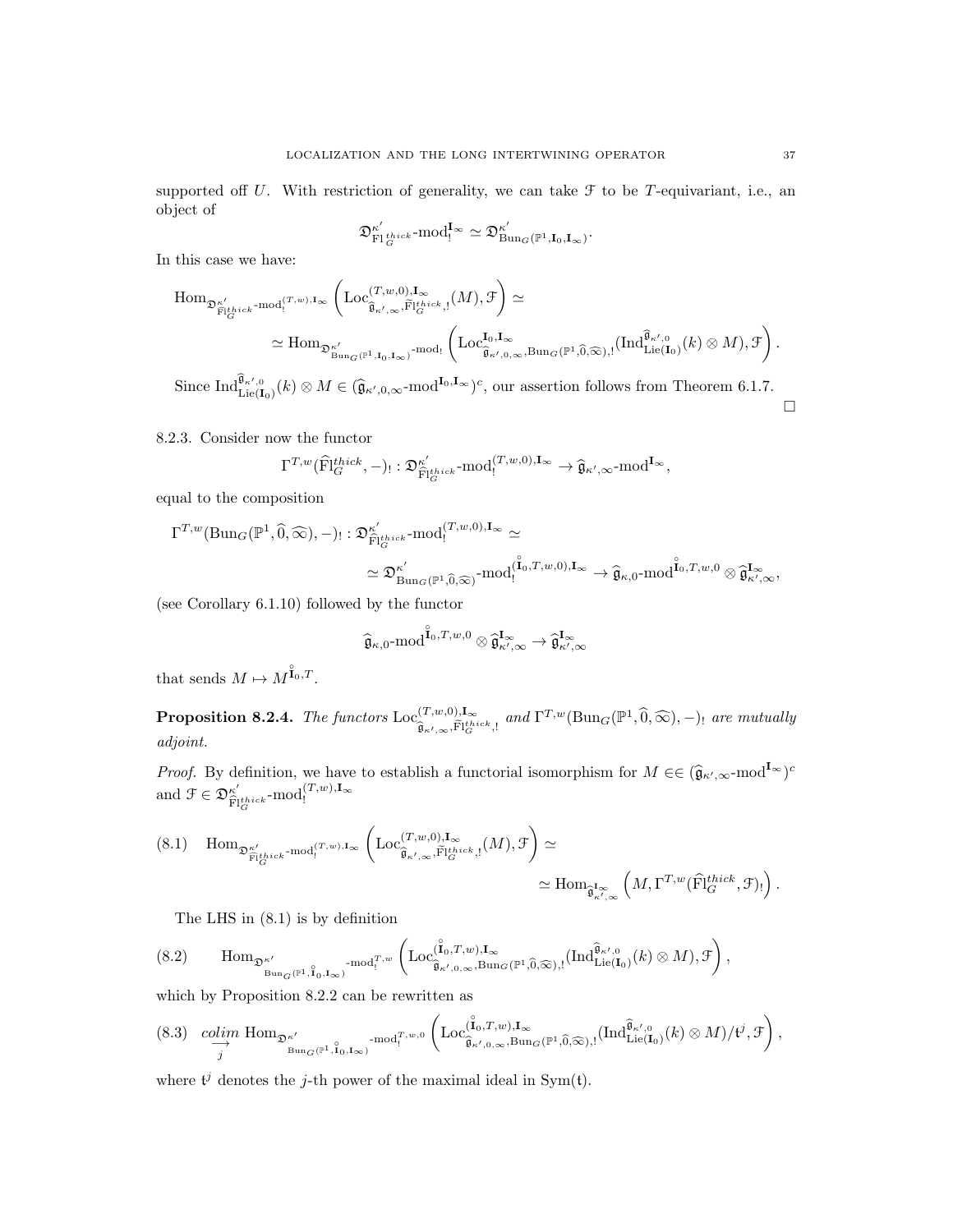Consider the modules  $\text{Ind}_{\text{Lie}(\mathbf{I}_{0})}^{\widehat{\mathfrak{g}}_{\kappa',0}}(k)/\mathfrak{t}^{j} \in \widehat{\mathfrak{g}}_{\kappa',0}$ -mod $\mathring{\mathfrak{l}}^{0,T,w,0}$  for  $j = 0,1,...$  For any  $N \in$  $\hat{\mathfrak{g}}_{\kappa',0}$ -mod $\hat{\mathfrak{l}}_{0},T,w,0$  we have:

$$
\mathrm{Hom}_{\widehat{\mathfrak{g}}_{\kappa',0}\text{-mod}^{\widehat{\mathbf{I}}_0,T,w}}\left(\mathrm{Ind}_{\mathrm{Lie}(\mathbf{I}_0)}^{\widehat{\mathfrak{g}}_{\kappa',0}}(k),N\right)\simeq \underset{j}{colim}\,\mathrm{Hom}_{\widehat{\mathfrak{g}}_{\kappa',0}\text{-mod}^{\widehat{\mathbf{I}}_0,T,w}}\left(\mathrm{Ind}_{\mathrm{Lie}(\mathbf{I}_0)}^{\widehat{\mathfrak{g}}_{\kappa',0}}(k)/\mathfrak{t}^j,N\right).
$$

Hence, the RHS in (8.1) can be rewritten as

$$
\text{Hom}_{\widehat{\mathfrak{g}}_{\kappa',0,\infty}^{(\widehat{I}_{0},T,w)I_{\infty}}}\left(\text{Ind}_{\text{Lie}(\mathbf{I}_{0})}^{\widehat{\mathfrak{g}}_{\kappa',0}}(k)\otimes M,\Gamma^{T,w}(\widehat{\text{Fl}}_{G}^{thick},\mathcal{F})_{!}\right)\simeq
$$
\n
$$
\simeq \underset{j}{\text{colim }} \text{Hom}_{\widehat{\mathfrak{g}}_{\kappa',0,\infty}\text{-mod}^{(\widehat{I}_{0},T,w,0),\widehat{I}_{\infty}}}\left(\text{Ind}_{\text{Lie}(\mathbf{I}_{0})}^{\widehat{\mathfrak{g}}_{\kappa',0}}(k)/t^{j}\otimes M,\Gamma^{T,w}(\widehat{\text{Fl}}_{G}^{thick},\mathcal{F})_{!}\right),
$$

which by adjunction can be further rewritten as

$$
(8.4) \quad \underset{j}{\text{colim}} \text{ Hom}_{\mathfrak{D}_{\text{Bun}_G(\mathbb{P}^1, \overset{\circ}{\mathbf{H}}_{0}, \mathbf{I}_{\infty})} \text{mod}^{T,w,0}_{!}} \left( \text{Loc}_{\widehat{\mathfrak{g}}_{\kappa',0,\infty}, \text{Bun}_G(\mathbb{P}^1, \widehat{0},\widehat{\infty}),!}^{\widehat{\mathbf{H}}_{0},\mathbf{I}_{\infty}}(\text{Ind}_{\text{Lie}(\mathbf{I}_{0})}^{\widehat{\mathfrak{g}}_{\kappa',0}}(k)/t^{j} \otimes M), \mathcal{F} \right),
$$

which is the same as the expression in (8.3).

$$
\Box
$$

8.2.5. The localization theorem at the positive level, due to Kashiwara-Tanisaki reads as follows:

**Theorem 8.2.6.** The functor  $\Gamma^{T,w}(\text{Bun}_G(\mathbb{P}^1, \widehat{0}, \widehat{\infty}), -)$  realizes  $\mathfrak{D}_{\widehat{F}}^{\kappa'}$  $\widehat{\mathbf{F}}_{G}^{thick}$ - $\text{mod}_{!}^{(T,w,0),\mathbf{I}_{\infty}}$  as a direct summand of  $\widehat{\mathfrak{g}}_{\kappa',\infty}$ -mod<sup>I</sup><sup>∞</sup>.

We will show how deduce theorem from another localization result (also due to Kashiwara and Tanisaki), but which takes place at the negative level.

#### 9. Arkhipov's functor and localization

#### 9.1. From thin to thick flags.

9.1.1. Let  $\mathrm{Fl}_G^{thin}$  (resp.,  $\widetilde{\mathrm{Fl}}_G^{thin}$ ) be the "thin" affine flag scheme (resp., the "thin" enhanced affine flag scheme), attached to point  $0 \in \mathbb{P}^1$ , i.e.,

$$
\mathrm{Fl}_G^{thin} := G(\widehat{\mathcal{K}}_0)/\mathbf{I}_0, \ G(\widehat{\mathcal{K}}_0)/\widehat{\mathbf{I}}_0.
$$

Note that unlike the corresponding "thick" spaces, the "thin" ones are local, i.e., only depend on the formal neighborhood of  $0 \in \mathbb{P}^1$ .

For a level  $\kappa$  we can consider the corresponding categories of twisted D-modules

$$
\mathfrak{D}^{\kappa}_{\mathrm{Fl}_G^{thin}} \text{-}\mathrm{mod} \text{ and } \mathfrak{D}^{\kappa}_{\widetilde{\mathrm{Fl}}_G^{thin}} \text{-}\mathrm{mod}.
$$

The ind-schemes  $\text{Fl}_G^{thin}$  and  $\tilde{\text{Fl}}_G^{thin}$  are acted on by  $G(\hat{\mathcal{K}}_0)$ , and the above categories carry a strong action of this group ind-scheme at level  $\kappa$ .

9.1.2. The rest of this sub-section is devoted to the proof of the following result:

Theorem-Construction 9.1.3. There exists a canonical equivalence

$$
\Phi^{thin\rightarrow thick} : \mathfrak{D}^\kappa_{\widetilde{\mathrm{Fl}}^{thin}_G}\text{-}\mathrm{mod}^{\mathbf{I}_0,(T,w,0)} \simeq \mathfrak{D}^{\kappa'}_{\widehat{\mathrm{Fl}}^{thick}_G}\text{-}\mathrm{mod}^{(T,w,0),\mathbf{I}_\infty}_!
$$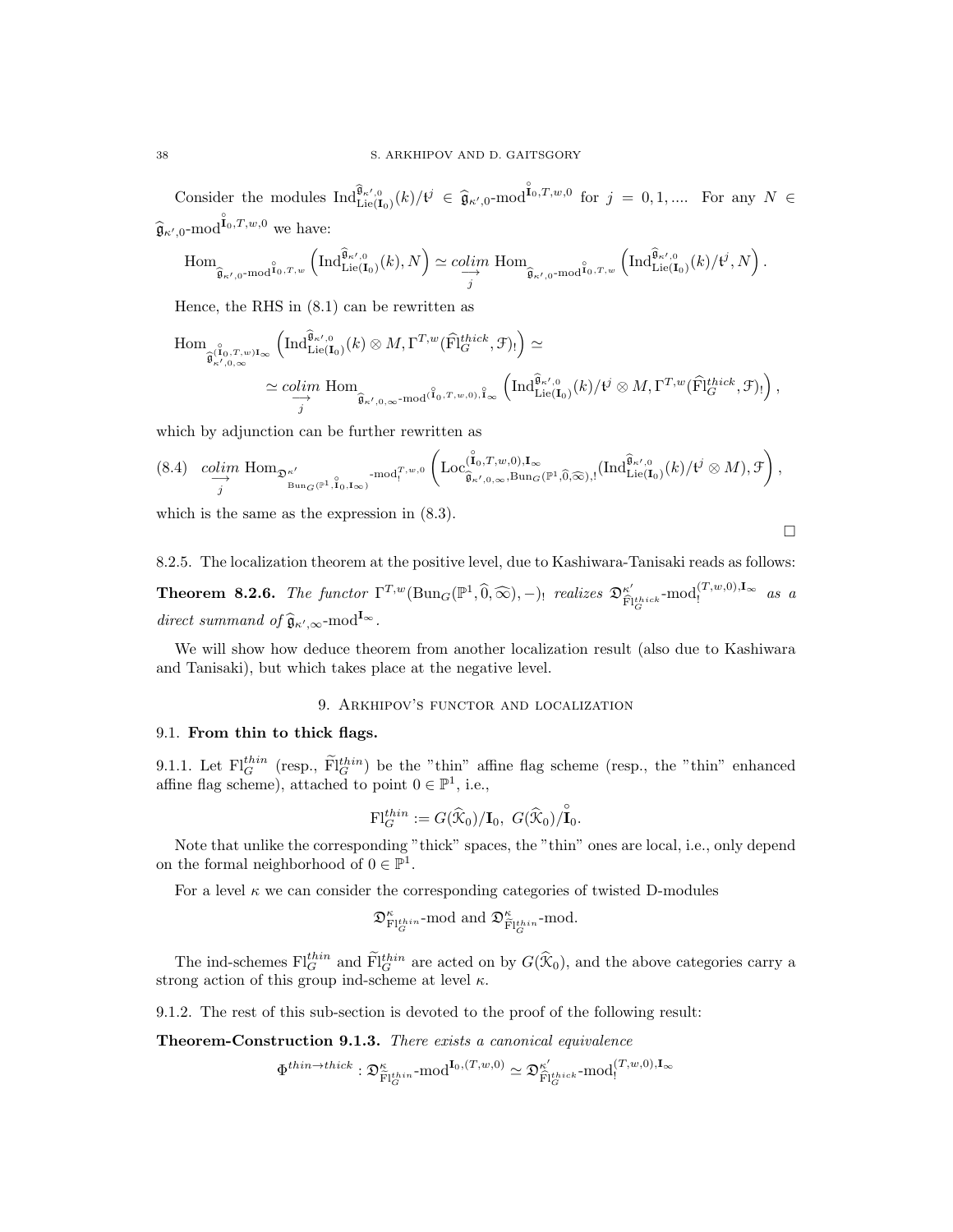9.1.4. To construct the functor  $\Phi^{think\to thick}$  we recall that the involution  $g \mapsto g^{-1}$  defines an equivalence

$$
\mathfrak{D}^\kappa_{\widetilde{\mathrm{Fl}}_G^{thin}} \text{-}\mathrm{mod}^{\mathbf{I}_0,(T,w,0)} \simeq \mathfrak{D}^{\kappa'}_{\mathrm{Fl}_G^{thin}} \text{-}\mathrm{mod}^{\hat{\mathbf{I}}_0,T,w,0}.
$$

The action of  $G(\widehat{X}_0)$  on the category  $\mathfrak{D}^{\kappa'}_{\mathrm{Bn}}$  $\lim_{\text{Bun}_G(X,\widehat{0},\mathbf{I}_{\infty})}$ -mod! defines the convolution functor

$$
(9.1) \quad \mathfrak{D}^{\kappa'}_{\mathrm{Fl}_G^{thin}} \text{-mod}^{\mathrm{I}_0,T,w,0} \otimes \mathfrak{D}^{\kappa'}_{\mathrm{Bun}_G(X,\widehat{0},\mathbf{I}_{\infty})} \text{-mod}^{\mathrm{I}_0}_{\mathrm{I}} \rightarrow \mathfrak{D}^{\kappa'}_{\mathrm{Bun}_G(X,\widehat{0},\mathbf{I}_{\infty})} \text{-mod}^{\widehat{\mathrm{I}}_0,T,w,0}_{\widehat{\mathrm{I}}} \simeq \\ \simeq \mathfrak{D}^{\kappa'}_{\widehat{\mathrm{Fl}}^{thick}_G} \text{-mod}^{\{T,w,0\},\mathbf{I}_{\infty}}.
$$

The sought-for functor  $\Phi^{thin\to thick}$  is given by (9.1) by inserting the object

$$
\jmath! \left(\mathcal{O}_{\mathrm{Bun}_G^{ss,gen}(\mathbb{P}^1,\mathbf{I}_0,\mathbf{I}_\infty)}\right) \in \mathfrak{D}^{\kappa'}_{\mathrm{Bun}_G(\mathbb{P}^1,\mathbf{I}_0,\mathbf{I}_\infty)} \text{-mod}_! \simeq \mathfrak{D}^{\kappa'}_{\mathrm{Bun}_G(X, \widehat{0}, \mathbf{I}_\infty)} \text{-mod}_!^{\mathbf{I}_0}.
$$

9.1.5. Note that the functor  $\Phi^{thin\to thick}$  admits also the following interpretation. We claim that there exists a canonical map

$$
\widetilde{\mathrm{Fl}}_G^{thin} \overset{\mathfrak{r}}{\to} \widetilde{\mathrm{Fl}}_G^{thick},
$$

compatible with the twistings. Here are two (of course, equivalent) ways to view it:

By definition,  $\widetilde{\mathrm{Fl}}_G^{thin}$  classifies the data  $(\mathcal{P}_G, \beta, \alpha_0)$ , where  $\mathcal{P}_G$  is a principal G-bundle on  $\mathbb{P}^1$ , β is its trivialization on  $\mathbb{P}^1$  – 0, and  $\alpha$  is a reduction of  $(\mathcal{P}_G)_0$  to N.

By definition,  $\widetilde{\mathrm{Fl}}_G^{thick}$  classifies the data  $(\mathcal{P}_G, \gamma, \alpha_0)$ , where  $\mathcal{P}_G$  is a principal G-bundle on  $\mathbb{P}^1$ , β is its trivialization on the formal neighborhood  $\mathcal{D}_{\infty}$  of  $\infty \in \mathbb{P}^1$ , and  $\alpha$  is a reduction of  $(\mathcal{P}_G)_0$ to N.

The map r acts identically on the data of  $(\mathcal{P}_G, \alpha_0)$ , and attaches to a datum of  $\beta$  its restriction to  $\mathcal{D}_{\infty} \subset \mathbb{P}^1 - 0$ , twisted by  $w_0$ .

The group-theoretic interpretation (although non-rigorous) is as follows:

$$
\widetilde{\mathrm{Fl}}_G^{thin} \simeq G(\widehat{\mathcal{K}}_0)/\overset{\circ}{\mathrm{I}}_0 \stackrel{\mathrm{id} \times w_0}{\hookrightarrow} G[t, t^{-1}] \setminus \left( G(\widehat{\mathcal{K}}_0)/\overset{\circ}{\mathrm{I}}_0 \times G(\widehat{\mathcal{K}}_\infty) \right) \simeq G'_{out} \otimes \setminus G(\widehat{\mathcal{K}}_\infty) \simeq \widetilde{\mathrm{Fl}}_G^{thick},
$$

where  $G_{out\infty} = G[t]$ , and  $G'_{out\infty} \subset G_{out\infty}$  is the sub-group of maps whose value at 0 belongs to N.

Let p denote the canonical projection

$$
\widetilde{\mathrm{Fl}}_G^{thick} \to \widetilde{\mathrm{Fl}}_G^{thick}/\mathbf{I}_{\infty} \simeq \mathrm{Bun}_G(\mathbb{P}^1, \overset{\circ}{\mathbf{I}}_0, \mathbf{I}_{\infty}).
$$

Let q denote the composition

$$
\mathsf{p}\circ\mathfrak{r}:\widetilde{\mathrm{Fl}}_G^{thin}\to\mathrm{Bun}_G(\mathbb{P}^1,\overset{\circ}{\mathrm{I}}_0,\mathrm{I}_{\infty}).
$$

Since  $\mathrm{Fl}_G^{thin}$  is ind-proper, it is easy to see that the functor  $\Phi^{thin\to thick}$  is canonically isomorphic to **q**<sub>!</sub>.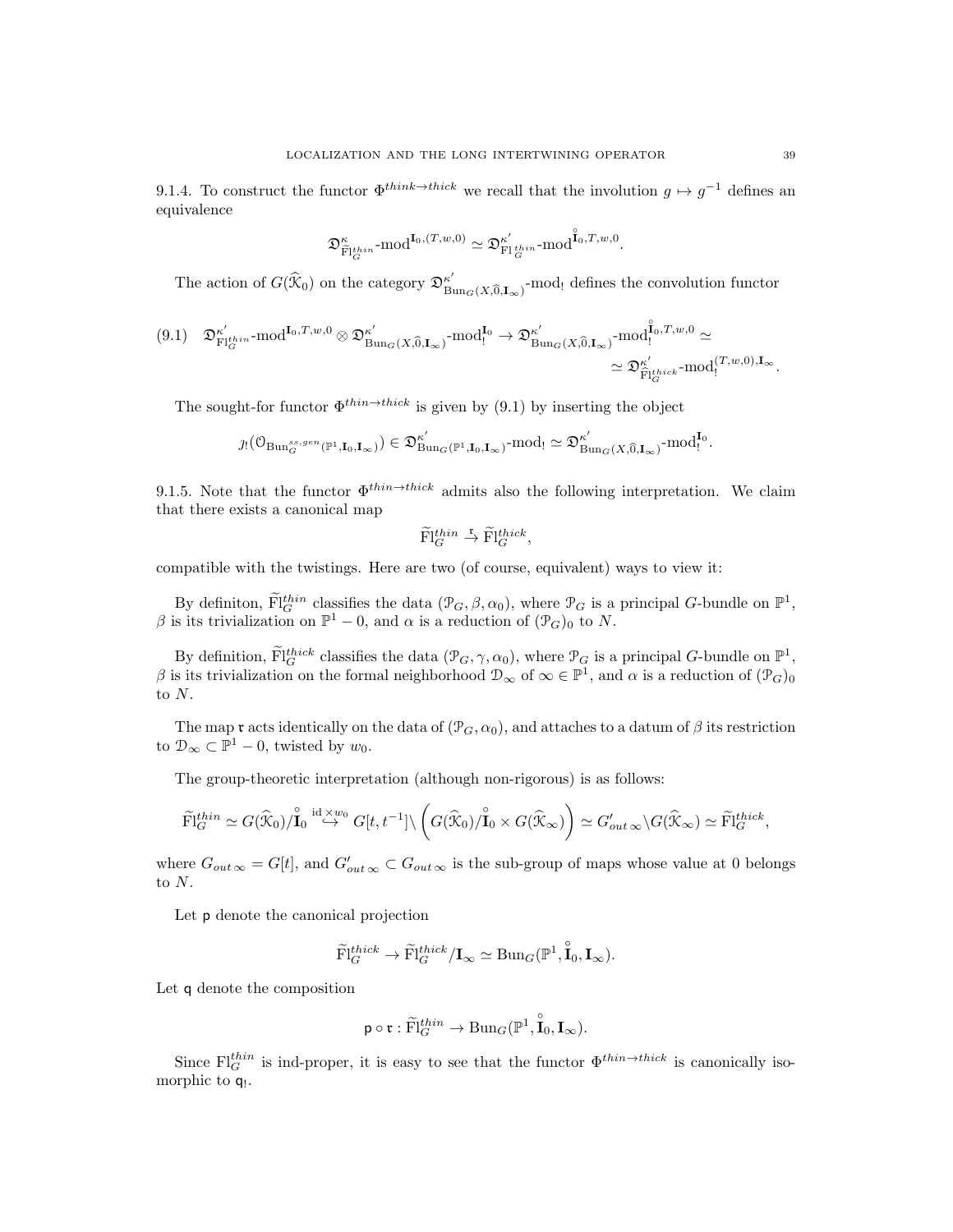9.1.6. Let us show that  $\Phi^{thin\rightarrow thick}$  is an equivalence.

First, it is easy to see that  $\Phi^{thin\rightarrow thick}$  sends

$$
(\mathfrak{D}_{\widehat{\mathrm{Fl}}^{\ell_{\mathrm{fin}}}_{G}}^{\kappa}\text{-}\mathrm{mod}^{\mathrm{I}_{0},(T,w,0)})^{c}\rightarrow(\mathfrak{D}_{\widehat{\mathrm{Fl}}^{\ell_{\mathrm{rig}}'}_{G}}^{\kappa'}\text{-}\mathrm{mod}^{(T,w,0),\mathrm{I}_{\infty}}_{!})^{c}.
$$

Secondly, from the affine Bruhat decomposition, it is easy to see that the compact generators of  $(\mathfrak{D}_{\widehat{\mathrm{m}}}^{\kappa'}$  $\hat{\mathbf{F}}_{G}^{t}$   $\text{mod}^{(T,w,0),\mathbf{I}_{\infty}}$  are in the essential image of  $(\mathfrak{D}_{\tilde{\mathbf{F}}|G}^{\kappa}$  -mod<sup>I<sub>0</sub>, $(T,w,0)$ </sup>)<sup>c</sup>.

Hence, it remains to show that  $\Phi^{thin\to thick}$  is fully faithful on  $(\mathfrak{D}_{\widetilde{\mathrm{FI}}_G^{thin}}^{\kappa} \text{-mod}^{\mathbf{I}_0,(T,w,0)})^c$ . For that end, it is enough to show that the corresponding functor

$$
\Phi^{thin\rightarrow thick} : \mathfrak{D}^\kappa_{\mathrm{Fl}^{\,thin}_G} \text{-}\mathrm{mod}^{\mathrm{I}_0} \to \mathfrak{D}^{\kappa'}_{\mathrm{Fl}^{\,thick}_G} \text{-}\mathrm{mod}^{\mathrm{I}_\infty}_!
$$

is fully faithful.

 $H<sub>o</sub>$ 

For  $\mathcal{F}_1, \mathcal{F}_2 \in (\mathfrak{D}_{\mathrm{Fl}\,{}^{thin}_{G}}^{\kappa} \text{-mod}^{\mathbf{I}_0})^c$ , by [FG1], we have a commutative diagram

$$
\text{Hom}(\mathcal{F}_1, \mathcal{F}_2) \longrightarrow \text{Hom}(\Phi^{thin \to thick}(\mathcal{F}_1), \Phi^{thin \to thick}(\mathcal{F}_2))
$$
  
\n
$$
\sim \downarrow \sim \downarrow
$$
  
\n
$$
\text{Im}(\delta_{1_{\text{F1}_G^{thin}}}, \mathcal{F}_1^* \star \mathcal{F}_2) \longrightarrow \text{Hom}(\Phi^{thin \to thick}(\delta_{1_{\text{F1}_G^{thin}}}), \Phi^{thin \to thick}(\mathcal{F}_1^* \star \mathcal{F}_2)),
$$

so we can assume that  $\mathcal{F}_1 = \delta_{1_{\text{F1}_G^{thin}}}.$  In the latter case, the required assertion reduces to the statement that for  $\mathcal{F} \in \mathfrak{D}_{\mathrm{FlG}}^{\kappa}$  and  $\mathbf{I}^{\mathbf{0}}$ , the map

(9.2) 
$$
H_{\delta_{1_{\Gamma_{G}^{thin}}}}(\mathcal{F}_{G}^{thin}, \mathcal{F}) \to H_{c}(\mathcal{F}_{G}^{thin,gen}, \mathcal{F})
$$

is an isomorphism, where  $\text{Fl}_G^{thin,gen} \subset \text{Fl}_G^{thin}$  is the big affine Bruhat cell. The fact that (9.2) is another instance of Sect 5.1.13.

#### 9.2. The basic commutative diagram.

9.2.1. Assume again that  $\kappa$  is negative. Recall the functor

$$
\Gamma^{T,w}: \mathfrak{D}^{\kappa}_{\widetilde{\mathrm{Fl}}^{thin}_G}\text{-}\mathrm{mod}^{(T,w,0)}\to \widehat{\mathfrak{g}}_{\kappa,0}\text{-}\mathrm{mod}.
$$

It admits a right adjoint, denoted  $\text{Loc}_{\widehat{\mathfrak{g}}_{\kappa,0},\widetilde{\text{FI}}_G^{thin}}$ .

The following theorem is due to Kashiwara-Tanisaki (see, e.g., [FG3] for a proof):

Theorem 9.2.2. The functor

$$
\Gamma^{T,w}: \mathfrak{D}^\kappa_{\widetilde{\mathrm{Fl}}^{\mathrm{thin}}_G}\text{-}\mathrm{mod}^{\mathrm{I}_0,(T,w,0)}\to \widehat{\mathfrak{g}}_{\kappa,0}\text{-}\mathrm{mod}^{\mathrm{I}_0}
$$

realizes the former category as a direct summand of the latter.

The right adjoint to the functor in Theorem 9.2.2 is denoted Loc<sub>o</sub><sup>I<sub>0</sub>,(T,w,0)</sup>  $\widehat{\mathfrak{g}}_{\kappa,0}, \widetilde{\mathbb{F}}_{G}^{thin}$ . It is isomorphic to the composition of

$$
\mathrm{Loc}_{\widehat{\mathfrak{g}}_{\kappa,0},\widetilde{\mathrm{F}}_{G}^{\mathrm{1}bin}}^{\mathrm{I}_0}:\widehat{\mathfrak{g}}_{\kappa,0}\text{-}\mathrm{mod}^{\mathrm{I}_0}\to \mathfrak{D}_{\widetilde{\mathrm{F}}_{G}^{\mathrm{1}bin}}^{\kappa}\mathrm{mod}^{\mathrm{I}_0},
$$

followed by the functor

$$
\mathfrak{D}^\kappa_{\widetilde{\mathrm{Fl}}_G^{thin}}\text{-}\mathrm{mod}^{\mathrm{I}_0} \to \mathfrak{D}^\kappa_{\widetilde{\mathrm{Fl}}_G^{thin}}\text{-}\mathrm{mod}^{\mathrm{I}_0,(T,w,0)}
$$

defined as the projection on the corresponding direct summand, in complete analogy with Sect 8.2.1.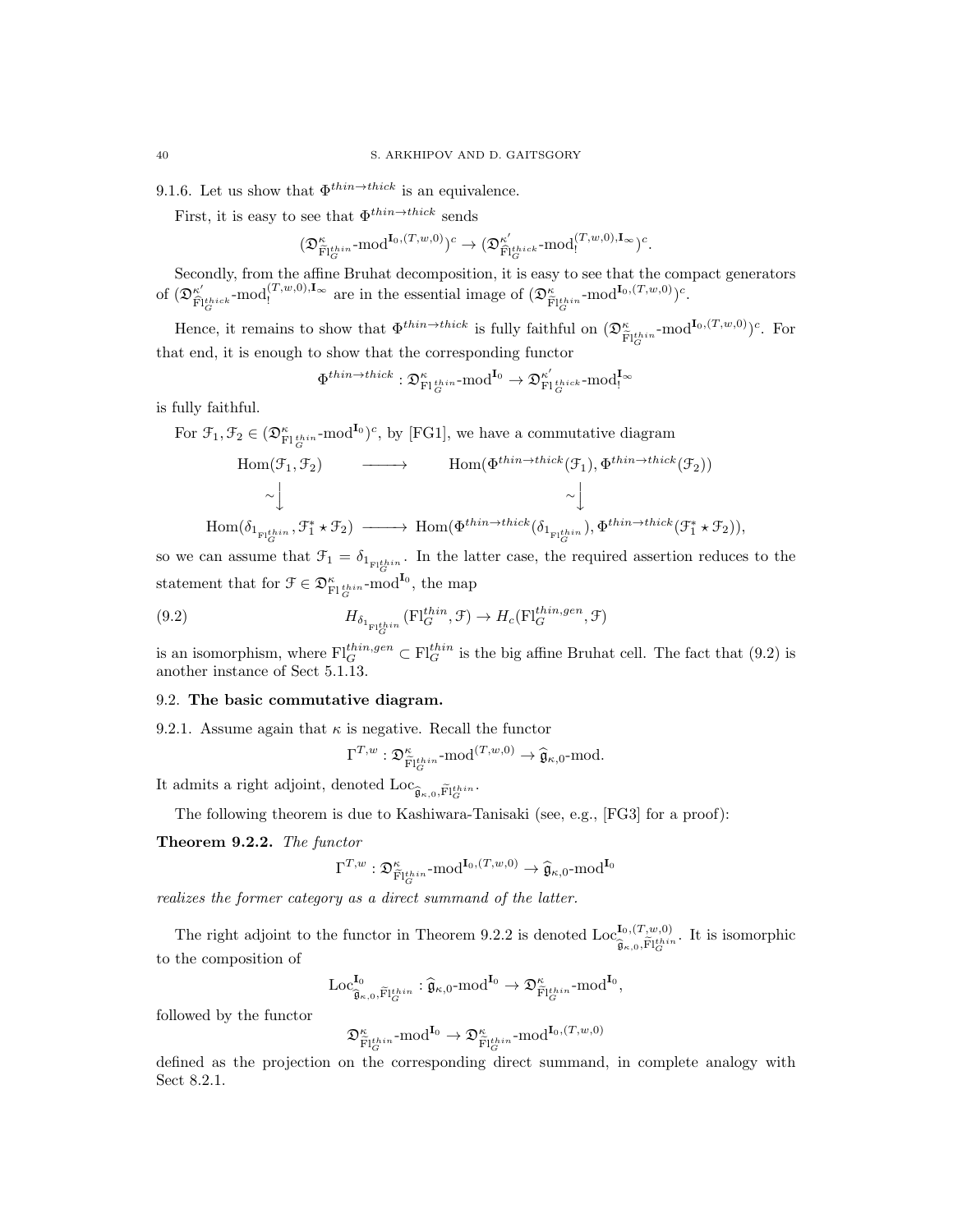9.2.3. The goal of this section is to prove the following theorem:

Theorem 9.2.4. We have a commutative diagram of functors:

$$
\begin{array}{ccc}\n\mathfrak{D}^{\kappa}_{\widetilde{\mathrm{FI}}^{l\:\!thin}_{G}}\text{-mod}^{\mathrm{I}_{0},(T,w,0)} & \xrightarrow{\Phi^{thin\to thick}} & \mathfrak{D}^{\kappa'}_{\widehat{\mathrm{FI}}^{l\:\!thick}_{G}}\text{-mod}^{(T,w,0),\mathrm{I}_{\infty}}\\
\downarrow\n\text{Loc}^{\mathrm{I}_{0},(T,w,0)}_{\widehat{\mathfrak{g}}_{\kappa,0},\widetilde{\mathrm{FI}}^{l\:\!thin}_{G}}\n\end{array}
$$
\n
$$
\begin{array}{ccc}\n\downarrow\n\text{Loc}^{(T,w,0),\mathrm{I}_{\infty}}_{\widehat{\mathfrak{g}}_{\kappa,0},\widetilde{\mathrm{FI}}^{l\:\!thick}_{G},\mathfrak{l}}\n\end{array}
$$
\n
$$
\begin{array}{ccc}\n\downarrow\n\end{array}
$$
\n
$$
\widehat{\mathfrak{g}}_{\kappa,0}\text{-mod}^{\mathrm{I}_{0}}\n\end{array}
$$
\n
$$
\begin{array}{ccc}\n\downarrow\n\end{array}
$$
\n
$$
\begin{array}{ccc}\n\downarrow\n\end{array}
$$
\n
$$
\begin{array}{ccc}\n\downarrow\n\end{array}
$$

Of course, as the horizontal arrows appearing in the theorem are equivalences, its statement is equivalent to the following one:

Theorem 9.2.5. We have a commutative diagram of functors:

$$
\mathfrak{D}^{\kappa}_{\widetilde{\mathrm{F}}|t^{bin}} \mathrm{mod}^{\mathrm{I}_{0},(T,w,0)} \xleftarrow{\Psi^{thick\rightarrow thin} \atop \widetilde{\mathrm{F}}|t^{hist}_{G}} \mathfrak{D}^{\kappa'}_{\widetilde{\mathrm{F}}|t^{hist}_{G}} \mathrm{mod}^{(T,w,0),\mathrm{I}_{\infty}}_{!} \\ \mathrm{Loc}_{\widetilde{\mathfrak{g}}_{\kappa,0},\widetilde{\mathrm{F}}|t^{bin}_{G}}^{\mathrm{I}_{0},(T,w,0)} \xrightarrow{\mathrm{Loc}_{\widetilde{\mathfrak{g}}_{\kappa,0},\widetilde{\mathrm{F}}|t^{hist}_{G}}^{\mathrm{I}_{0},\mathrm{I}_{\infty}} \mathrm{Loc}_{\widetilde{\mathfrak{g}}_{\kappa,0},\widetilde{\mathrm{F}}|t^{hist}_{G}}^{\mathrm{I}_{\infty},\mathrm{I}_{\infty}} \xrightarrow{\Psi^{\infty\rightarrow 0}} \mathrm{Loc}_{\widetilde{\mathfrak{g}}_{\kappa',\infty} \mathrm{mod}}^{\mathrm{I}_{\infty}} \mathrm{I}_{\infty},
$$

where  $\Psi^{thick \to thin}$  is the inverse functor to  $\Phi^{thin \to thick}$ .

9.2.6. By Theorem 9.2.2, the functor  $\text{Loc}_{\hat{c}}^{\mathbf{I}_{0},(T,w,0)}$  $\hat{\mathfrak{g}}_{\kappa,0,\widetilde{\mathrm{Fl}}_G^{thin}}$  is also the left adjoint to

$$
\Gamma^{T,w}: \mathfrak{D}_{\widetilde{\mathrm{Fl}}_G^{t\hbar in}}^{\kappa}\text{-}\mathrm{mod}^{\mathbf{I}_0,(T,w,0)}\to \widehat{\mathfrak{g}}_{\kappa,0}\text{-}\mathrm{mod}^{\mathbf{I}_0}.
$$

Combining this with Theorems 9.2.4 and 9.2.5, we obtain that the following:

Corollary 9.2.7. We have the following commutative diagrams of functors:

$$
\begin{array}{ccc}\mathfrak{D}^{\kappa}_{\widetilde{\mathrm{F}}_{1}^{1} \dot{m}} \text{-mod}^{\mathrm{I}_{0},(T,w,0)} & \xrightarrow{\Phi^{thin \rightarrow thick}} & \mathfrak{D}^{\kappa'}_{\widehat{\mathrm{F}}_{1}^{1} \dot{m} \dot{c}k} \text{-mod}^{\{T,w,0\},\mathrm{I}_{\infty}}_{\Gamma} \\ \uparrow^{T,w}(\widetilde{\mathrm{F}}_{G}^{1 \dot{m} \dot{m}},-) \downarrow & & \uparrow^{T,w}(\widetilde{\mathrm{F}}_{G}^{1 \dot{m} \dot{c}k},-) \downarrow \\ & & & \downarrow & \\ & & & \widehat{\mathfrak{g}}_{\kappa,0} \text{-mod}^{\mathrm{I}_{0}} & \xrightarrow{\Phi^{0 \rightarrow \infty}_{\kappa \rightarrow \kappa'}} & \widehat{\mathfrak{g}}_{\kappa',\infty} \text{-mod}^{\mathrm{I}_{\infty}}.\end{array}
$$

and

$$
\mathfrak{D}^{\kappa}_{\widetilde{F}{}^{t\:\!h\:\!in}_{G}}\text{-mod}^{\mathbf{I}_{0},(T,w,0)}\xleftarrow{\Psi^{thick\rightarrow thin}}\mathfrak{D}^{\kappa'}_{\widehat{F}{}^{t\:\!h\:\!ick}_{G}}\text{-mod}^{(T,w,0),\mathbf{I}_{\infty}}_{\mathbf{I}_{\infty}} \\ \Gamma^{T,w}(\widetilde{F}{}^{t\:\!h\:\!ick}_{G},-)\rightdownarrow \qquad \qquad \Gamma^{T,w}(\widetilde{F}{}^{t\:\!h\:\!ick}_{G},-)\downarrow \qquad \qquad \mathfrak{F}_{\kappa',\infty}\text{-mod}^{\mathbf{I}_{\infty}}.
$$

The above corollary theorem should be regarded as an affine analog of Corollary 1.4.6.

Remark. Note that the first commutative diagram of Corollary 9.2.7 follows tautologically from Conjecture 7.1.5. In its turn, the commutativity of this diagram would imply Theorems 9.2.4 and 9.2.5 by Theorem 9.2.2.

9.2.8. Proof of Theorem 8.2.6. This follows as a combination of Corollary 9.2.7 and Theorem 9.2.2.

#### 9.3. Proof of Theorem 9.2.5.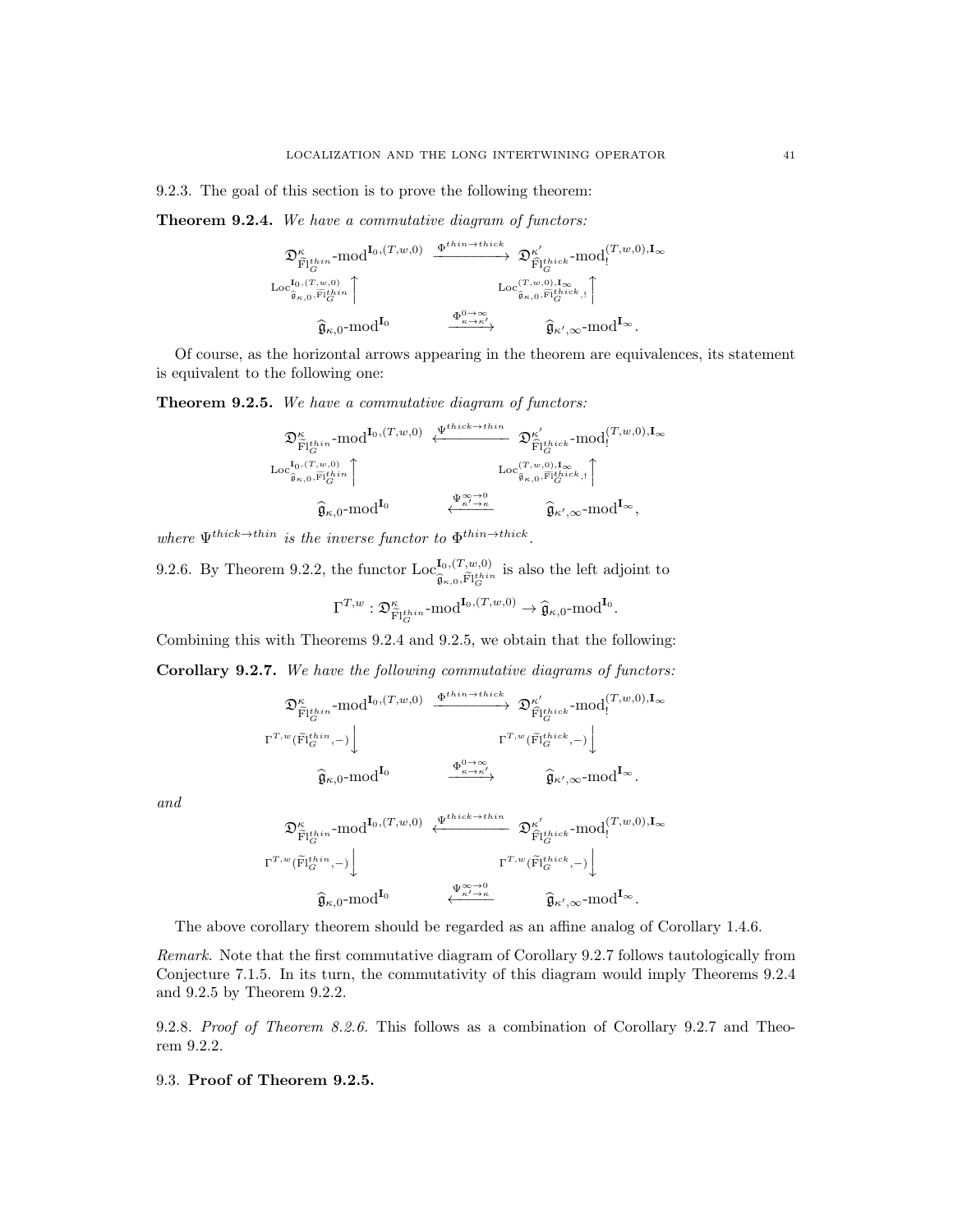9.3.1. Let us describe the functor  $\Psi^{thick\to thin}$  explicitly. As  $\Phi^{thin\to thick}$  is an equivalence,  $\Psi^{thick\to thin}$  equals its right adjoint.

Here is a geometric description of  $\Psi^{thick\to thin}$  in terms of Sect 9.1.5. It equals the composition of

$$
\mathsf{q}^!: \mathfrak{D}^{\kappa'}_{\widehat{\mathbf{F}}|^{\mathbf{th}ick}_G} \text{-}\mathrm{mod}^{(T,w,0),\mathbf{I}_{\infty}}_{!} \rightarrow \mathfrak{D}^{\kappa}_{\widehat{\mathbf{F}}|^{\mathbf{th}in}_{G}} \text{-}\mathrm{mod}^{T,w,0},
$$

followed by the averaging functor

$$
\mathrm{Av}_{\mathbf{I}_0}: \mathfrak{D}^{\kappa}_{\widetilde{\mathrm{Fl}}_G^{thin}} \text{-}\mathrm{mod}^{T,w,0} \to \mathfrak{D}^{\kappa}_{\widetilde{\mathrm{Fl}}_G^{thin}} \text{-}\mathrm{mod}^{\mathbf{I}_0,(T,w,0)},
$$

right adjoint to the forgetful functor

$$
\mathfrak{D}^\kappa_{\widetilde{\mathrm{Fl}}^{\mathrm{thin}}_G}\mathrm{\cdot mod}^{\mathrm{I}_0,(T,w,0)}\to \mathfrak{D}^\kappa_{\widetilde{\mathrm{Fl}}^{\mathrm{thin}}_G}\mathrm{\cdot mod}^{T,w,0}.
$$

However, for the purpose of proof of Theorem 9.2.5, we shall need a description of the functor  $\Psi^{thick\to thin}$  in terms of the action of  $G(\widehat{X}_0)$  on the category  $\mathfrak{D}^{\kappa'}_{\mathrm{B}^{\kappa}}$  $\int_{\text{Bun}_G(X,\widehat{0},\mathbf{I}_{\infty})}^{\kappa'}$ -mod! as in Sect 9.1.4.

9.3.2. Consider the following general paradigm. Let C be a category acted on by  $G(\mathcal{K}_0)$  at level  $\kappa'$ . For two open-compact subgroups  $K', K'' \subset G(\mathcal{K}_0)$  we have the functors

$$
\mathrm{Conv}^{K',K''}: \mathfrak{D}^{\kappa'}_{G(\widehat{\mathcal{K}}_0)}\text{-mod}^{K',K''} \otimes \mathcal{C}^{K''} \to \mathcal{C}^{K'}
$$

and

$$
\text{co-Conv}^{K',K''}:\mathcal{C}^{K'}\rightarrow \mathcal{C}^{K''}\otimes \mathfrak{D}^{\kappa'}_{G(\widehat{\mathfrak{X}}_{0})}\text{-mod}^{K',K''}\simeq \mathcal{C}^{K''}\otimes \mathfrak{D}^{\kappa'}_{G(\widehat{\mathfrak{X}}_{0})/K''}\text{-mod}^{K'}.
$$

Let  $\mathbb{C}^{\vee}$  denote the category of all (co-limit preserving) functors  $\mathbb{C} \to \text{Vect}$ , whether or not  $\mathbb{C}$ is dualizable. For  $\mathcal{F}^{\vee} \in (\mathcal{C}^{K''})^{\vee}$  consider the functor

$$
\operatorname{co-Conv}^{K',K''}_{\mathcal{F}^\vee}: \mathcal{C}^{K'} \to \mathfrak{D}^{\kappa'}_{G(\widehat{\mathfrak{X}}_0)/K''} \text{-mod}^{K'}
$$

equal to the composition of co-Conv<sup>K',K''</sup>, followed by the functor

$$
\mathfrak{C}^{K''} \otimes \mathfrak{D}^{\kappa'}_{G(\widehat{X}_0)/K''} \text{-mod}^{K'} \overset{\mathcal{F}^{\vee}(-) \otimes \text{Id}}{\longrightarrow} \mathfrak{D}^{\kappa'}_{G(\widehat{X}_0)/K''} \text{-mod}^{K'}.
$$

In what follows we will need the following properties of these functors. First, let  $A: \mathcal{C}_1 \to \mathcal{C}_2$ be a functor between categories acted on by  $G(\widehat{X}_0)$ , and let  $A^{\vee} : \mathcal{C}_2^{\vee} \to \mathcal{C}_1^{\vee}$  be its dual.

**Lemma 9.3.3.** For  $\mathfrak{F}^{\vee} \in (\mathfrak{C}_{2}^{K^{\prime\prime}})^{\vee}$  the composition

$$
\mathfrak{C}_1^{K''} \stackrel{A}{\rightarrow} \mathfrak{C}_2^{K''} \stackrel{\operatorname{co-Com}_{\mathfrak{F}^{\vee}}^{K',K''}}{\longrightarrow} \mathfrak{D}^{\kappa'}_{G(\widehat{\mathfrak{X}}_0)/K''} \operatorname{-mod}^{K'}
$$

is canonically isomorphic to

$$
\operatorname{co-Conv}^{K',K''}_{A^\vee(\mathcal{F}^\vee)}: \mathfrak{C}_1^{K''} \to \mathfrak{D}^{\kappa'}_{G(\widehat{\mathfrak{X}}_0)/K''}\text{-mod}^{K'}.
$$

Secondly, let us assume that  $G(\hat{X}_0)/K''$  and ind-proper, and that  $\mathcal F$  is a compact object of  $\mathfrak{C}^{K''}$ . Let  $\mathfrak{F}^{\vee}$  be the corresponding object of  $\mathfrak{C}^{\vee}$ , i.e.,  $\text{Hom}(\mathfrak{F},-)$ .

**Lemma 9.3.4.** Under the above circumstances, the functor  $Conv^{K', K''}(-, \mathcal{F})$  sends compact objects to compact ones, and its right adjoint is given by co-Conv ${}_{\mathcal{F}^{\vee}}^{K',K''}.$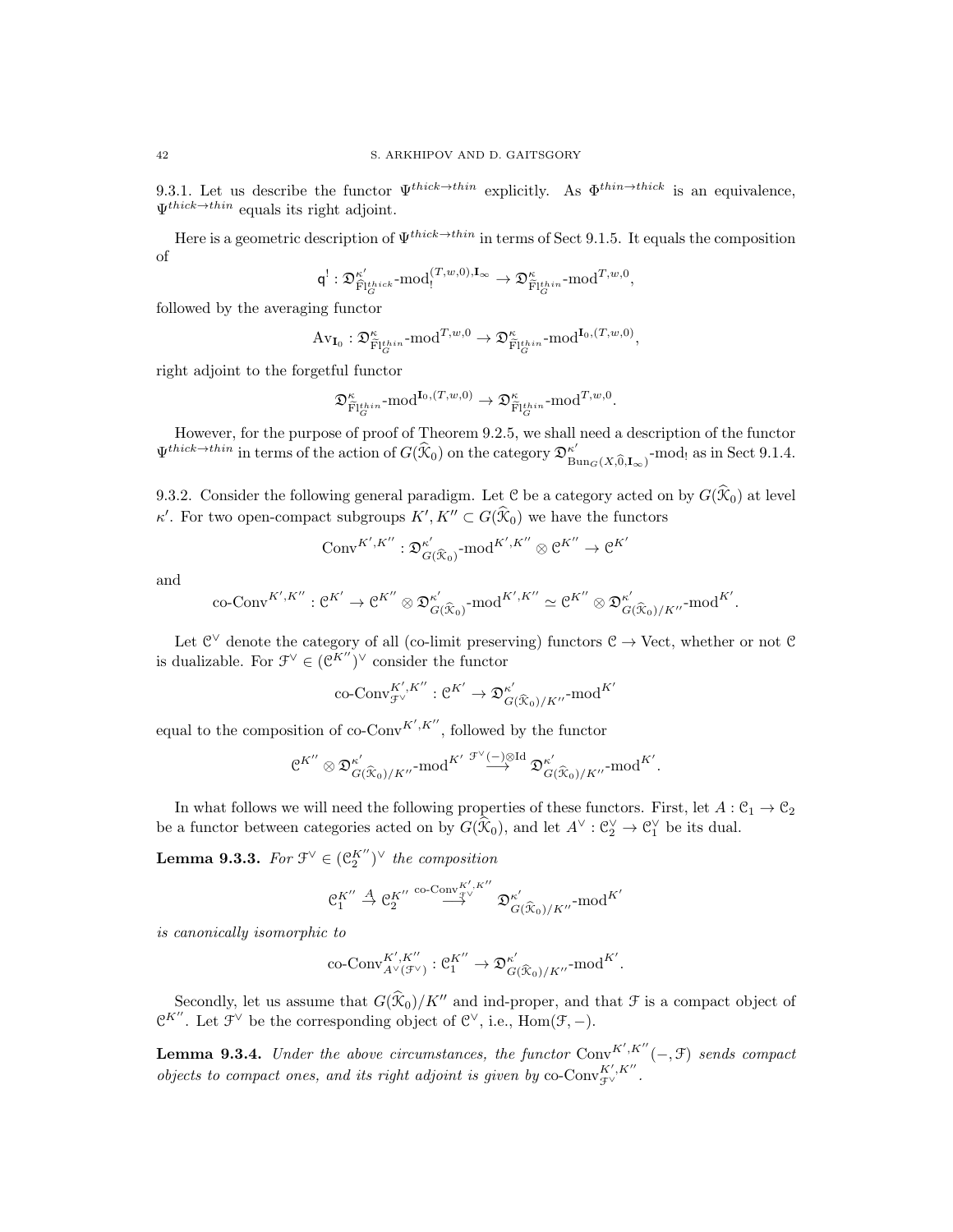9.3.5. Returning to our situation, we obtain that the functor  $\Psi^{thick \to thin}$  is given by

$$
\text{co-Conv}_{\mathcal{I}*(\mathbb{O}_{\operatorname{Bun}_G^{ss,gen}(\mathbb{P}^1,\mathbf{I}_0,\mathbf{I}_\infty)}^{\mathring{I}_0})},
$$

which maps

$$
\begin{split} \mathfrak{D}^{\kappa'}_{\widetilde{\mathrm{F}}|^{\mathrm{thick}}}\text{-mod}^{(T,w,0),\mathrm{\bf I}_{\infty}}_!\simeq\mathfrak{D}^{\kappa'}_{\mathrm{Bun}_{G}(X,\widetilde{\mathrm{\bf I}}_{0},\mathrm{\bf I}_{\infty})}\text{-mod}^{T,w,0}_!\simeq\mathfrak{D}^{\kappa'}_{\mathrm{Bun}_{G}(X,\widehat{0},\mathrm{\bf I}_{\infty})}\text{-mod}^{\widetilde{\mathrm{I}}_{0},T,w,0}_!,\\ \to\mathfrak{D}^{\kappa'}_{G(\widehat{\mathfrak{X}}_{0})/\mathrm{\bf I}_{0}}\text{-mod}^{\widehat{\mathrm{I}}_{0},T,w,0}_!\simeq\mathfrak{D}^{\kappa'}_{\mathrm{F}^{\dagger}\mathrm{t}^{\mathrm{fin}}_{G}}\text{-mod}^{\widetilde{\mathrm{I}}_{0},T,w,0}_!\simeq\mathfrak{D}^{\kappa'}_{\widetilde{\mathrm{F}}^{\dagger}\mathrm{t}^{\mathrm{fin}}_{G}}\text{-mod}^{\mathrm{\bf I}_{0},(T,w,0)}.\end{split}
$$

By Theorem 7.1.4, the assertion of Theorem 9.2.5 reduces to the commutativity of the following diagram of functors:

$$
\mathfrak{D}^{\kappa}_{\widetilde{\mathrm{FI}}^{\mathrm{t}hin}_{G}}\text{-mod}^{I_{0},(T,w,0)}\longleftrightarrow\\\begin{matrix} \sum_{\widetilde{\mathrm{F}}^{\mathrm{1}t}^{hin}}\text{-mod}^{I_{0},(T,w,0)}\left(\sum_{\widetilde{\mathrm{B}}^{\mathrm{u}},\widetilde{\mathrm{F}}^{\mathrm{1}t}^{hin}_{G}}\text{-mod}^{\left(\widetilde{\mathrm{I}}^{\mathrm{u}},T,w,0\right),I_{0}}\right) & \sum_{\widetilde{\mathrm{F}}^{\mathrm{u}}^{\mathrm{u}}_{G}}\text{-mod}^{\left(T,w,0\right),I_{\infty}}\left(\sum_{\widetilde{\mathrm{B}}^{\mathrm{u}},\widetilde{\mathrm{F}}^{\mathrm{1}t}^{hin}_{G}}\text{-mod}^{\left(T,w,0\right),I_{\infty}}\right) & \sum_{\widetilde{\mathrm{F}}^{\mathrm{u}}^{\mathrm{u}}_{G}}\text{-mod}^{\left(T,w,0\right),I_{\infty}}\left(\sum_{\widetilde{\mathrm{B}}^{\mathrm{u}},\widetilde{\mathrm{F}}^{\mathrm{1}t}^{hin}_{G}}\text{-mod}^{\left(T,w,0\right),I_{\infty}}\right) & \sum_{\widetilde{\mathrm{B}}^{\mathrm{u}},\widetilde{\mathrm{B}}^{\mathrm{u}}^{\mathrm{1}t}^{hick}_{G}}\text{-mod}^{\left(T,w,0\right),I_{\infty}}\left(\sum_{\widetilde{\mathrm{B}}^{\mathrm{u}},\widetilde{\mathrm{B}}^{\mathrm{u}}^{\mathrm{1}t}^{hin}_{G}}\text{-mod}^{\left(T,w,0\right),I_{\infty}}\right) & \sum_{\widetilde{\mathrm{B}}^{\mathrm{u}},\widetilde{\mathrm{B}}^{\mathrm{u}}^{\mathrm{u}}^{\mathrm{u}}}\\\text{-mod}^{\left(\widetilde{\mathrm{I}}^{\mathrm{u}},\widetilde{\mathrm{B}}^{\mathrm{u}}\right)} & \sum_{\widetilde{\mathrm{B}}^{\mathrm{u}},\widetilde{\mathrm{B}}^{\mathrm{u}}^{\mathrm{u}}}\\\text{-mod}^{\left(\widetilde{\mathrm{I}}^{\mathrm{u}},\widetilde{\mathrm{B}}^{\mathrm{u}}\right)}\end{matrix}
$$

However, it is easy to see that it is sufficient to check the commutativity of the following diagram instead:

$$
\mathfrak{D}_{\widetilde{\mathrm{Fl}}^{kin}_{G}}^{\kappa} \text{-mod}^{\mathrm{I}_{0},(T,w)} \qquad \qquad \xleftarrow{\text{co-Conv}_{\mathcal{I}_{*}(\mathcal{O}_{\mathrm{Bun}_{G}^{S}},gen_{(\mathbb{P}^{1},\mathrm{I}_{0},\mathrm{I}_{\infty})})}} \mathfrak{D}_{\widetilde{\mathrm{Fl}}^{kin}_{G}}^{\kappa'} \text{-mod}^{\{T,w\},\mathrm{I}_{\infty}} \qquad \qquad \mathfrak{D}_{\widetilde{\mathrm{Fl}}^{thick}_{G}}^{\kappa'} \text{-mod}^{\{T,w\},\mathrm{I}_{\infty}} \qquad \qquad \dots \qquad \qquad \dots \qquad \qquad \dots \qquad \qquad \dots \qquad \qquad \dots \qquad \qquad \dots \qquad \dots \qquad \dots \qquad \dots \qquad \dots \qquad \dots \qquad \dots \qquad \dots \qquad \dots \qquad \dots \qquad \dots \qquad \dots \qquad \dots \qquad \dots \qquad \dots \qquad \dots \qquad \dots \qquad \dots \qquad \dots \qquad \dots \qquad \dots \qquad \dots \qquad \dots \qquad \dots \qquad \dots \qquad \dots \qquad \dots \qquad \dots \qquad \dots \qquad \dots \qquad \dots \qquad \dots \qquad \dots \qquad \dots \qquad \dots \qquad \dots \qquad \dots \qquad \dots \qquad \dots \qquad \dots \qquad \dots \qquad \dots \qquad \dots \qquad \dots \qquad \dots \qquad \dots \qquad \dots \qquad \dots \qquad \dots \qquad \dots \qquad \dots \qquad \dots \qquad \dots \qquad \dots \qquad \dots \qquad \dots \qquad \dots \qquad \dots \qquad \dots \qquad \dots \qquad \dots \qquad \dots \qquad \dots \qquad \dots \qquad \dots \qquad \dots \qquad \dots \qquad \dots \qquad \dots \qquad \dots \qquad \dots \qquad \dots \qquad \dots \qquad \dots \qquad \dots \qquad \dots \qquad \dots \qquad \dots \qquad \dots \qquad \dots \qquad \dots \qquad \dots \qquad \dots \qquad \dots \qquad \dots \qquad \dots \qquad \dots \qquad \dots \qquad \dots \qquad \dots \qquad \dots \qquad \dots \qquad \dots \qquad \dots \qquad \dots \qquad \dots \qquad \dots \qquad \dots \qquad \dots \qquad \dots \q
$$

9.3.6. Note that the counter-clockwise circuit in (9.3) is the composition

$$
\begin{aligned}\widehat{\mathfrak{g}}_{\kappa',\infty}\text{-mod}^{\mathrm{I}_{\infty}}\stackrel{\mathrm{Ind}^{\widehat{\mathfrak{g}}_{\kappa',0}}(k)\otimes -}{\longrightarrow} & \widehat{\mathfrak{g}}_{\kappa',0}\text{-mod}^{\mathrm{I}_{0}}\otimes \widehat{\mathfrak{g}}_{\kappa',\infty}\text{-mod}^{\mathrm{I}_{\infty}}\stackrel{\mathrm{Loc}_{\widehat{\mathfrak{g}}_{\kappa',0,\infty},\mathrm{Bung}(X,\widehat{0},\widehat{\infty}),!}}{\oplus} \\ \longrightarrow \mathfrak{D}^{\kappa'}_{\mathrm{Bung}(X,\widehat{0},\mathbf{I}_{\infty})}\text{-mod}^{\widehat{\mathfrak{g}}_{\kappa',0}\text{-mod}^{\mathrm{I}_{0}}\oplus\stackrel{\mathrm{co-Com}_{\jmath_{\ast}(\mathbb{O}_{\mathrm{Bung}}S,gen(\mathbb{P}^1,\mathbf{I}_{0},\mathbf{I}_{\infty})})}{\longrightarrow} \mathfrak{D}^{\kappa'}_{\widetilde{\mathrm{Bung}}(X,\widehat{0},\mathbf{I}_{\infty})}\text{-mod}^{\mathbf{I}_{0},T,w}\end{aligned}
$$

By Lemma 9.3.3, this can be rewritten as

$$
\begin{CD} \widehat{\mathfrak{g}}_{\kappa',\infty}\text{-mod}^{I_{\infty}} \stackrel{\operatorname{Ind}^{\widehat{\mathfrak{g}}_{\kappa',0}}(k)\otimes -}{\longrightarrow} \\ \widehat{\mathfrak{g}}_{\kappa',\infty}\text{-mod}^{I_{0}} \stackrel{\mathfrak{g}_{\kappa',0}}{\longrightarrow} \widehat{\mathfrak{g}}_{\kappa',0}\text{-mod}^{I_{0}} \otimes \widehat{\mathfrak{g}}_{\kappa',\infty}\text{-mod}^{I_{\infty}} \longrightarrow \\ \stackrel{\operatorname{co-Conv}^{\widehat{\mathfrak{l}}_{0},T,w,0),I_{0}}}{\longrightarrow} \mathfrak{g}_{\kappa\text{-mod}^{s,g,gen}(\mathbb{P}^{1},I_{0},I_{\infty})})} \mathfrak{D}_{\widehat{\mathbf{F}}|_{G}^{thin}}^{\kappa}\text{-mod}^{I_{0},(T,w)}.
$$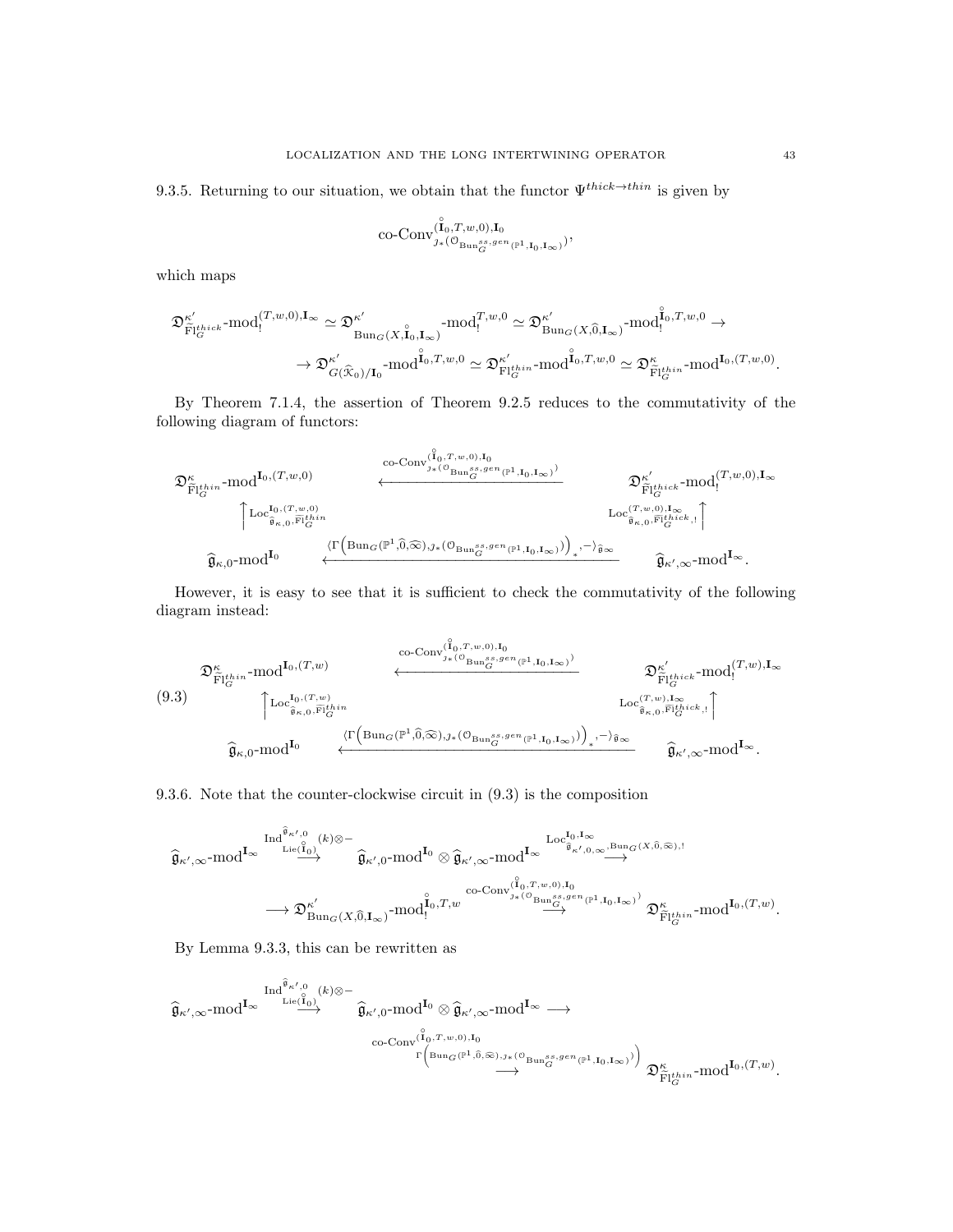9.3.7. The commutativity of (9.3) follows now from the following observation. Let us return to the paradigm of Sect 9.3.2. Let  $\mathcal{C} := \hat{\mathfrak{g}}_{\kappa',0}$ -mod. Let  $K', K'' \subset G(\hat{\mathcal{K}}_0)$  be open-compact subgroups (in our situation, we take  $K' = I_0, K'' = \mathbf{I}_0$ ).

Consider the functor

$$
\widehat{\mathfrak{g}}_{\kappa,0}\text{-mod}^{K''}\simeq\left(\widehat{\mathfrak{g}}_{\kappa',0}\text{-mod}^{K''}\right)^{\vee}\to\mathfrak{D}_{G(\widehat{\mathfrak{X}}_0)/K''}^{\kappa'}\text{-mod}^{K'}
$$

given by

$$
M \mapsto \operatorname{co-Conv}_{M}^{K', K''}(\operatorname{Ind}_{\mathsf{k}''}^{\widehat{\mathfrak{g}}_{\kappa',0}}(k)).
$$

Lemma 9.3.8. The above functor is canonically isomorphic to the localization functor

$$
\mathrm{Loc}_{\widehat{\mathfrak{g}}_{\kappa,0},G(\widehat{\mathfrak{X}}_0)/K'}^{\mathcal{K}''}: \widehat{\mathfrak{g}}_{\kappa,0}\text{-mod}^{K''} \to \mathfrak{D}_{G(\widehat{\mathfrak{X}}_0)/K'}^{\kappa}\text{-mod}^{K''} \simeq \mathfrak{D}_{G(\widehat{\mathfrak{X}}_0)/K''}^{\kappa'}\text{-mod}^{K'}.
$$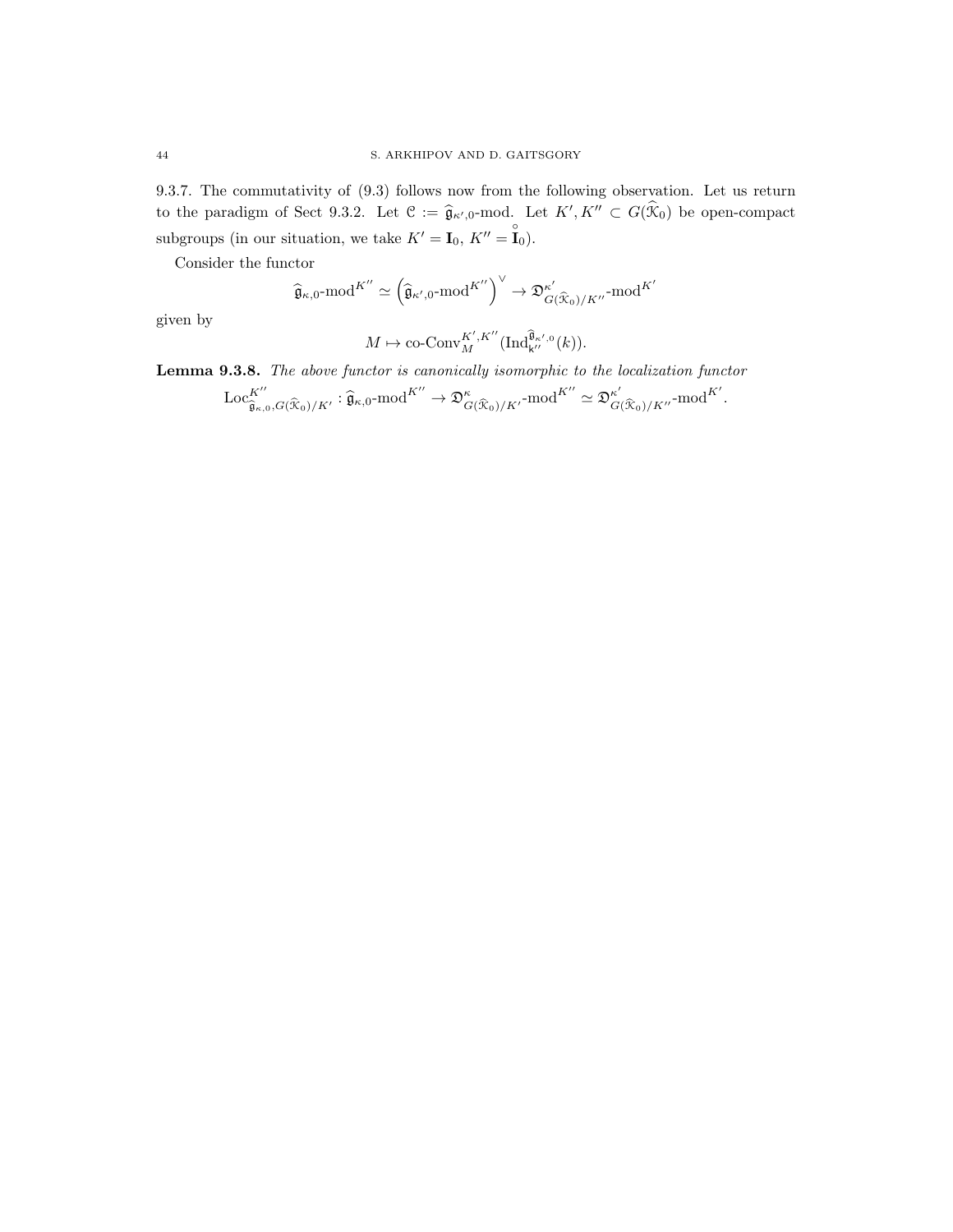10.1. 10.1.1. Lemma 10.1.2. 10.2. Lemma 10.2.1. 10.2.2. 10.2.3. 10.2.4. 10.3. 10.4. 10.4.1. Lemma 10.4.2. 10.4.3. 10.4.4. 10.4.5. 10.5. 10.5.1. 10.5.2. 10.5.3. 10.5.4. 10.5.5.